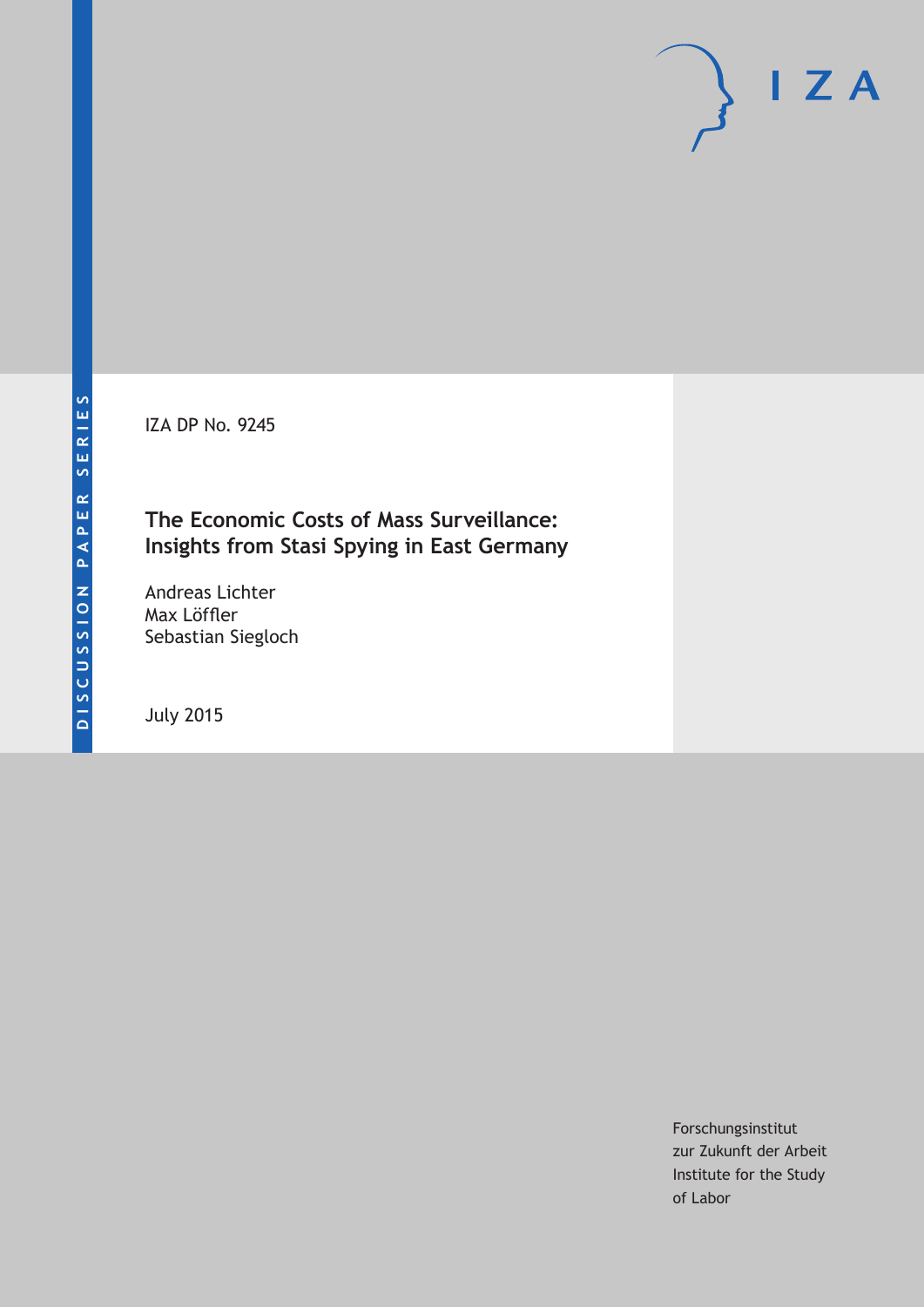# **The Economic Costs of Mass Surveillance: Insights from Stasi Spying in East Germany**

# **Andreas Lichter**

*IZA and University of Cologne* 

# **Max Löffler**

*ZEW and University of Cologne* 

# **Sebastian Siegloch**

*University of Mannheim, IZA, ZEW and CESifo*

Discussion Paper No. 9245 July 2015

IZA

P.O. Box 7240 53072 Bonn Germany

Phone: +49-228-3894-0 Fax: +49-228-3894-180 E-mail: iza@iza.org

Any opinions expressed here are those of the author(s) and not those of IZA. Research published in this series may include views on policy, but the institute itself takes no institutional policy positions. The IZA research network is committed to the IZA Guiding Principles of Research Integrity.

The Institute for the Study of Labor (IZA) in Bonn is a local and virtual international research center and a place of communication between science, politics and business. IZA is an independent nonprofit organization supported by Deutsche Post Foundation. The center is associated with the University of Bonn and offers a stimulating research environment through its international network, workshops and conferences, data service, project support, research visits and doctoral program. IZA engages in (i) original and internationally competitive research in all fields of labor economics, (ii) development of policy concepts, and (iii) dissemination of research results and concepts to the interested public.

IZA Discussion Papers often represent preliminary work and are circulated to encourage discussion. Citation of such a paper should account for its provisional character. A revised version may be available directly from the author.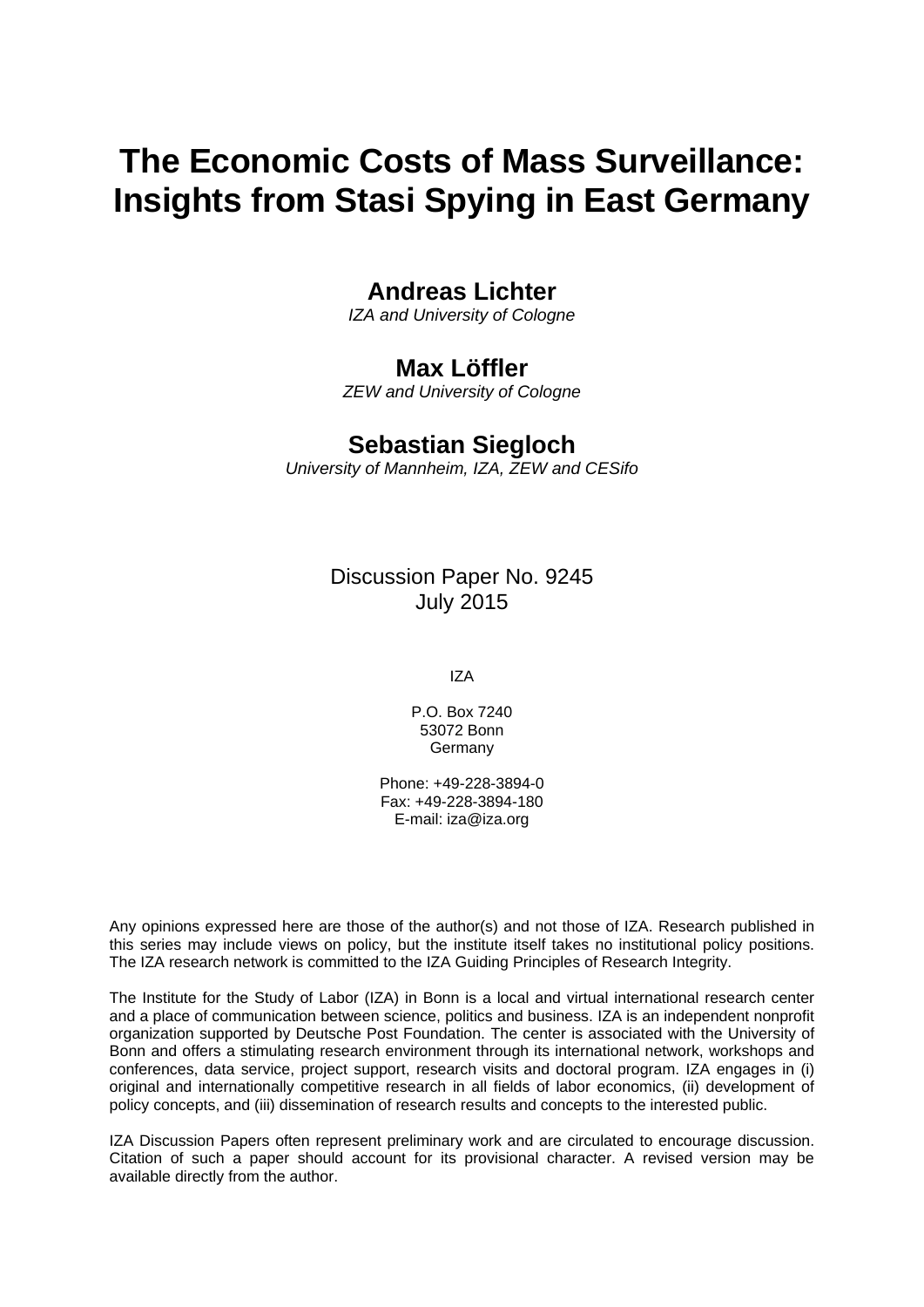IZA Discussion Paper No. 9245 July 2015

# **ABSTRACT**

# **The Economic Costs of Mass Surveillance: Insights from Stasi Spying in East Germany\***

Based on official records from the former East German Ministry for State Security, we quantify the long-term costs of state surveillance on social capital and economic performance. Using county-level variation in the spy density in the 1980s, we exploit discontinuities at state borders to show that higher levels of Stasi surveillance led to lower levels of social capital as measured by interpersonal and institutional trust in postreunification Germany. We estimate the economic costs of spying by applying a second identification strategy that accounts for county fixed effects. We find that a higher spy density caused lower self-employment rates, fewer patents per capita, higher unemployment rates and larger population losses throughout the 1990s and 2000s. Overall, our results suggest that the social and economic costs of state surveillance are large and persistent.

JEL Classification: H11, N34, N44, P26

Keywords: spying, surveillance, social capital, trust, East Germany

Corresponding author:

 $\overline{\phantom{a}}$ 

Sebastian Siegloch Department of Economics University of Mannheim L7, 3-5 68161 Mannheim Germany E-mail: siegloch@uni-mannheim.de

<sup>\*</sup> We are grateful to Jens Gieseke for sharing county-level data on official employees of the Ministry for State Security and Jochen Streb for sharing historical patent data with us. We thank Alexandra Avdeenko, Corrrado Giulietti, Jochen Streb, Uwe Sunde, Fabian Waldinger, Ludger Wößmann as well as seminar participants at IZA Bonn, ZEW Mannheim and the University of Mannheim for valuable comments and suggestions. Felix Pöge and Georgios Tassoukis provided outstanding research assistance. We would also like to thank the SOEPremote team at DIW Berlin for continuous support.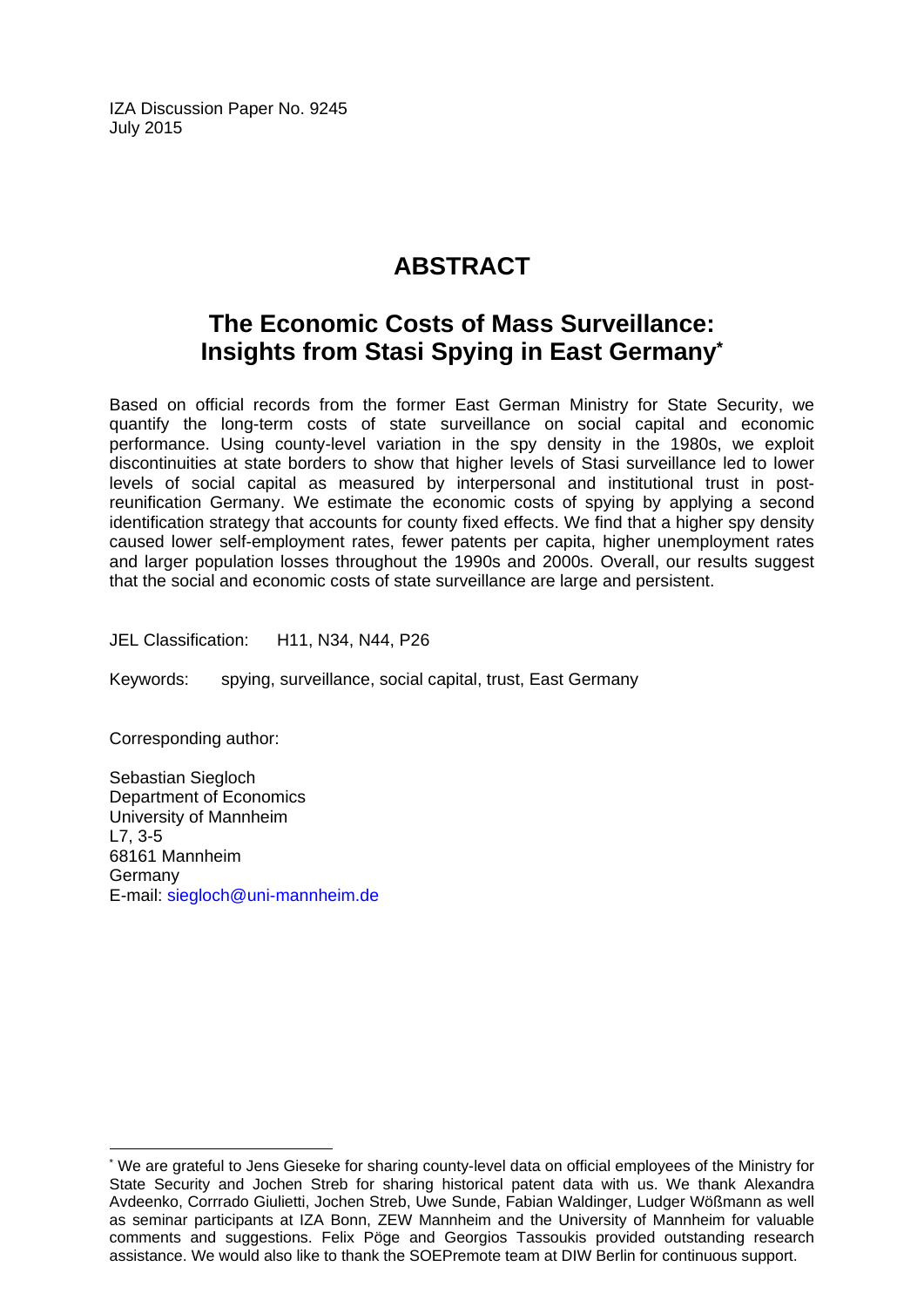### **1 Introduction**

Many countries monitor their citizens using secret surveillance systems. According to the Democracy Index 2012, published by the Economist Intelligence Unit, 37 percent of the world population lives in authoritarian states. A key feature of these regimes is the aim to control all aspects of public and private life at all times. In order to establish and maintain control over the population, large-scale surveillance systems are installed that constantly monitor societal interactions, identify and silence political opponents, and establish a system of obedience by instilling fear [\(Arendt, 1951\)](#page-28-0).<sup>[1](#page-3-0)</sup> The theory of social capital predicts an unambiguously negative effect of surveillance on economic performance. Spying on the population destroys interpersonal and institutional trust, i.e., social capital. As all economic transactions involve an element of trust between trading partners, government surveillance should exhibit adverse economic effects [\(Arrow, 1972,](#page-28-1) [Putnam, 1995\)](#page-30-0).

Despite the prevalence of surveillance systems around the world, there is no empirical evidence on the effect of spying on social capital and economic performance. This is most likely due to the fact that it is challenging to establish a credible research design. The empirical challenge is to find random variation in surveillance intensities while keeping other policies affecting trust and economic performance constant. The common trend requirement with regard to other policies makes cross-country settings basically inviable as isolating the effect of spying from the authoritarian policy mix seems impossible. For credible single-country research designs, two conditions have to be met: (i) there should be observable variation in surveillance density (regionally or over time) and (ii) the variation in the intensity of the treatment has to have at least a random component.

In this paper, we aim to overcome the empirical challenges and estimate the effect of state surveillance on economic outcomes by using official data on the regional number of spies in the former socialist German Democratic Republic (GDR). We argue that the surveillance system implemented by the GDR regime from 1950 to 1990 was a setting that fulfills both conditions for a valid research design. The official state security service of the GDR, the Ministry for State Security (*Ministerium für Staatssicherheit*), commonly referred to as the Stasi, administered a huge network of spies called "unofficial collaborators" (*Informelle Mitarbeiter*, IM). These spies were ordinary people, recruited to secretly collect information on any societal interaction in their daily life that could be of interest to the regime. We use the substantial regional variation in the intensity of spying across GDR counties (*Kreise*) to estimate the effect of surveillance on long-term *post-regime* outcomes of social capital and economic performance, measured in the 1990s and 2000s, after the fall of the Iron Curtain and Germany's reunification.[2](#page-3-1)

Given that condition (i) is fulfilled, the remaining challenge for identification is to establish

<span id="page-3-0"></span> $1$  We acknowledge that democratic countries usually spy on their populations as well. Thus, it is obvious that there is no clear line between democracies and authoritarian states in this respect. In this paper, we are interested in the effect of surveillance on economic performance and leave definitional discussions aside. This also concerns the lively debate in political science on how to precisely define and distinguish different forms of authoritarian regimes, such as totalitarian, despotic or tyrannic systems.

<span id="page-3-1"></span><sup>&</sup>lt;sup>2</sup> An earlier study by [Jacob and Tyrell](#page-29-0) [\(2010\)](#page-29-0), and a recent paper by [Friehe et al.](#page-28-2) [\(2015\)](#page-28-2), which has been conducted simultaneously to and independently of our study, present cross-sectional OLS regressions showing that Stasi spying is negatively associated with some measures of personality traits and social capital – assuming the regional spy density to be random. We demonstrate below that the number of Stasi spies in a county was to a large part driven by state level decisions and county characteristics.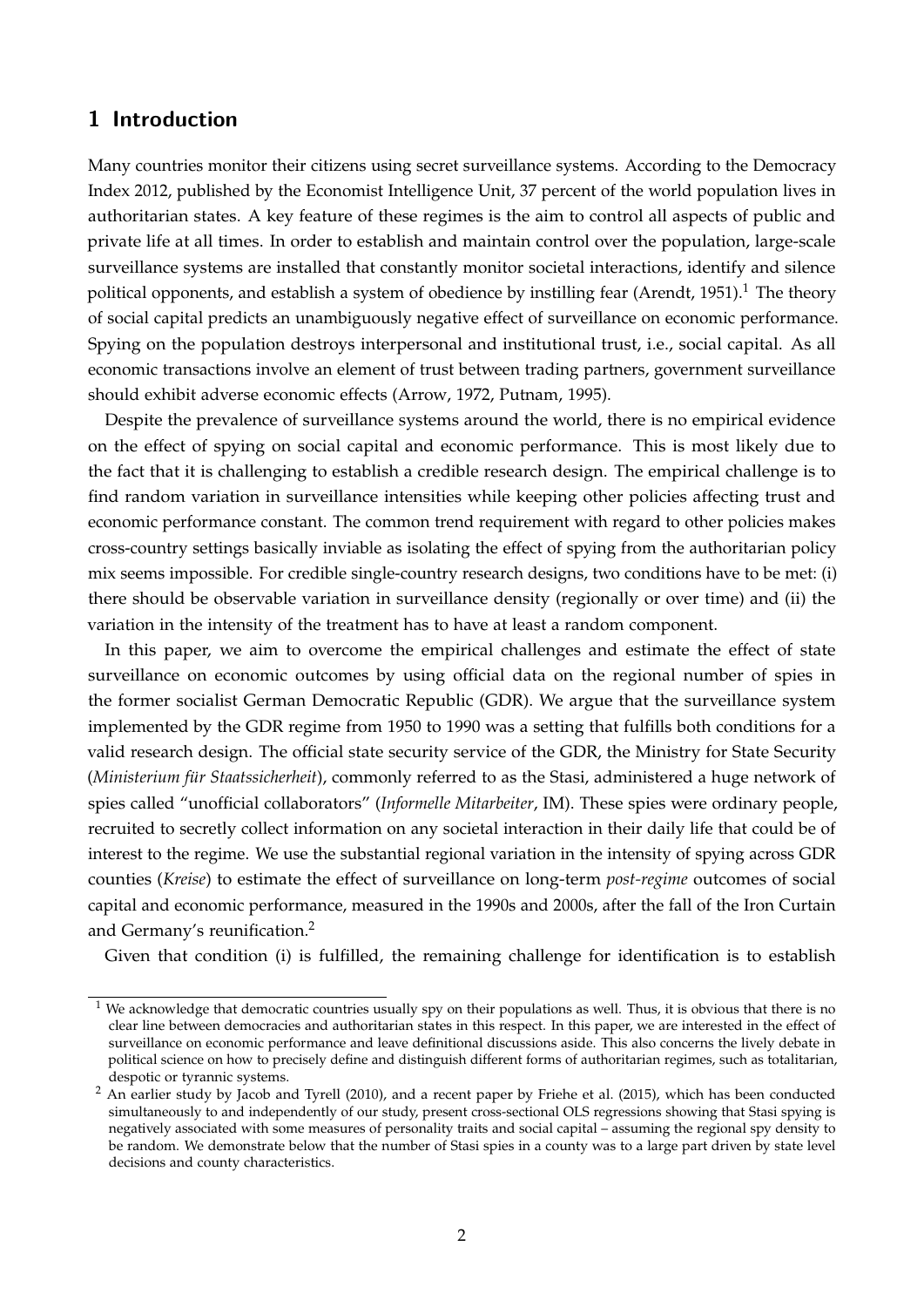exogenous variation in the intensity of spying. Although historians and scholars from related disciplines have not yet identified an obvious regional allocation pattern of spies, it is a priori unlikely that the spy allocation was purely random. While we demonstrate that endogeneity is likely to drive estimates towards zero, yielding a lower bound, we implement two different research designs to overcome doubts on our identification.

The first design exploits the specific territorial-administrative structure of the Stasi. About 25 percent of the variation in the spy density at the county level can be explained with GDR state (*Bezirk*) fixed effects. As the Stasi county offices were subordinate to the state office, different GDR states administered different average levels of spy densities across states. We use the resulting discontinuities along state borders as the source of exogenous variation and limit our analysis to all contiguous county pairs that straddle a GDR state border (see [Dube et al., 2010,](#page-28-3) for an application of this identification strategy in the case of minimum wages). Hence, identification comes from different intensities of spying, induced by different state surveillance strategies, within county pairs on either side of a state border. The identifying assumption is that border pair counties are similar in all other respects. An advantageous feature of our border discontinuity setting is that many of the GDR state borders do not exist anymore as GDR states were merged into much larger federal states after reunification. Indeed, around fifty percent of the counties straddling a former GDR state border in our sample are nowadays part of the same federal state.

For our second identification strategy, we follow [Moser et al.](#page-29-1) [\(2014\)](#page-29-1) and construct a county-level panel data set that covers both pre- and post-treatment years. This research design enables us to include county fixed-effects to account for time-invariant confounders, such as a regional liberalism, which might have affected the allocation of Stasi spies and also affect the economic prosperity of a county. Using pre-treatment data from the 1920s and early 1930s, this design enables us to directly test for pre-trends in the outcome variables. Reassuringly, Stasi density has no explanatory power for social capital and economic performance *prior* to the division of Germany, which strengthens the causal interpretation of our findings. Similarly, controlling for a large set of historical pre-treatment variables that account for persistent regional differences in economic potential, political ideology and social capital does not affect the estimates of our border county pair research design qualitatively.

Overall, we find a negative and long-lasting effect of spying on both social capital and economic performance.[3](#page-4-0) Using data from the German Socio-Economic Panel (SOEP), we find that more government surveillance leads to lower trust in strangers and stronger negative reciprocity. Both measures have been used as proxies for interpersonal trust in the literature [\(Glaeser et al., 2000,](#page-29-2) [Dohmen et al., 2009\)](#page-28-4). In line with evidence on the shaping of trust levels [\(Sutter and Kocher, 2007\)](#page-30-1), the negative effect on interpersonal trust is strongest for the cohort who spent their entire childhood in the GDR. Looking at institutional trust, we find that the intention to vote and engagement in local politics is significantly lower in counties with a high spy density even two decades after reunification. Using county level data, we find that election turnout has been significantly lower in higher-spying counties in federal elections from 2002 onwards.

<span id="page-4-0"></span> $3$  A first indication that surveillance by the Stasi still affects the lives of individuals even ten or twenty years after reunification is by observing the number of requests for disclosure of information on Stasi activity (*Bürgeranträge*) filed each year. Since the year 2000, roughly 90,000 requests have been filed each year. Unfortunately, there is no regional information on these requests, which could provide an interesting outcome.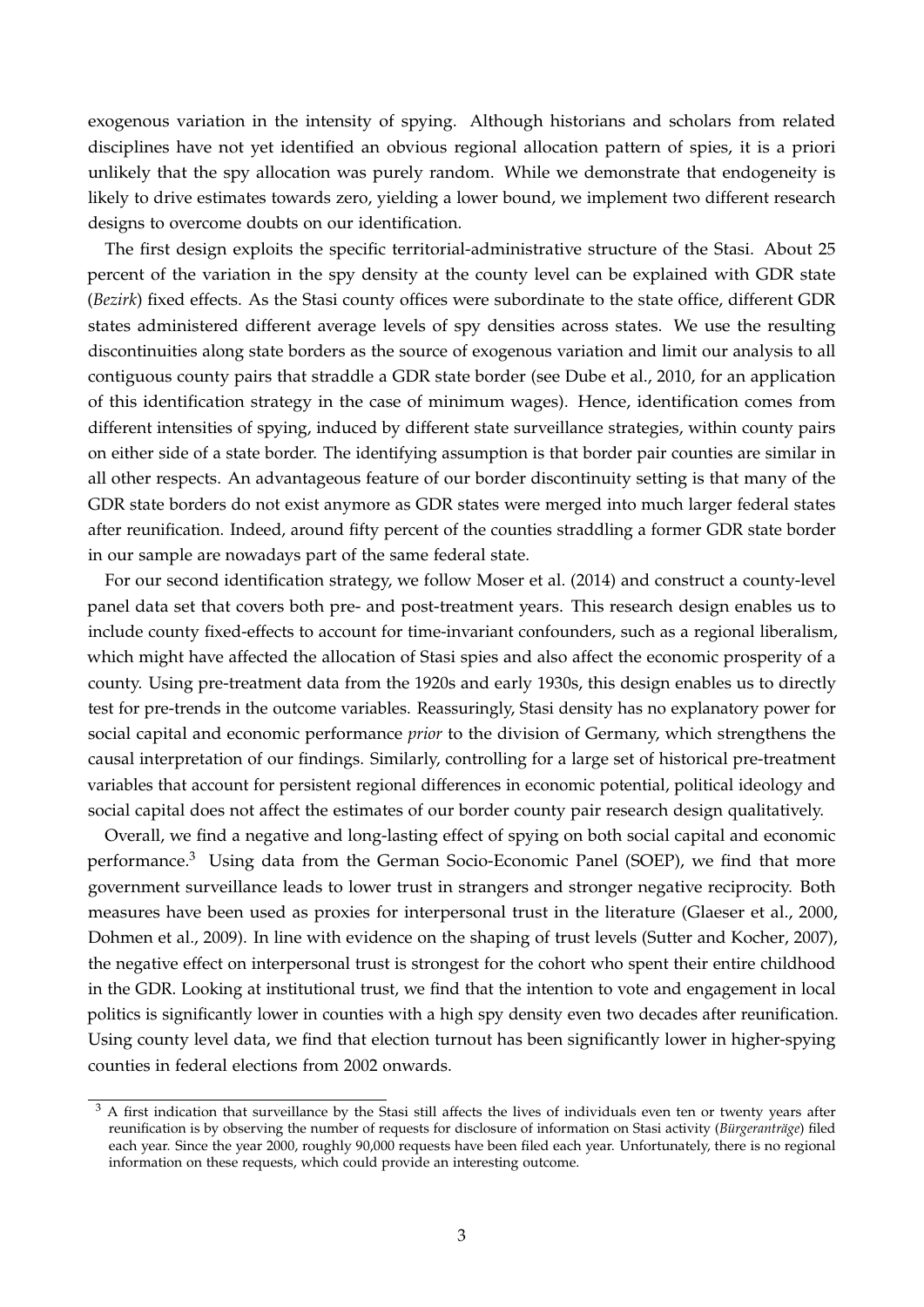In terms of economic performance, we find a negative significant effect of the spy density on labor income as reported in the SOEP. Using administrative county-level data, we further show that self-employment rates and the number of patents per capita are significantly lower in higher-spying counties. Moreover, post-reunification unemployment is persistently higher in counties with high surveillance levels. Our estimates imply that abolishing state surveillance would, on average, have reduced the long-term unemployment rate by 1.8 percentage points, which is equivalent to a ten percent drop given the average unemployment level in East Germany. Last, we find significantly negative effects of the spy density on population: Stasi spying appears to be an important driver of the tremendous population decline experienced in East Germany after reunification. We find that for both out-migration waves (1989–1992, and 1998–2009, see Fuchs-Schündeln and Schündeln, [2009\)](#page-28-5), population losses were relatively stronger in higher-spying counties.

Overall, our paper contributes to the large literature documenting a long-term positive effect of the quality of political institutions (oftentimes used as measures of social capital) on economic performance using cross-country research designs [\(Mauro, 1995,](#page-29-3) [Knack and Keefer, 1997,](#page-29-4) [Hall and](#page-29-5) [Jones, 1999,](#page-29-5) [Sobel, 2002,](#page-30-2) [Rodrik et al., 2004,](#page-30-3) [Nunn, 2008,](#page-29-6) [Nunn and Wantchekon, 2011,](#page-29-7) [Acemoglu et al.,](#page-28-6) [2015\)](#page-28-6). We add to this strand of the literature in several ways. First, we study the impact of a certain element of (lacking) democracy – state surveillance – on economic performance. Second, we do this in a within-country setting, which is close to a natural experiment and therefore allows for a clean identification of our effect. Third, by using surveillance as our source of variation and rich survey data, we are able to directly link variations in social capital (trust) to changes in economic performance. In fact, using two-stage least squares and spy density as an instrument, we are able to show that higher trust has a positive and causal effect on income. Fourth, the persistence of the adverse economic effects documents the long-term costs of eroding social capital and the transmission of trust across generations [\(Guiso et al., 2006,](#page-29-8) [Algan and Cahuc, 2010,](#page-28-7) [Tabellini, 2010,](#page-30-4) [Becker et al., 2015\)](#page-28-8). Lastly, our study is related to the influential study by Alesina and Fuchs-Schündeln [\(2007\)](#page-28-9). While their study shows that ideological indoctrination in the GDR had long-term effects on individual preferences, we show that the same is true for the type of governance used to strengthen the power of the regime.

The remainder of this paper is organized as follows. Section [2](#page-5-0) presents the historical background and the institutional framework of the Stasi. Section [3](#page-8-0) describes the data. Section [4](#page-11-0) introduces our research design and explains the two different identification strategies. Results are presented in Section [5,](#page-17-0) before Section [6](#page-27-0) concludes.

### <span id="page-5-0"></span>**2 Historical background**

After the end of World War II and Germany's liberation from the Nazi regime in 1945, the remaining German territory was occupied by and divided among the four Allied forces – the US, the UK, France and the Soviet Union. The boundaries between these zones were drawn along the territorial boundaries of 19th-century German states and provinces that had largely disappeared by then [\(Wolf,](#page-30-5) [2009\)](#page-30-5). On July 1, 1945, roughly two months after the total and unconditional surrender of Germany, the division into the four zones became effective.

With the Soviet Union and the Western allies disagreeing over Germany's political and economic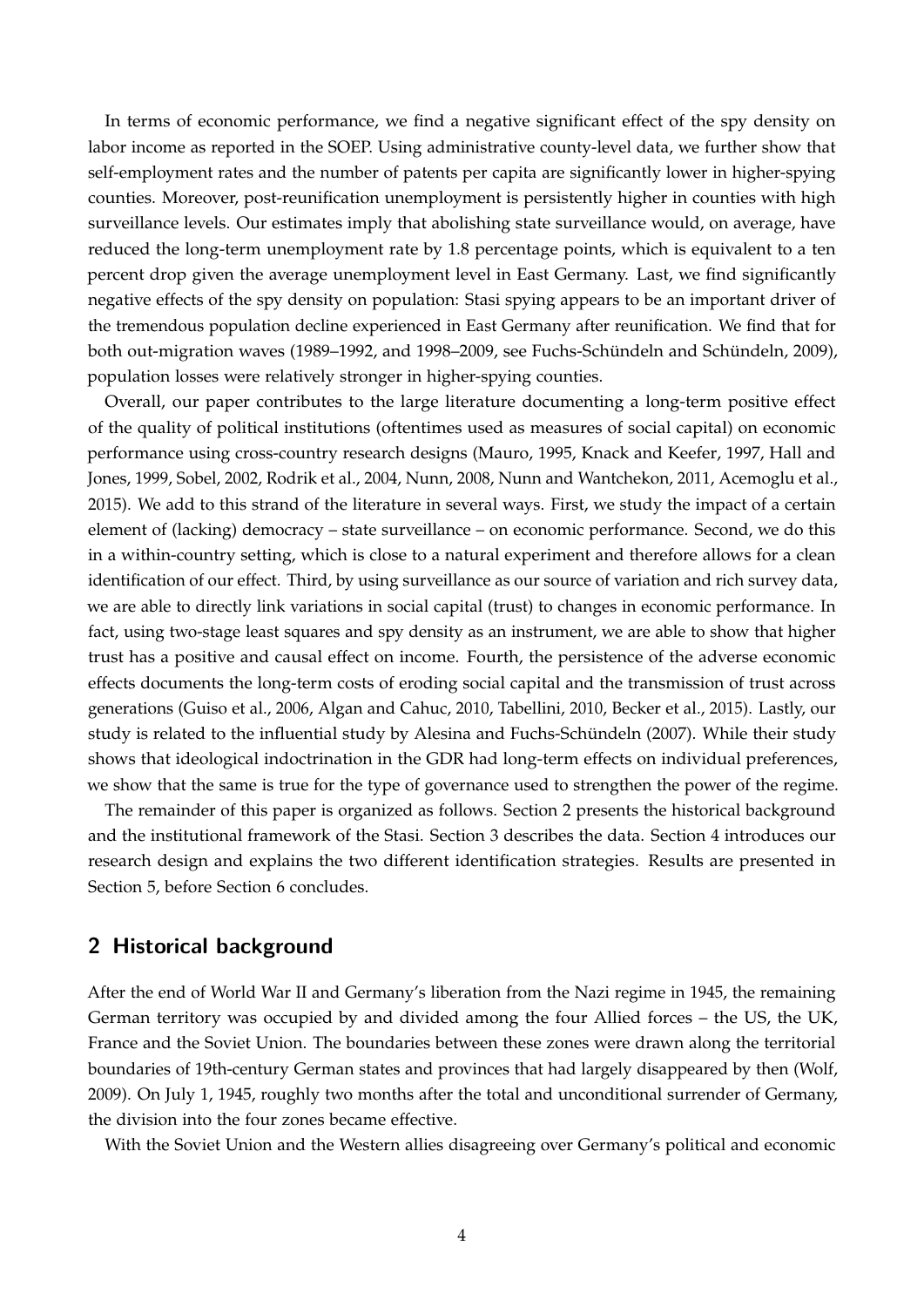future, the borders of the Soviet occupation zone soon became the official inner-German border and eventually lead to a 40-year long division of a society that had been highly integrated prior to its separation. In May 1949, the Federal Republic of Germany was established in the three western occupation zones. Only five months later, the German Democratic Republic, a state in the spirit of "real socialism"[4](#page-6-0) and member state of the Warsaw pact, was founded in the Soviet ruled zone. Until the sudden and unexpected fall of the Berlin Wall on the evening of November 9, 1989 and the reunification in October 1990, the GDR was a one-party dictatorship under the rule of the Socialist Unity Party (SED) and its secretaries general.

The GDR regime secured its authority by means of a large and powerful state security service. The Ministry for State Security was founded in February 1950, just a few month after the GDR was constituted, and designed to "battle against agents, saboteurs, and diversionists [in order] to preserve the full effectiveness of [the] Constitution"<sup>[5](#page-6-1)</sup>. It soon became a ubiquitous institution, spying on and suppressing the entire population to ensure and preserve the regime's power [\(Gieseke, 2014,](#page-28-10) p. 50ff.).

The party leaders' demand for comprehensive surveillance was reflected by the organizational structure of the Stasi. While the main administration was located in East Berlin, the Stasi also maintained offices in each capital of the fifteen states (*Bezirksdienststellen*), regional offices in most of the 226 counties (*Kreisdienststellen*) and offices in seven Objects of Special Interest, which were large and strategically important public companies (*Objektdienststellen*). Following this territorial principle, state-level offices had to secure their territory and had authority over their subordinate offices in the respective counties. As a consequence, surveillance strategies differed in their intensities across GDR states. For instance, about one-third of the constantly-monitored citizens (*Personen in ständiger Überwachung*) were living in the state of Karl-Marx-Stadt [\(Horsch, 1997\)](#page-29-9), which accounted for only eleven percent of the total population. Likewise, the state of Magdeburg accounted for 17 percent of the two million bugged telephone conversations, while this state only accounted for eight percent of the total GDR population. We exploit this variation in surveillance intensities across states for identification (see Section [4.2\)](#page-14-0).

Over the four decades of its existence, the Stasi continuously expanded its competencies and duties as well as the surveillance of the population. The unforeseen national uprising on and around June 17, 1953 revealed the weakness of the secret security service in its early years and caused a subsequent transformation and expansion. The number of both official employees and unofficial collaborators continuously increased until the late 1970s and remained at a high-level until the breakdown of the regime in 1989. Figure [1](#page-7-0) plots the share of regular employees and unofficial collaborators in the population for the period of 1950 until 1989. In absolute terms, the Stasi listed 90,257 regular employees and 173,081 unofficial informants by the end of 1989, amounting to around 1.57 percent of the entire population.<sup>[6](#page-6-2)</sup>

<span id="page-6-0"></span><sup>&</sup>lt;sup>4</sup> Erich Honecker, Secretary General of the SED between 1971–1989, introduced this term on a meeting of the Central Committee of the SED in May 1973 to distinguish the regimes of the Eastern bloc from Marxist theories on socialism.

<span id="page-6-1"></span><sup>5</sup> According to Erich Mielke, subsequent Minister for State Security from 1957 to 1989, on January 28, 1950 in the official SED party newspaper *Neues Deutschland* as quoted in [Gieseke](#page-28-10) [\(2014,](#page-28-10) p. 12).

<span id="page-6-2"></span><sup>&</sup>lt;sup>6</sup> Note that the number of regular employees of the Stasi was notably high when being compared to the size of other secret services in the Eastern Bloc [\(Gieseke, 2014,](#page-28-10) p. 72). Although figures on the number of spies in other communist countries during times of the Iron Curtain entail elements of uncertainty, the level of surveillance was comparable to the Soviet Union.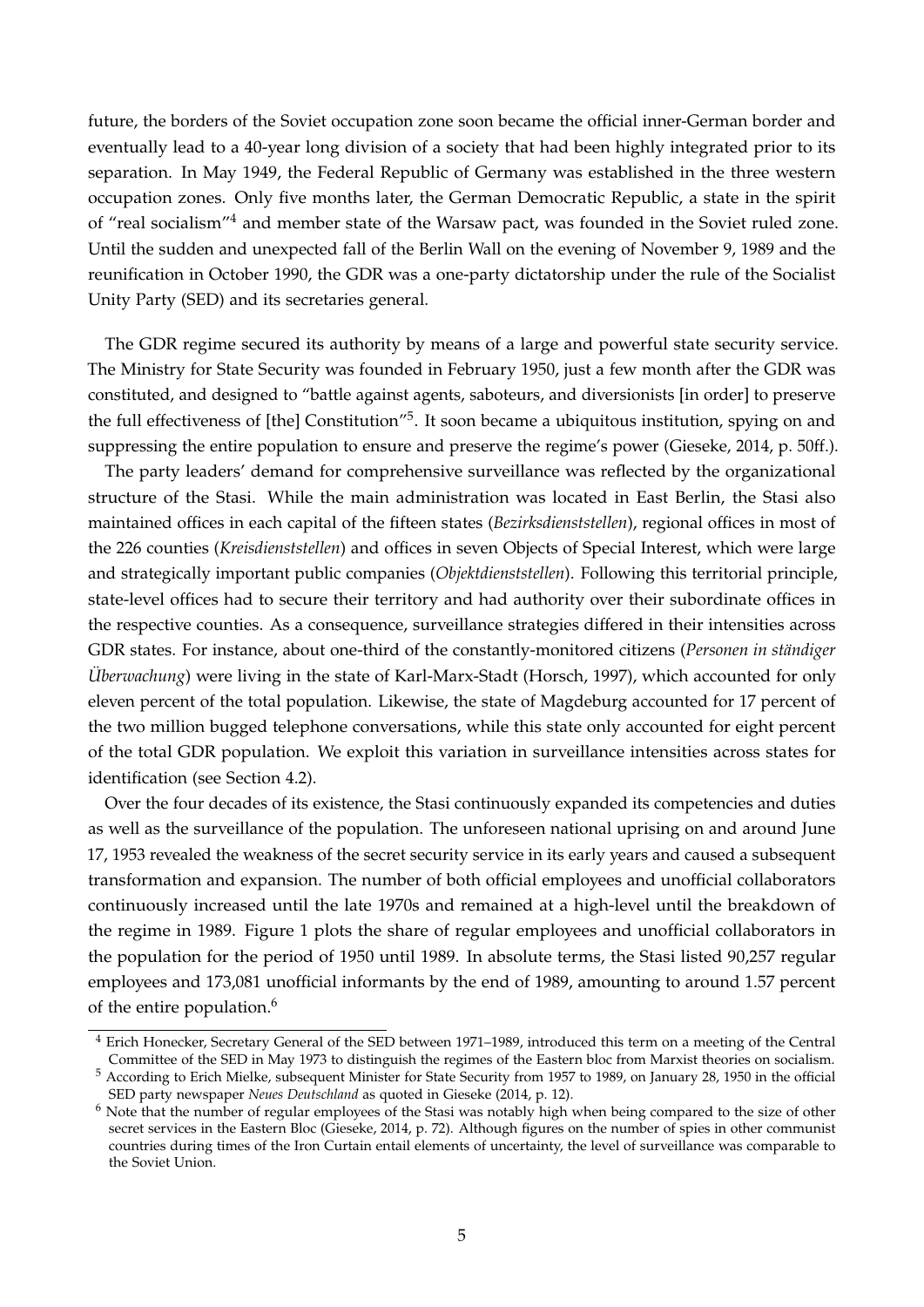<span id="page-7-0"></span>Figure 1: Share of Regular Stasi Employees and Unofficial Collaborators in the GDR Population



*Notes:* Own calculations using data on the number of unofficial collaborators from Müller-[Enbergs](#page-29-10) [\(2008\)](#page-29-10), information on the number of Stasi employees as reported in [Gieseke](#page-28-11) [\(1996\)](#page-28-11), and population figures from Statistical Yearbooks of the GDR.

The Stasi's most important tool of surveillance and suppression, and its "main weapon against the enemy"[7](#page-7-1) was the dense network of spies called unofficial collaborators. Spies were recruited from the population and instructed to secretly collect information about individuals in their own social network. Being friends, colleagues, neighbors or sport buddies of the individuals they spied on, collaborators were able to provide valuable personal information that complemented the Stasi's knowledge of the population and helped creating an overall picture about anti-socialist and dissident movements and hence guaranteed surveillance of the society's everyday life [\(Gieseke, 2014,](#page-28-10) p. 163 ff.). At the same time, the threat of being denunciated and the concealed presence of the state security caused an atmosphere of mistrust and suspicion [\(Wolle, 2009,](#page-30-6) [Gieseke, 2014\)](#page-28-10).<sup>[8](#page-7-2)</sup>

Reasons for serving as a collaborator were manifold. Some citizens agreed to cooperate due to ideological reasons, others were intrigued by personal and material benefits accompanied with their cooperation. However, the regime also urged citizens to act as unofficial collaborators by creating fear and pressure. The body of spies was administrated in a highly formalized way, with cooperation being sealed in written agreements and spies being tightly lead by a responsible official Stasi agent [\(Gieseke, 2014,](#page-28-10) p. 114 ff).

<span id="page-7-2"></span><span id="page-7-1"></span> $7$  Directive  $1/79$  of the Ministry for State Security for the work with unofficial collaborators (Müller-Enbergs, 1996, p. 305). <sup>8</sup> Historians argue about the degree of mistrust and suspicion caused by the regime's monitoring. E.g., [Wolle](#page-30-6) [\(2009\)](#page-30-6) characterizes the society as deeply torn, whereas [Gieseke](#page-28-10) [\(2014\)](#page-28-10) argues that the Stasi was barely able to intrude into and guide people's family life. Spies were yet oftentimes in close contact with the spied-upon person and citizens felt the Stasi's presence like a "scratching t-shirt" [\(Reich, 1997,](#page-30-7) p. 28). For less scientific documentations about the impact of the Stasi, see the Academy Award winning film "The Lives of Others" and the recent TED talk ["The dark secrets of a](https://www.ted.com/talks/hubertus_knabe_the_dark_secrets_of_a_surveillance_state) [surveillance state"](https://www.ted.com/talks/hubertus_knabe_the_dark_secrets_of_a_surveillance_state) given by the director of the Berlin-Hohenschönhausen Stasi prison memorial, Hubertus Knabe.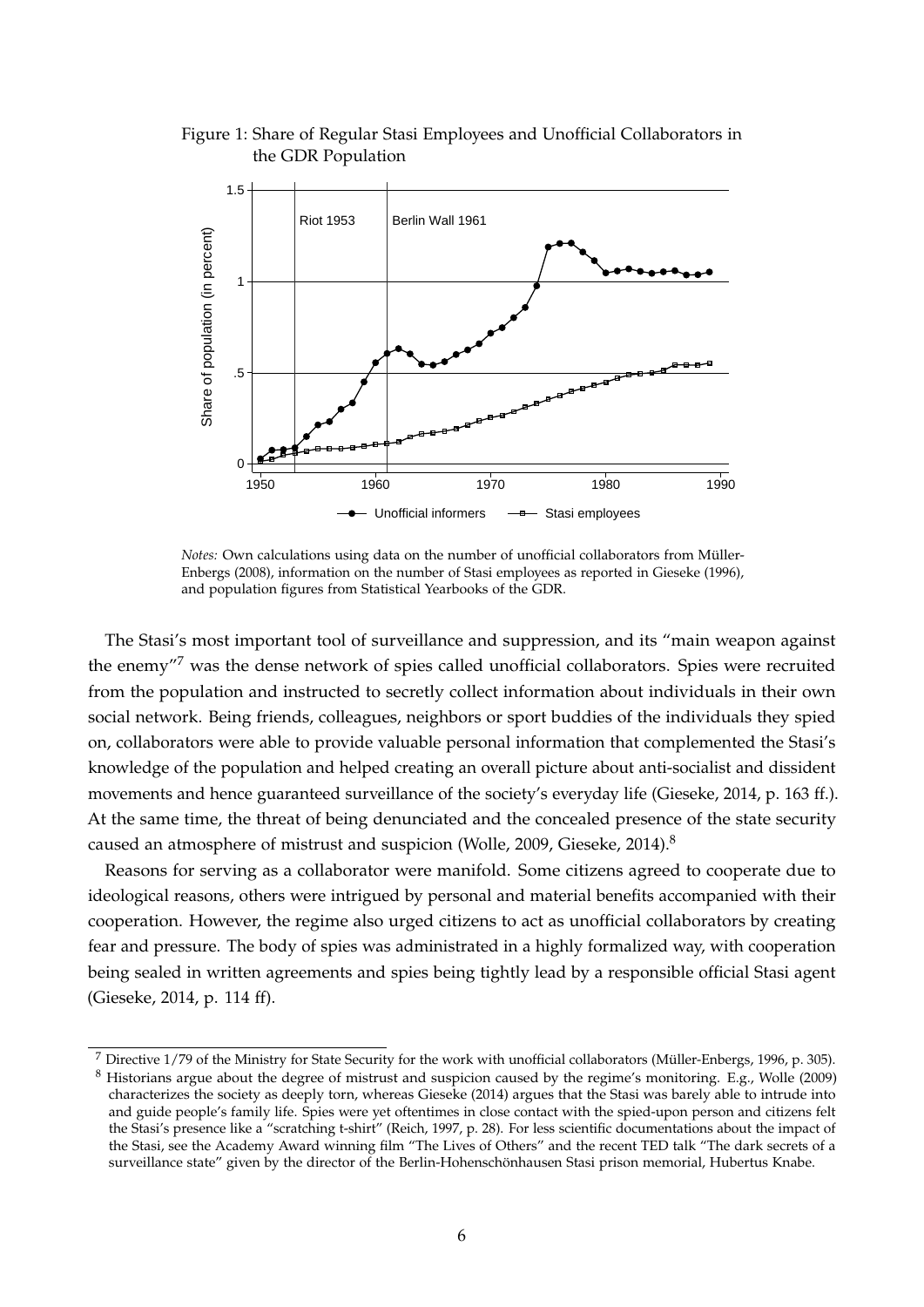# <span id="page-8-0"></span>**3 Data**

In this section, we briefly describe the various data sources collected for our empirical analysis. Section [3.1](#page-8-1) presents information on our explanatory variable, the spy density in a county. Section [3.2](#page-8-2) and Section [3.3](#page-10-0) describe the data used to construct outcome measures and control variables. Detailed information on all variables are provided in Appendix Table [B.3.](#page-41-0) The Data Appendix [B](#page-40-0) also provides details on the harmonization of territorial county border changes over time.

#### <span id="page-8-1"></span>**3.1 Spy data**

Information on the number of spies in each county is based on official Stasi records, published by the Agency of the Federal Commissioner for the Stasi Records (*BStU*) and compiled in Müller-Enbergs [\(2008\)](#page-29-10). Although the Stasi was able to destroy part of its files in late 1989, much information was preserved when protesters started to occupy Stasi offices across the country. In addition, numerous shredded files could be restored after reunification. Since 1991, individual Stasi records are publicly available for personal inspection as well as requests from researchers and the media.

Given that the Stasi saw unofficial collaborators as their main weapon of surveillance, we choose the county-level share of unofficial collaborators in the population as our main measure of the intensity of surveillance. Most regular Stasi officers were based in the headquarter in Berlin, and only 10-12 percent of them were employed at the county level. In contrast, the majority of all unofficial collaborators were attached to county offices. The Stasi differentiated between three types of unofficial collaborators: (i) collaborators for political-operative penetration, homeland defense, or special operations as well as leading informers, (ii) collaborators providing logistics and (iii) societal collaborators, i.e., individuals publicly known as loyal to the state. We use the first category of unofficial collaborators to construct our measure of surveillance density, as those were actively involved in spying and are by far the largest and most relevant group of collaborators. If an Object of Special Interest with a separate Stasi office was located in a county, we add the unofficial collaborators attached to these object offices to the county's number of spies.<sup>[9](#page-8-3)</sup> As information on the total number of spies are not given for each year in every county, we use the average share of spies from 1980 to 1988 as our measure of surveillance. For further details on our main explanatory variable, see Data Appendix [B.](#page-40-0)

Figure [2](#page-9-0) plots the density of unofficial collaborators for each county. Today, the number of spies is known for about ninety percent of the counties for at least one year in the 1980s. The density of spies differs considerably both across and within GDR states, with the fraction of unofficial collaborators in the population ranging from 0.12 to 1.03 percent and the mean density being 0.38 percent. The median is similar to the mean (0.36 percent), one standard deviation refers to 0.14 spies per capita.

#### <span id="page-8-2"></span>**3.2 Individual level data**

For the empirical analysis presented below, we rely on two distinct datasets to estimate the effect of state surveillance on social capital and economic performance. First, we use information from the

<span id="page-8-3"></span> $9$  In the empirical analysis, we explicitly control for the presence of such offices in Objects of Special Interest in the county.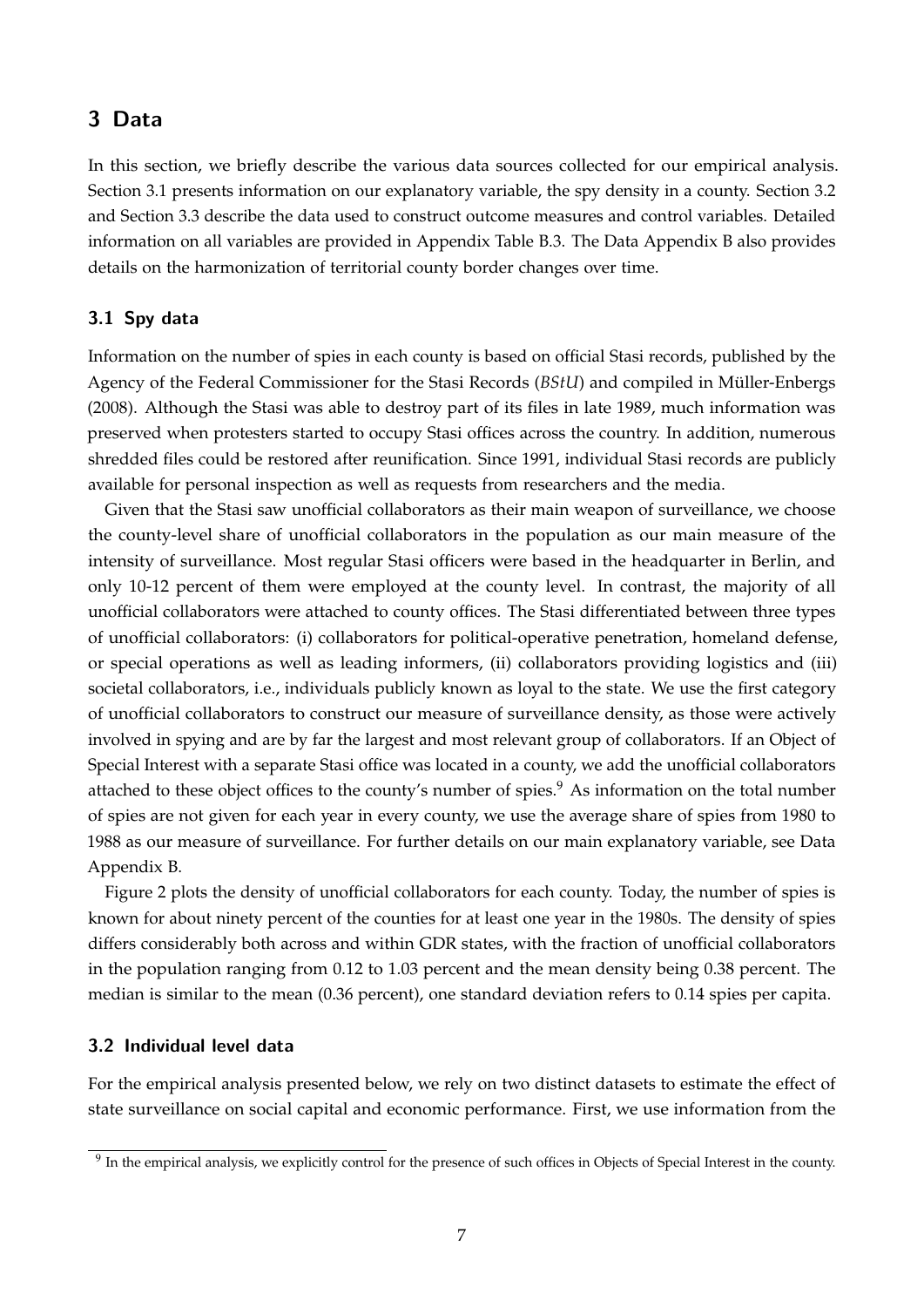

<span id="page-9-0"></span>Figure 2: Percentage Share of Unofficial Collaborators at the County Level

*Notes:* This graph plots the county-level surveillance density measured by the average yearly share of unofficial collaborators relative to the population between 1980 and 1988. Thick black lines show the borders of the fifteen GDR states. White areas indicate missing data.

German Socio-Economic Panel Study (SOEP), a longitudinal survey of German households [\(Wagner](#page-30-8) [et al., 2007\)](#page-30-8). Established for West Germany in 1984, the survey covers respondents from the former GDR since June 1990. In order to determine the individuals' county of residence prior to the fall of the Berlin Wall and the end of the regime in November 1989, we limit the analysis to East German respondents in the wave of 1990 and follow these individuals over time. Information on moves after the fall of the Berlin Wall but prior to the interview as well as the county of residence in 1990 allow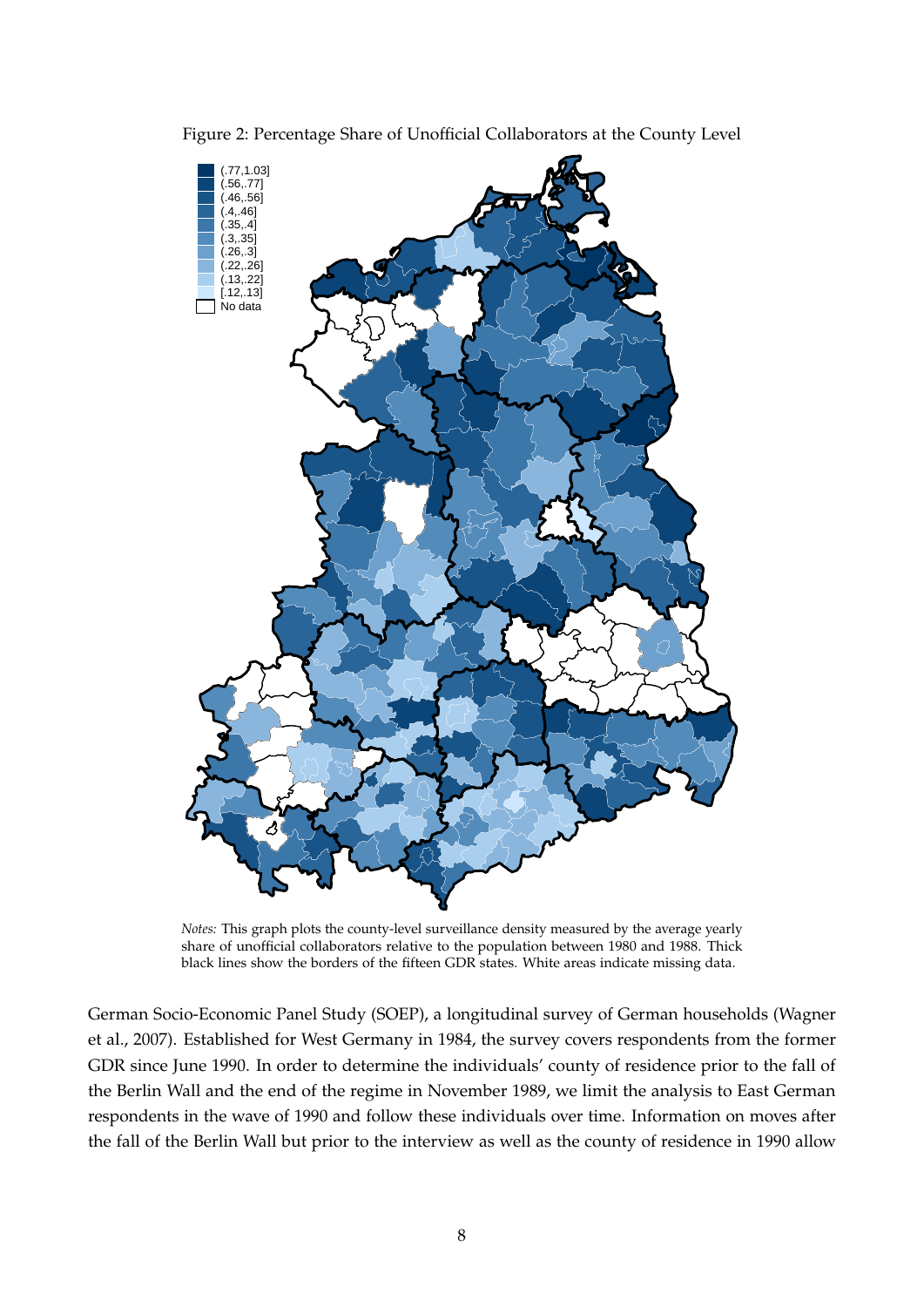us to identify the individuals' respective counties of residence prior to November 1989. By exploiting a variety of different waves of the survey we are able to observe various measures of social capital as well as current gross labor income (see Section [4.2](#page-14-0) and Data Appendix [B\)](#page-40-0).

In order to proxy interpersonal trust, we use two standard measures provided in the SOEP: (i) trust in strangers (see, e.g., [Glaeser et al., 2000\)](#page-29-2), and (ii) negative reciprocity (see, e.g., [Dohmen et al., 2009\)](#page-28-4). To capture trust in the political system, we investigate two measures as well. First, we take the survey question about the intention to vote if federal elections were held next Sunday. The question captures the stated preferences to participate in the most important election. We also use a measure of revealed preferences, i.e., electoral turnout, below. Second, we exploit the question whether individuals are engaged in local politics. Apart from these variables measuring social capital, we also take reported monthly gross labor income as a measure of individual economic performance. Moreover, we use the rich information of the SOEP to construct a set of individual control variables: gender, age, household size, marital status, level of education and learned profession. For the underlying survey questions, data years and exact variable definitions, see Data Appendix [B.](#page-40-0)

#### <span id="page-10-0"></span>**3.3 County level data**

For the second dataset, we compiled county-level data on various measures of economic performance (self-employment, patents, unemployment, population) as well as electoral turnout as a proxy for social capital. We collected county-level data for two time-periods, data from the 1990s and 2000s as well as pre-World War II data. Post-reunification data come from official administrative records; historical data come from various sources (see Data Appendix [B](#page-40-0) for details).

In addition to our outcome variables, we further collect various county-level variables that we use as control variables to check the sensitivity of our estimates. These control variables are used in both individual and county level models.

In total, we construct three sets of control variables. The first set measures the strengths of the *opposition* to the regime. As mentioned in Section [2,](#page-5-0) the national uprising on and around June 17, 1953 constituted the most prominent rebellion against the regime before the large demonstrations in 1989. The riot markedly changed the regime's awareness for internal conflicts and triggered the expansion of the Stasi spy network (cf. Figure [1\)](#page-7-0). We use differences in regional intensity of the riot to proxy the strength of the opposition. Specifically, we construct three control variables: (i) a categorical variable measuring the strike intensity with values "none", "strike", "demonstration", "riot", and "liberation of prisoners", (ii) a dummy variable indicating whether the regime declared a state of emergency in the county and (iii) a dummy equal to one if the Soviet military intervened in the county (for details on the source and the construction of the variables, see Appendix Table [B.3\)](#page-41-0).

The second set of controls takes into account that the Stasi tried to protect certain firms in the industrial sectors. Hence, our *industry* controls comprise (i) the share of employees in the industrial sector in 1989 and (ii) a dummy variable indicating whether a large enterprise from the uranium, coal, potash, oil or chemical industry was located in the county.

The third set of controls is intended to pick up historical and potentially persistent county differences in terms of economic performance and political ideology. It will be used in the models on the individual level in the absence of pre-treatment information on the outcomes. Our *pre World*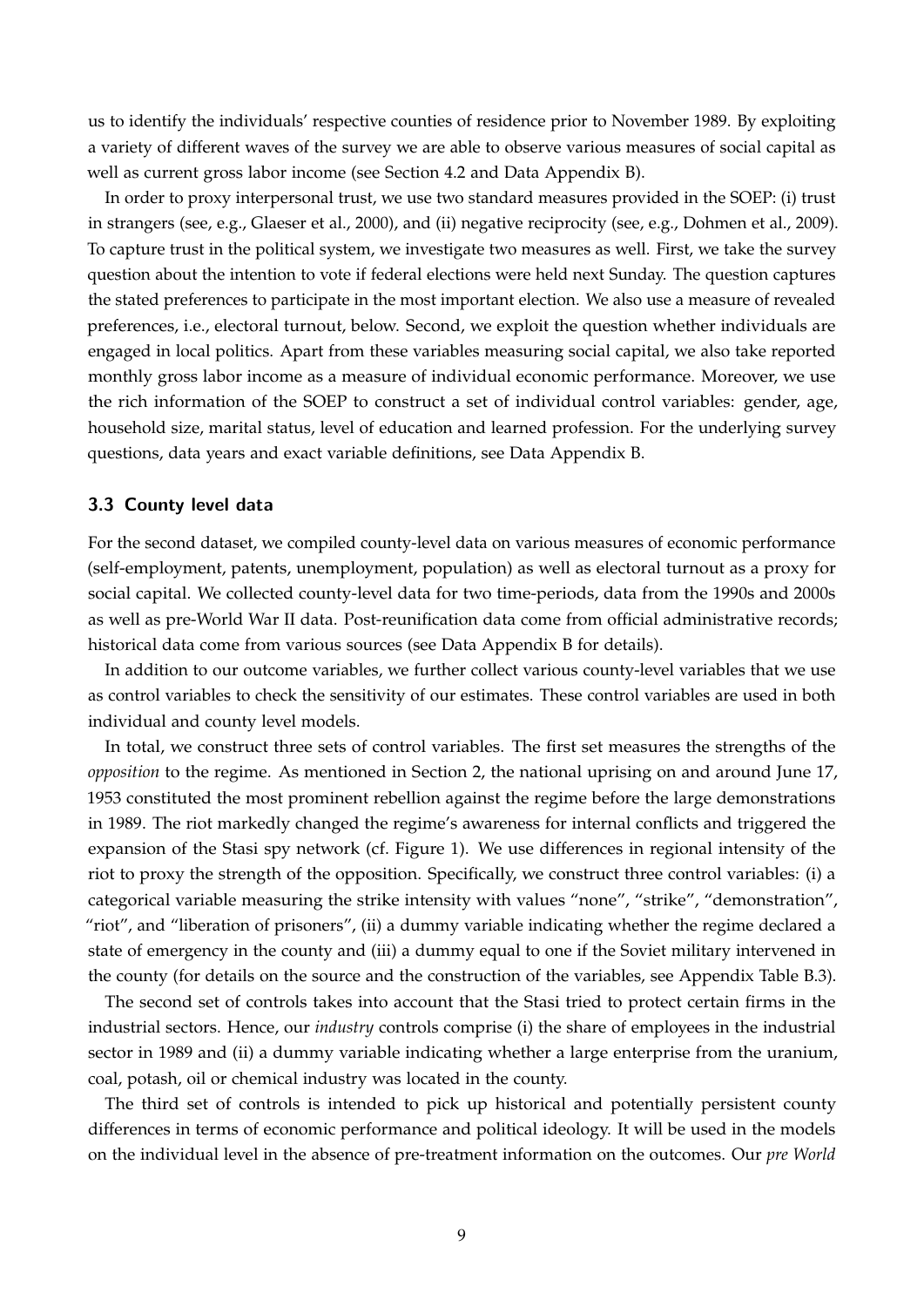*War II* controls include (i) the mean share of Nazi and Communist votes in the federal elections of 1928, 1930 and the two 1932 elections to capture political extremism (Voigtländer and Voth, 2012), (ii) average electoral turnout in the same elections to proxy institutional trust, (iii) the regional share of protestants in 1925 in order to control for differences in work ethic and/or education [\(Becker and](#page-28-12) Wößmann, 2009), (iv) the share of self-employed in 1933 to capture regional entrepreneurial spirit and (v) the unemployment rate in 1933 to capture pre-treatment differences in economic performance.

## <span id="page-11-0"></span>**4 Research designs**

We present two research designs to identify the causal effect of spying on social capital and economic performance. First, we lay out a very simple linear model as a benchmark and discuss potential threats to identification and likely biases (Section [4.1\)](#page-11-1). Based on this discussion, we propose two empirical approaches intended to overcome endogeneity problems (Sections [4.2](#page-14-0) and [4.3\)](#page-15-0).

### <span id="page-11-1"></span>**4.1 Linear model**

To identify the long-term effects of surveillance, we regress various measures of social capital and economic performance on our measure of surveillance intensity. The simplest model takes the following form

<span id="page-11-3"></span>
$$
Y_j = \alpha + \beta SPYDENS_c + V'_j \xi + \varepsilon_j,\tag{1}
$$

where  $Y_i$  measures an outcome that may either vary at the individual or county level,  $j \in [i, c]$ . Our main regressor is the spy density in county *c*, defined as the average number of spies per capita in each county of the GDR in the 1980s.<sup>[10](#page-11-2)</sup> Vector  $V_j$  may contain control variables. In this simple model, identification comes from cross-sectional variation in the intensity of surveillance across GDR counties (see [Jacob and Tyrell, 2010,](#page-29-0) and [Friehe et al., 2015,](#page-28-2) for empirical applications of this model). Two main threats to identification are obvious: (i) selection out of treatment and (ii) omitted variable bias. We discuss these concerns in turn.

**Selection out of treatment.** If people moved away from counties with a high spying density, we would face a selection problem that could bias our estimates. However, the authoritarian regime controlled and limited external and internal migration in a very strict way, making residential sorting a secondary concern.

First, leaving the East German territory without permission was illegal throughout the existence of the GDR. Refugees could be sentenced to lengthy terms of imprisonment. However, about three million citizens had escaped to West Germany up until the early 1960s, which was the main reason for the construction of the Berlin Wall and the expansion of border fortifications in August 1961. Consequently, the large-scale installation of land-mines at the borderland and the regime's order for soldiers to shoot at refugees trying to pass the border led to a sharp drop in the number of refugees. The regime also often punished those individuals who applied for emigration visas, exposing people

<span id="page-11-2"></span> $10$  Results do not change when using the density of specific years as a regressor.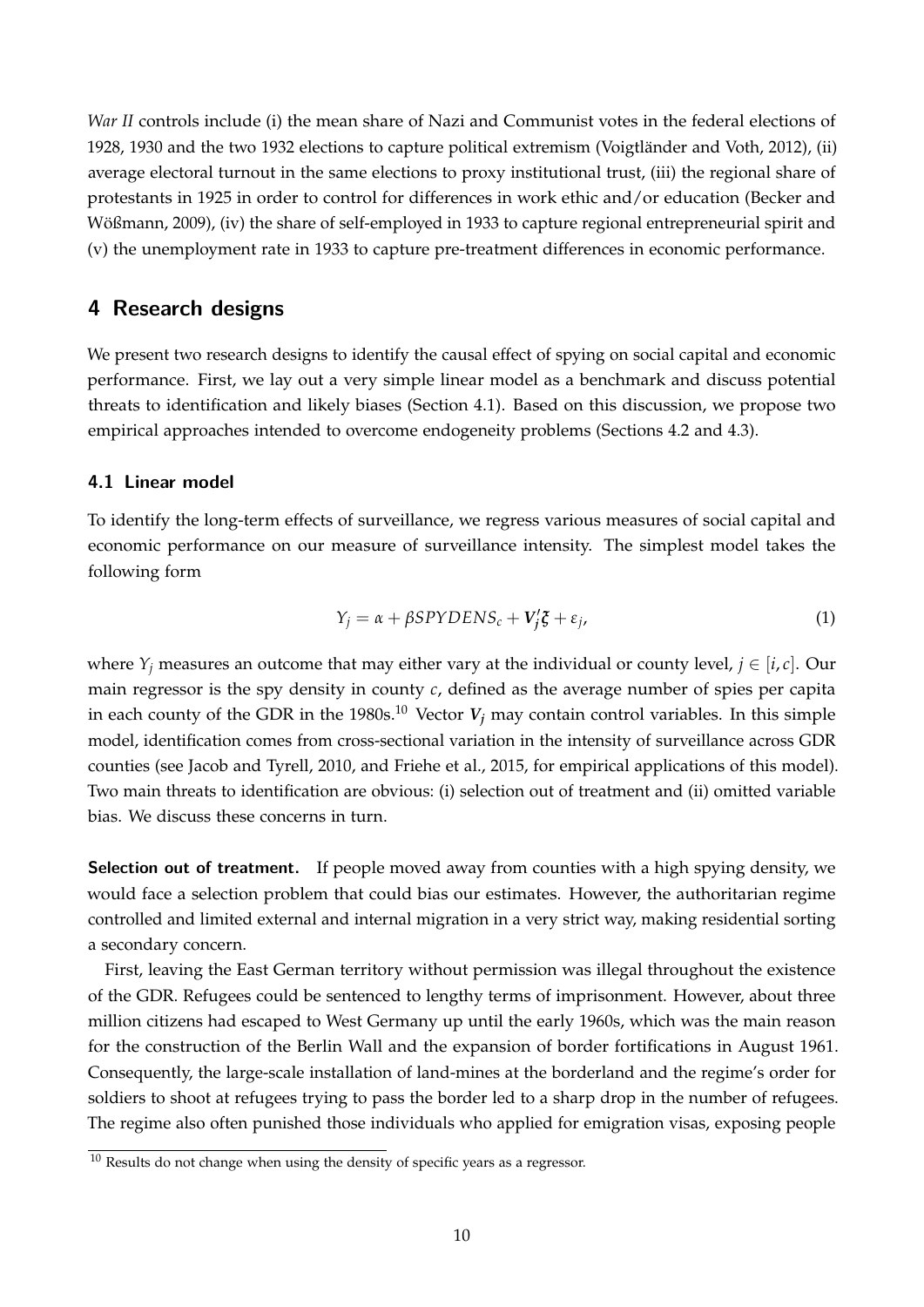to considerable harassment in working and private life [\(Kowalczuk, 2009\)](#page-29-12). Between 1962 and 1988, around 18,000 individuals (0.1 percent of the population) managed to leave East Germany each year, either by authorized migration (*Übersiedler*) or illegal escape (see Panel (a) in Figure [A.1](#page-31-0) in the Appendix). The share of refugees on the total number of migrants was around one third and thus even smaller.

Second, due to considerable housing shortages, residential mobility within the GDR was highly restricted. All living space was administered by the GDR authorities: In every municipality, a local housing agency (*Amt für Wohnungswesen*) decided on the allocation of all houses and flats, whether privately, cooperatively or publicly owned. Every individual looking for a new apartment had to file an application at the local housing agency. Processing times often lasted several years and assignment to a new flat was usually subject to economic, political or social interests of the regime [\(Grashoff, 2011,](#page-29-13) p. 13f.). From 1975 to 1988, the average number of yearly applications was 755,000, constituting around 4.5 applications per 100 citizens [\(Steiner, 2006\)](#page-30-10).<sup>[11](#page-12-0)</sup> Panel (b) of Figure [A.1](#page-31-0) in the Appendix shows the extent of residential mobility in the GDR. Mobility of East German citizens had been considerably lower compared to mobility in West Germany. Having data on county population and the number of spies in multiple years in the 1980s, we can directly test whether the spy density affected the population. Reassuringly, we estimate a zero effect of the log number of spies on log population in a model including county and year fixed effects. Hence, selection out of treatment does not seem to be an issue in our setting.

**Confounding variables.** The second, more serious threat to identification are regional confounders that have affected the allocation of Stasi spies in the 1980s and that affect our outcomes of interest after the fall of the Iron Curtain. Astonishingly, there is very little knowledge on what determined the regional spy density. There is some anecdotal evidence that the Stasi was particularly active in regions with strategically important industry clusters. In contrast, and a bit surprisingly, previous research could not establish a clear correlation between the size of the Stasi and the size of the opposition at the county level [\(Gieseke, 1995,](#page-28-13) p. 190).

Before looking at the effects of spying on social capital and economic outcomes, we try to explain the regional variation in the spy density, which will be our treatment variable later on. We run a simple OLS regression of the spy density on four sets of potential explanatory variables and check the explanatory power of the model as indicated by the *R* <sup>2</sup> measure. Table [1](#page-13-0) shows the results, while full regression outputs are shown in Appendix Table [A.1.](#page-34-0) We start off by explaining the spy density with a constant and a dummy variable, which is equal to one if one of the seven "Objects of Special Interest", that is, a large public company of strategic importance, was located in the county.<sup>[12](#page-12-1)</sup> In the next specification, we add dummy variables for the fifteen GDR states. The *R* <sup>2</sup> measure in column (2) shows that around 25 percent of the county-level variation can be explained by differences across GDR states. This is suggestive evidence in line with the claim of historians that county offices

<span id="page-12-0"></span> $11$  Some citizens tried to elude the governmental allocation by illegal and unseen movements into dilapidated flats. There are no official records about the actual number of illegal squatters. Estimates for the city of Rostock show that the share of squatters within the population was small, amounting to 0.28 percent in early 1990 [\(Grashoff, 2011,](#page-29-13) p. 76).

<span id="page-12-1"></span> $12$  As described in Section [3.1,](#page-8-1) the Stasi maintained offices in these objects, which recruited their own spies. As we add the spies working in these objects to the number of spies in the respective county offices, we control for "Objects of Special Interest" with a dummy variable in all regressions below.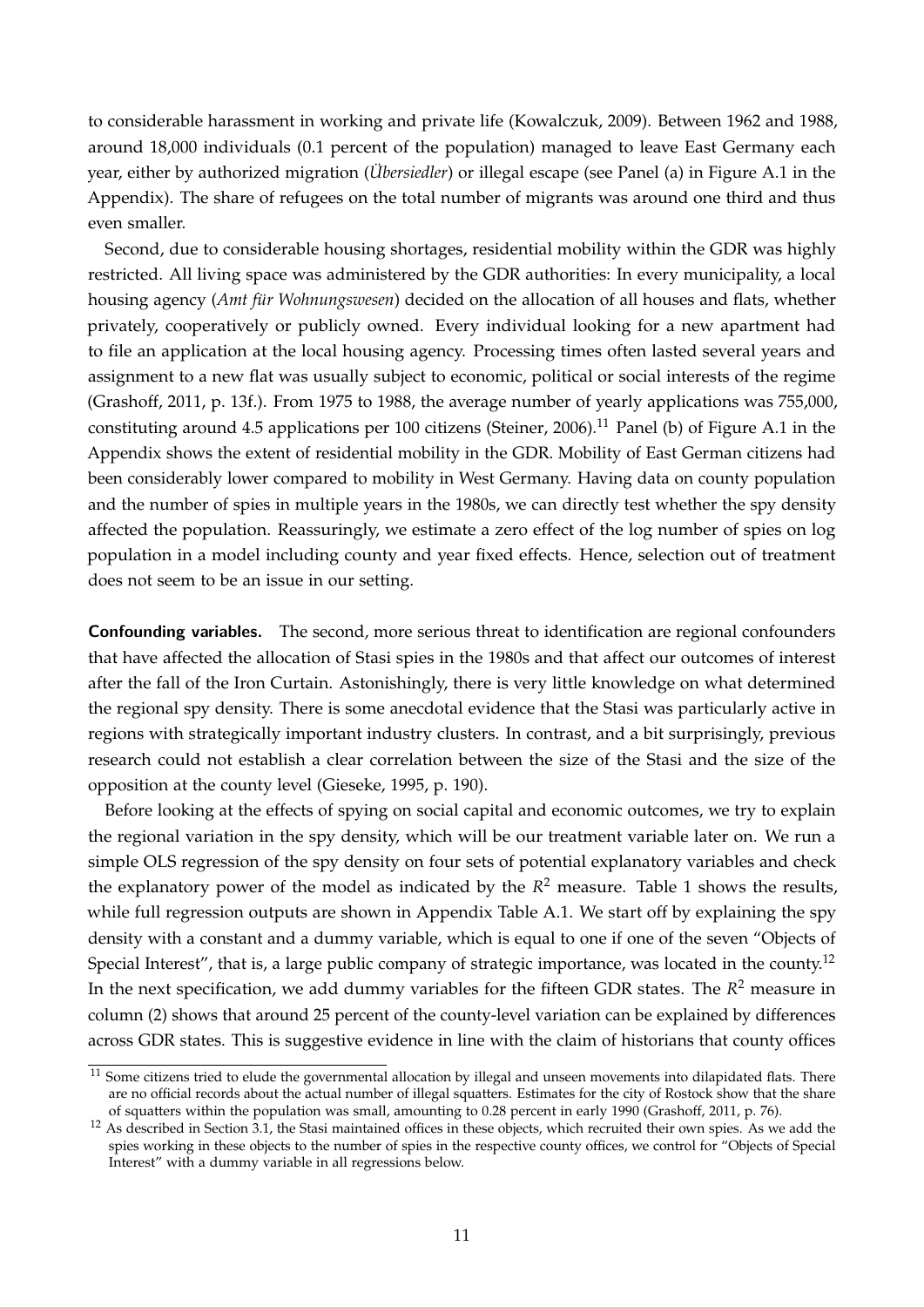responded to higher-ranked state offices and that decisions made at the state level indeed affected county-level outcomes. We will exploit this feature in our border discontinuity design presented in Section [4.2.](#page-14-0)

|                                                | (1)      | (2)       | (3)        | (4)        | (5)        | (6)        |
|------------------------------------------------|----------|-----------|------------|------------|------------|------------|
| GDR state FE<br>County size controls           | No<br>No | Yes<br>No | Yes<br>Yes | Yes<br>Yes | Yes<br>Yes | Yes<br>Yes |
| Opposition controls                            | No       | No        | No         | Yes        | Yes        | Yes        |
| Industry controls<br>Pre World War II controls | No<br>No | No<br>No  | No<br>No   | No<br>No   | Yes<br>No  | Yes<br>Yes |
| Observations                                   | 187      | 187       | 187        | 187        | 187        | 187        |
| $R^2$                                          | 0.033    | 0.298     | 0.529      | 0.540      | 0.545      | 0.561      |
| Adjusted $R^2$                                 | 0.028    | 0.237     | 0.481      | 0.475      | 0.474      | 0.473      |

<span id="page-13-0"></span>Table 1: The Allocation of Stasi Spies

*Notes:* This table demonstrates the power of different sets of county-level control variables in explaining the county spy density using a simple OLS regression. Every specification includes a constant and a dummy for Objects of Special Interest (*Objektdienststellen*). Full regression results are shown in Appendix Table [A.1.](#page-34-0)

In the third specification of Table [1,](#page-13-0) we add variables controlling for the *size* of the county. While the spy density already accounts for differences in county population, we add the log mean county population in the 1980s and the log square meter area of the county as a regressors. We find that controlling for size – and in particular population – increases the explanatory power substantially, raising the  $R^2$  to 0.53. Moreover, results show that the spy density is decreasing in the population (cf. Appendix Table [A.1\)](#page-34-0), which could be rationalized with an economies of scale argument. Overall, column (3) suggests that it might be important to control for county size when identifying the effect of the Stasi on our outcomes. We test this assertion below.

In columns (4) to (6) we sequentially add opposition, industrial and pre World War II controls (see Section [3.3\)](#page-10-0). In total, neither of the three sets of control variables adds much to the explanatory power of the model. Nevertheless, we will test the sensitivity of all our results to the inclusion of the control variable sets for both research designs.

**Unobserved confounders and potential bias.** While controlling for observable potential confounders may demonstrate the robustness of our estimates, it is impossible to prove that there are no unobservable variables biasing our results. However, we can try to assess the direction of the potential bias. Let us assume that there is a systematic confounding variable *Z<sup>c</sup>* , such as capitalist spirit or strive for freedom, that varies at the county level. Given that measures of liberal attitudes are usually positively correlated with social capital and economic performance in democratic countries, it is likely that an unobserved confounder with a positive (negative) correlation with the spy density also has a positive (negative) correlation with our outcomes. With this claim in mind, we study the potential endogeneity bias more formally. We rewrite the error term of equation [\(1\)](#page-11-3) as  $\varepsilon_j = \gamma Z_c + \eta_j$ , with  $\gamma$  being the effect of the unobserved capitalist spirit on  $Y_i$  and  $\eta_i$  being noise. In such a case, the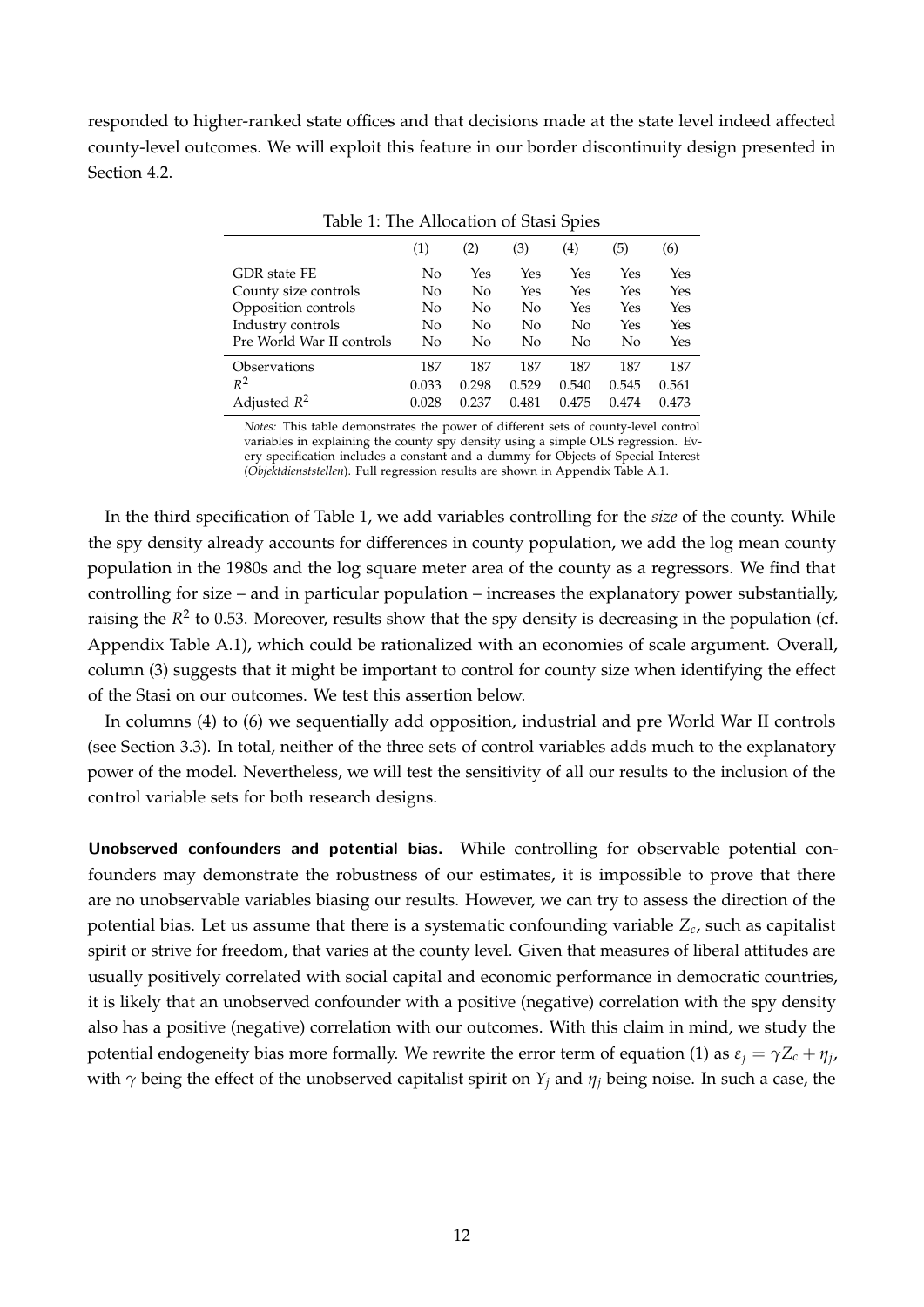OLS estimate would be given by:

$$
\beta^{OLS} = \frac{Cov(SPYDENS_c, \varepsilon_j)}{Var(SPYDENS_c)} \n= \beta + \gamma \frac{Cov(SPYDENS_c, Z_c)}{Var(SPYDENS_c)} + \underbrace{Cov(SPYDENS_c, \eta_j)}_{Var(SPYDENS_c)}.
$$

If, as argued above, the effect of capitalist spirit on the outcome  $\gamma$  and the covariance between capitalist spirit and the spying density *Cov*(*SPYDENS<sup>c</sup>* , *Zc*) have the same sign, and if, as suggested by the theory of social capital, *β* < 0, the estimate *β OLS* will be biased towards zero and underestimate the negative effect of spying on our outcomes.

In the following subsections, we present two research designs which are intended to better account for unobserved confounders and limit the potential endogeneity bias.

#### <span id="page-14-0"></span>**4.2 Border discontinuity design**

Our first identification strategy exploits the territorial-administrative structure of the Stasi and the fact that about 25 percent of the county-level variation in the spy density can be explained with GDR state fixed effects (cf. Table [1,](#page-13-0) column (2)). As the Stasi county offices are subordinate to the state office, different GDR states administered different average levels of spy densities across states. We use the resulting discontinuities along state borders as a source of exogenous variation. We follow [Dube et al.](#page-28-3) [\(2010\)](#page-28-3) and limit our analysis to all contiguous counties that straddle a GDR state border, thus identifying the effect of spy density on our outcome variables by comparing county pairs on either side of a state border.<sup>[13](#page-14-1)</sup> The identifying assumption is that the county on the lower-spy side of the border is similar to the county on the higher-spy side in all other relevant characteristics. While such an assumption can be quite strong in similar border research designs, it might be less critical in our case given that we focus on post-GDR outcomes and many GDR state borders do not exist anymore. In fact, after reunification the fifteen GDR states merged into six federal states, and around half of the counties straddling a GDR border in our sample belong to the same federal state in post-reunification Germany.

Formally, we regress individual outcome *i* in county *c*, which is part of a border pair *b*, on the spy density in county *c* and border pair dummies *ν<sup>b</sup>* :

<span id="page-14-2"></span>
$$
Y_{icb} = \alpha + \beta SPYDENS_c + X_i'\delta + K_c'\phi + \nu_b + \varepsilon_{icb}.
$$
 (2)

As outcome variable, *Yicb*, we use trust in strangers, extent of negative reciprocity, intention to vote in elections, engagement in local politics and individual gross income (see Section [3.2\)](#page-8-2).

The identifying assumption in the border discontinuity design is that counties on either side of a border differ systematically in their spy density since they belonged to different GDR states. Apart from that, there should be no systematic difference between the counties straddling a former state

<span id="page-14-1"></span><sup>&</sup>lt;sup>13</sup> If a county has several direct neighbors on the other side of the state border, we duplicate the observation. See below for a discussion.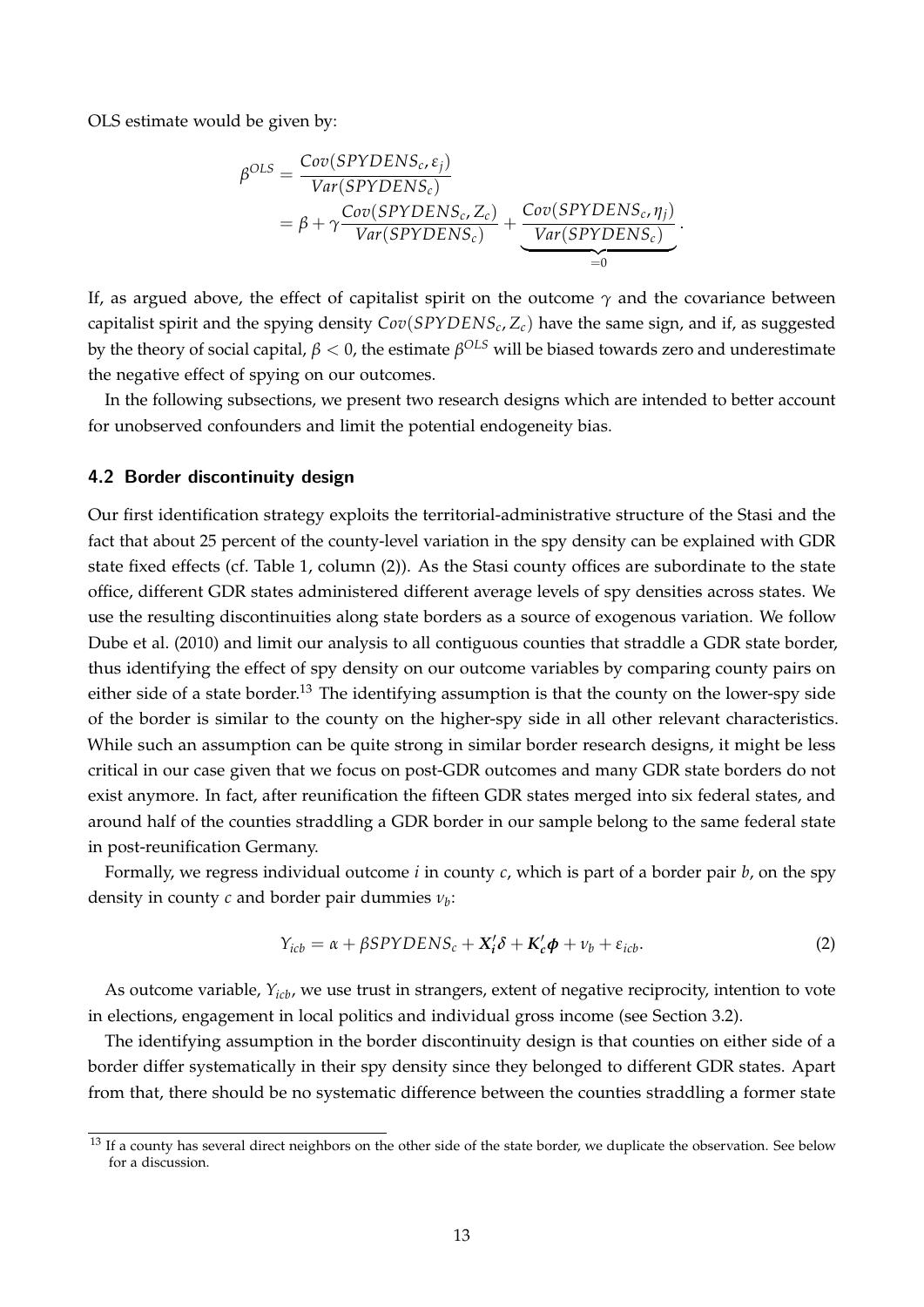border. However, there might be *persistent* compositional or historical differences within countyborder pairs which affected the spy allocation in the 1980s as well as the post-reunification outcomes. For that reason, we add two sets of control variables as a sensitivity check. First, vector *X<sup>i</sup>* accounts for compositional differences in the population and includes individual information provided by the SOEP on age, gender, marital status, education and learned profession. Second, vector *K<sup>c</sup>* controls for potential county-level differences within a border pair. It is important to understand that in order to invalidate our research design, these differences must (i) have influenced the spy allocation in the 1980s and (ii) affect outcome variables after reunification, making these factors *time-persistent* per definition. As a consequence, we include the county size, opposition, industry and pre-World War II controls that we use above to explain the variation in spy density (cf. Table [1\)](#page-13-0). In addition, we add a dummy variable indicating whether an Object of Special Interest was present in the county since we add the spies attached to this object to the county-level spies (see Sections [3.1](#page-8-1) and [4.1\)](#page-11-1).

We use the cross-sectional weights provided by the SOEP to make the sample representative for the whole population. Given that we duplicate observations in counties that neighbor multiple counties in a different state, we adjust cross-sectional weights by dividing them through the number of duplications in our baseline specification and cluster standard errors at the border pair and the individual level. We test the robustness of our results by (i) disregarding cross-sectional weights and only accounting for duplications and (ii) by using original cross-sectional weights, not adjusting for duplicates. Results (shown in Appendix Table [A.2\)](#page-31-1) prove to be robust to these modifications.

Table [2](#page-16-0) provides a test of the validity of our research design by checking whether counties straddling a state border are indeed similar. Based on the GDR state average spy density, we assign one county in a border pair to either the higher- or the lower-spy state side. Table [2](#page-16-0) shows the differences between higher and lower-spying side counties in terms of the spy density and all other control variables used in regression equation [\(2\)](#page-14-2). We also test whether the differences are statistically significant using a  $t$ -test.<sup>[14](#page-15-1)</sup> We find that the spy density is indeed significantly higher in counties located in higher-spying GDR states. Apart from population, all other control variables seem to be well balanced between the higher and lower spy density side. The fact that the county population is slightly higher on the lower-spy side is in line with the results from Table [A.1:](#page-34-0) the spy density was lower in cities. For that reason, we control for population and county size in all specifications.

#### <span id="page-15-0"></span>**4.3 Panel data design**

In Section [4.1,](#page-11-1) we discussed that time-persistent confounders that have affected the spy allocation and are still affecting post-reunification outcomes are a potential threat to identification. Given that the social capital measures obtained from the SOEP are only observed post-treatment, we cannot account for these time-persistent potential confounders by including county fixed effects.

However, certain outcomes such as measures of economic performance or political participation can be observed pre-treatment. Using county-level outcome variables from the late 1920s and early 1930s, we apply a panel data research design following [Moser et al.](#page-29-1) [\(2014\)](#page-29-1) that allows us to include county fixed effects to account for any time-invariant confounder.<sup>[15](#page-15-2)</sup> The panel data model reads as

<span id="page-15-1"></span><sup>&</sup>lt;sup>14</sup> Note that we use the same weights as in the regression.

<span id="page-15-2"></span> $15$  Note that many (though not all) potential confounders are likely to be time-invariant by definition, since they must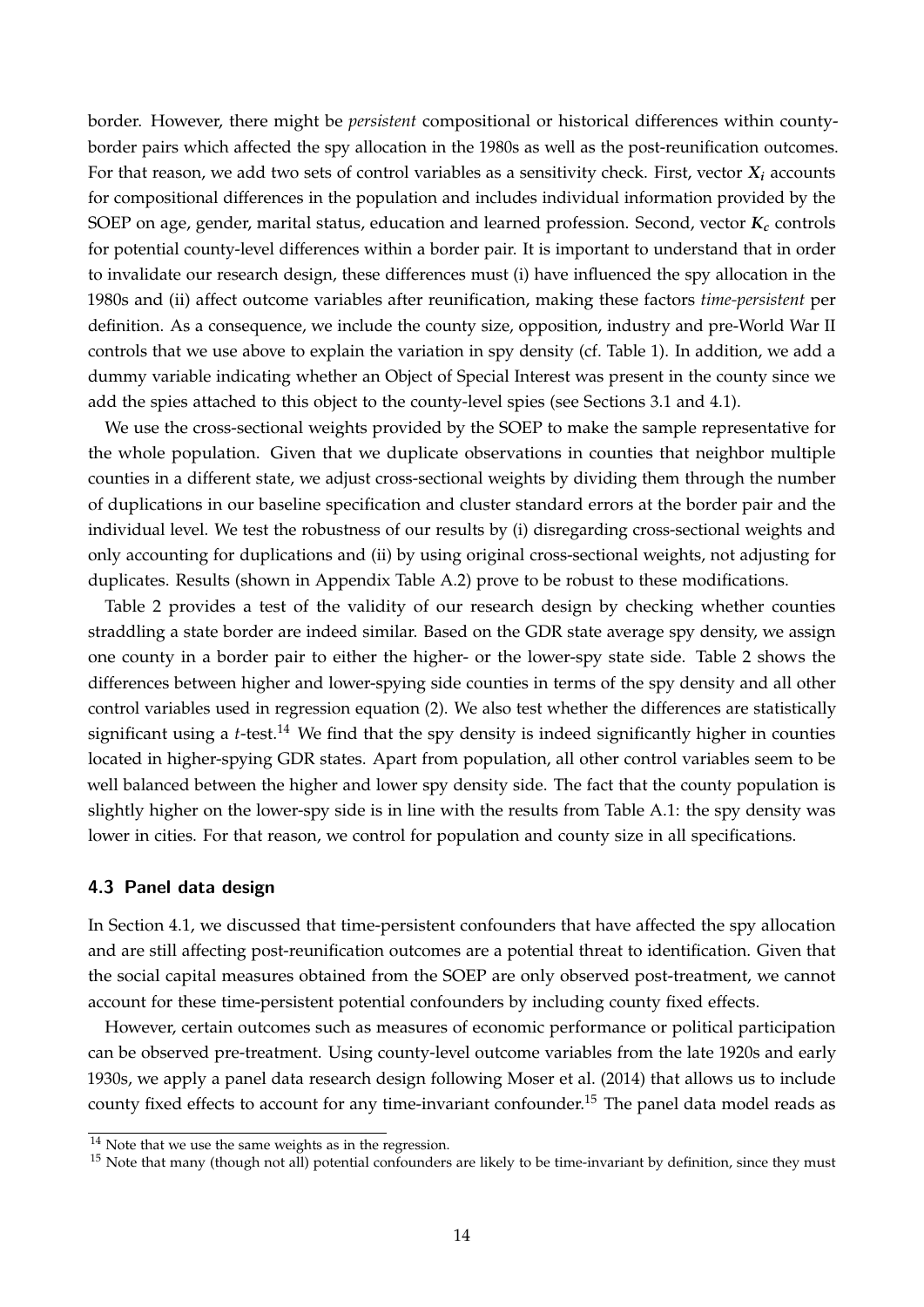|                                              |       |           |             | Mean by spy density | Difference |            |
|----------------------------------------------|-------|-----------|-------------|---------------------|------------|------------|
|                                              | Mean  | <b>SD</b> | Low-density | High-density        | Δ          | $p$ -value |
| Spy density                                  | 0.36  | 0.13      | 0.34        | 0.38                | $-0.04$    | 0.04       |
|                                              |       |           |             |                     |            |            |
| County variables                             | 11.14 | 0.72      | 11.23       | 11.04               | 0.19       | 0.13       |
| Log mean population 1980s                    | 6.14  | 0.52      | 6.10        | 6.19                | $-0.10$    | 0.28       |
| Log county size                              |       |           |             |                     |            |            |
| Dummy: Object of Special Interest            | 0.03  | 0.17      | 0.01        | 0.04                | $-0.03$    | 0.31       |
| Share indust. employment 1989                | 45.70 | 12.15     | 45.85       | 45.55               | 0.30       | 0.89       |
| Dummy: Important industries 1989             | 0.25  | 0.44      | 0.19        | 0.31                | $-0.12$    | 0.11       |
| Mean electoral turnout 1928-1932             | 84.10 | 3.64      | 83.69       | 84.52               | $-0.83$    | 0.19       |
| Mean vote share KPD 1928-1932                | 15.45 | 6.83      | 15.71       | 15.20               | 0.52       | 0.66       |
| Mean vote share NSDAP 1928-1932              | 25.36 | 3.84      | 25.54       | 25.17               | 0.36       | 0.59       |
| Share self-employed 1933                     | 15.75 | 2.52      | 15.92       | 15.57               | 0.35       | 0.43       |
| Share protestants 1925                       | 91.77 | 3.85      | 91.23       | 92.30               | $-1.07$    | 0.11       |
| Share unemployed 1933                        | 16.80 | 5.45      | 17.16       | 16.44               | 0.72       | 0.45       |
| Uprising intensity 1953: None                | 0.29  | 0.46      | 0.27        | 0.31                | $-0.04$    | 0.57       |
| Uprising intensity 1953: Strike              | 0.25  | 0.44      | 0.24        | 0.27                | $-0.03$    | 0.69       |
| Uprising intensity 1953: Demonstration       | 0.13  | 0.34      | 0.12        | 0.15                | $-0.03$    | 0.62       |
| Uprising intensity 1953: Riot                | 0.25  | 0.43      | 0.31        | 0.18                | 0.13       | 0.07       |
| Uprising intensity 1953: Prisoner liberation | 0.07  | 0.26      | 0.06        | 0.09                | $-0.03$    | 0.51       |
| Dummy: State of emergency 1953               | 0.75  | 0.43      | 0.79        | 0.72                | 0.07       | 0.32       |
| Dummy: Military intervention 1953            | 0.57  | 0.50      | 0.54        | 0.60                | $-0.06$    | 0.49       |
| Individual characteristics (in 1990)         |       |           |             |                     |            |            |
| Male (in percent)                            | 46.56 | 49.89     | 45.89       | 47.52               | $-1.64$    | 0.29       |
| Age                                          | 46.58 | 18.72     | 46.75       | 46.32               | 0.44       | 0.80       |
| Household size                               | 2.72  | 1.16      | 2.67        | 2.80                | $-0.13$    | 0.20       |
| Share of singles                             | 21.08 | 40.79     | 22.66       | 18.80               | 3.86       | 0.23       |
| Share of married                             | 59.29 | 49.13     | 56.92       | 62.71               | $-5.79$    | 0.11       |
| Other marital status                         | 19.63 | 39.72     | 20.42       | 18.49               | 1.94       | 0.45       |
| Share of low-skilled                         | 45.45 | 49.80     | 42.92       | 49.11               | $-6.19$    | 0.33       |
|                                              |       |           |             |                     |            |            |
| Share of medium-skilled                      | 34.42 | 47.52     | 34.34       | 34.52               | $-0.18$    | 0.94       |
| Share of high-skilled                        | 20.13 | 40.10     | 22.74       | 16.37               | 6.36       | 0.20       |
| Learned profession: Blue-collar worker       | 51.50 | 49.98     | 49.41       | 54.51               | $-5.10$    | 0.16       |
| Learned profession: Self-employed            | 2.62  | 15.98     | 3.24        | 1.73                | 1.51       | 0.15       |
| Learned profession: White-collar worker      | 23.51 | 42.41     | 25.08       | 21.23               | 3.85       | 0.35       |
| Learned profession: Civil servant            | 0.25  | 5.01      | 0.09        | 0.49                | $-0.40$    | 0.25       |
| Learned profession: Other/unknown            | 22.12 | 41.51     | 22.18       | 22.04               | 0.14       | 0.96       |

<span id="page-16-0"></span>Table 2: Descriptive Statistics in the Border Pair Sample

*Notes:* The contiguous border pair sample covers 134 counties. Lower-spying and higher-spying counties are determined by means of the population-weighted GDR state average of the county-level spy density in the border pair sample. Lower-spying counties include 1,131 individuals, higher-spying counties 748 individuals. Descriptive statistics on individual characteristics are based on the 1990 wave of the SOEP data and calculated using cross-sectional weights, adjusted for duplications of counties that are part of multiple border pairs. The corresponding *p*-values are based on OLS regressions of individual characteristics on an indicator variable for lower-/higher spy density counties, clustering standard errors at the county and person level. For information on all variables, see Appendix Table [B.3.](#page-41-0)

follows:

<span id="page-16-1"></span>
$$
Y_{ct} = \alpha + \sum_{t} \beta_t SPYDENS_c \times \tau_t + L'_{ct}\zeta + \rho_c + \tau_t + \varepsilon_{ct}.
$$
 (3)

Outcomes *Yct* are county *c*'s election turnout, self-employment rate, number of patents per capita, unemployment rate and log population in year *t* (see Section [3.3\)](#page-10-0).

have affected the spy allocation in the 1980s and outcomes measure in the 1990s and 2000s.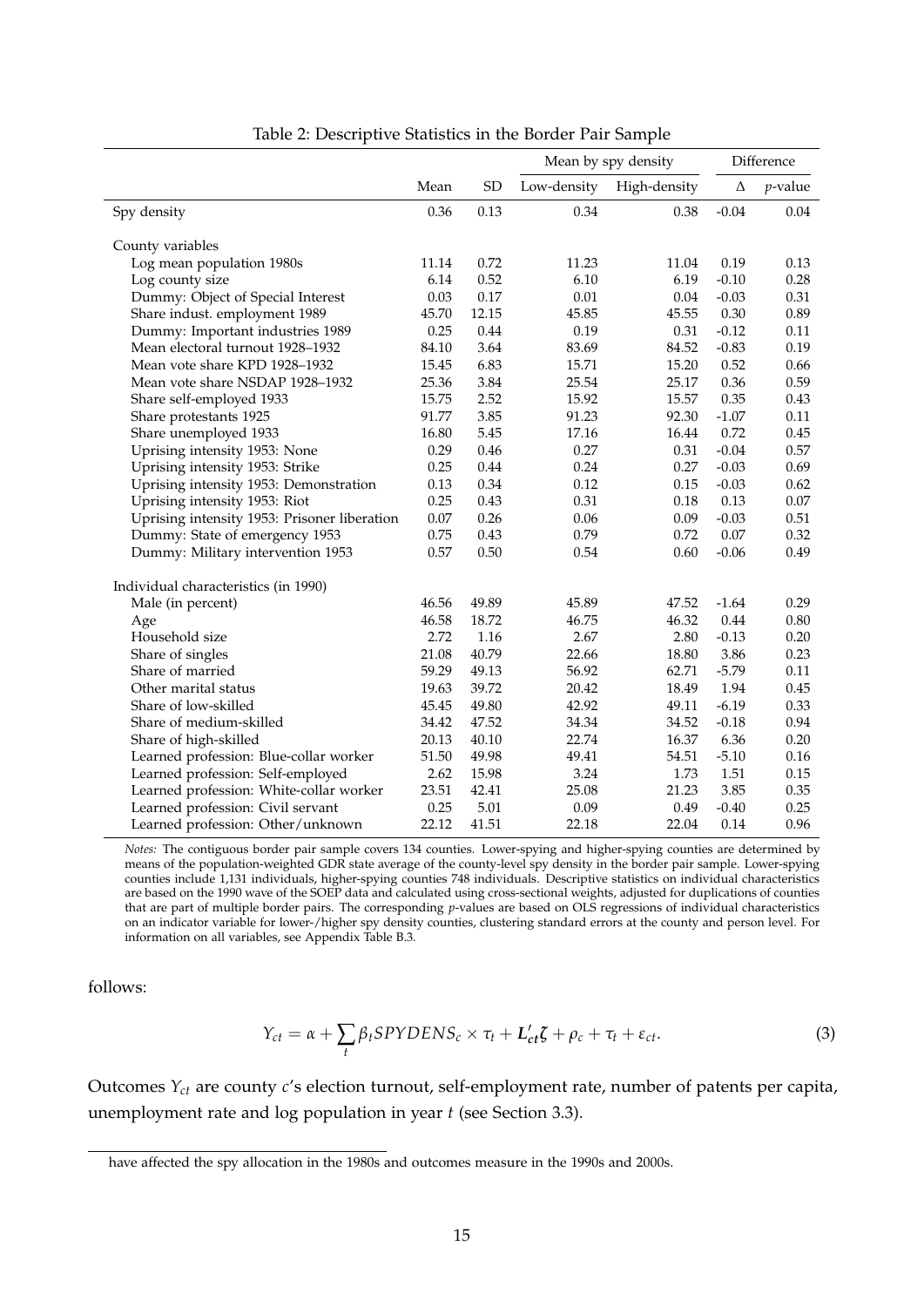We allow the effect of spying to evolve over time by interacting the time-invariant spy density *SPYDENS*<sub>*c*</sub> with year dummies  $\tau_t$ . Coefficients  $\beta_t$ ,  $\forall t \geq 1989$  show the treatment effect after reunification and demonstrate the potential persistence of the effect. Moreover, coefficients  $\beta_t$ ,  $\forall t <$ 1989 provide a direct test of the identifying assumption. If the surveillance levels in the 1980s had an effect on social capital or economic outcomes *prior* to fall of the Iron Curtain, this would be an indication that spies were not allocated randomly with respect to the outcome variable. Hence, we need to have flat, insignificant pre-trends to defend our identifying assumption.<sup>[16](#page-17-1)</sup>

Year fixed effects  $\tau_t$  account for trends in outcome variables over time. In our preferred specification, we even allow for heterogeneous and flexible trends by region (see below). County fixed effects *ρ<sup>c</sup>* account for persistent confounding variables such as geographic location or regional liberalism. Note that identification in this panel model is somewhat more subtle than in the standard case since the Stasi density is constant across the panel and identification cannot be within-county as a consequence. Instead, the model is identified by exploiting cross-sectional variation in post-treatment adjustment paths. The interactions of the spy density with the year dummies thus capture the potential relationship between state surveillance in the 1980s and different adjustment paths after reunification relative to the initial base levels prior to the treatment.

Although we account for county fixed effects, we test the robustness of our results and include several sets of control variables, which are captured in *Lct*. In a first specification, and as done above, we control for the presence of an Object of Special Interest in county *c* by interacting a dummy variable with year dummies after the treatment ( $t \geq 1989$ ). Second, we account for both county size and regional trends. Clearly, rural and urban jurisdiction are likely to show different economic developments in the 1990s and 2000s independent of the Stasi density. The same is true for certain regions. Given that both population and GDR states explain up to 50 percent of the spy density variation (cf. Table [1\)](#page-13-0), it is crucial to account for both regional and county-size trends. Concretely, we add GDR state times year fixed effects to the model<sup>[17](#page-17-2)</sup> as well as size controls (log mean population in the 1980s and log county area) interacted with a dummy indicating the post-treatment period. In our richest and preferred specification, we also add the opposition and industry controls used in Table (cf. Table [1\)](#page-13-0)—each of them interacted with a post-treatment dummy. Lastly, we apply two other sensitivity checks: First, we add current population to the model, given that it is a potential outcome that might affect regional adjustment paths. Second, we control for federal and state transfers as well as investment subsidies paid to East German counties after reunification.

### <span id="page-17-0"></span>**5 Results**

In the following section, we present the empirical results. First, we focus on the effect of the spy density on measures of interpersonal and institutional trust (Section [5.1\)](#page-18-0). In Section [5.2,](#page-21-0) we investigate how governmental surveillance affects economic performance. Last, we test the theoretical

<span id="page-17-1"></span><sup>16</sup> We omit the spy density for the last pre-treatment year and normalize *β<sup>t</sup>* to zero in the respective year. With the exception of the regression for population, our pre-treatment variables are measured prior to World War II. For unemployment we only observe one pre-treatment year (1933). While this is sufficient to identify county fixed effects, we cannot test for pre-trends regarding regional unemployment in this model specification.

<span id="page-17-2"></span><sup>&</sup>lt;sup>17</sup> For the pre-war periods, we use German states and Prussian provinces from the time of the Weimar Republic.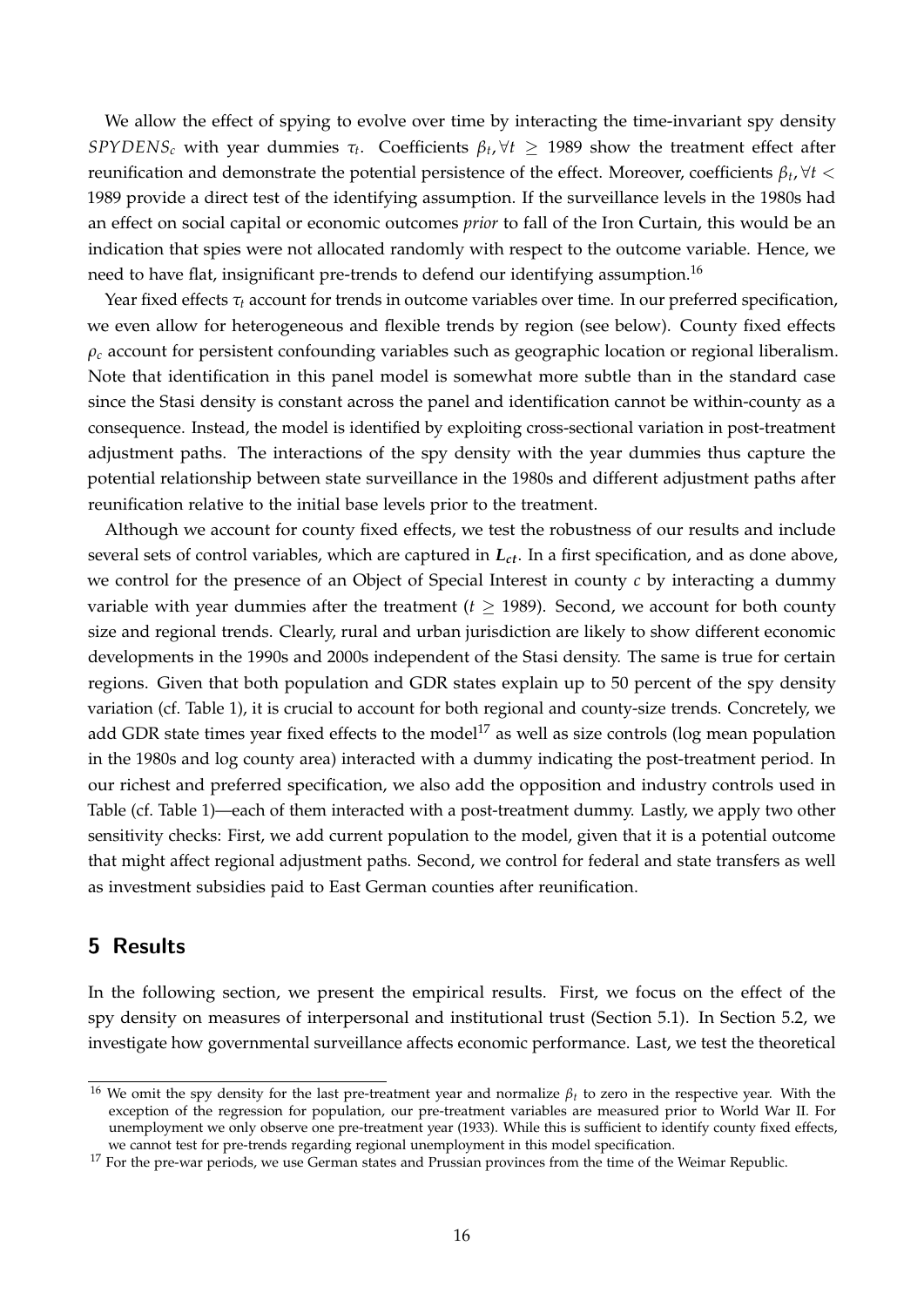mechanism between government surveillance, social capital, and economic performance using the spy density as an instrument for trust (see Section [5.3\)](#page-26-0).

#### <span id="page-18-0"></span>**5.1 Effects of surveillance on social capital**

We apply the border discontinuity design (see equation [\(2\)](#page-14-2)) to identify the effect of spying on measures of interpersonal and institutional trust. For each outcome, we estimate three specifications of the model: (i) only controlling for border pair fixed effects, (ii) adding individual characteristics to pick up compositional differences in the population, and (iii) additionally including countylevel controls to capture differences in county size, oppositional strength, industry composition and persistent political ideology and economic performance (as captured by the pre World War II controls).

Panel A of Table [3](#page-19-0) presents the results for our measures of interpersonal trust. We find that spying significantly affects both of our outcomes, trust in strangers and negative reciprocity. Results are significant in our leanest specification and also conditional on individual- and county-level controls, the latter specification being our preferred one.<sup>[18](#page-18-1)</sup> For a one standard deviation increase in the spy density (see Table [2\)](#page-16-0), the estimate in column (3) implies that the probability to trust would be around four percentage points lower, which is a large effect given that the average probability is fourteen percent. When focusing on reciprocity, we find that a one standard deviation increase in the spy density raises negative reciprocity by 0.7 points, the mean level of reciprocity being 9.2 points.

In Panel B of Table [3,](#page-19-0) we test for heterogeneous effects by age. We interact our main regressor with cohort dummies for individuals born (i) before 1940, (ii) between 1940 and 1961, and (iii) after 1961. Psychological and economic research has shown that trust is shaped during adolescence and does not change much after the age of 21 [\(Sutter and Kocher, 2007\)](#page-30-1). With the Berlin Wall being built in 1961, this implies that the youngest cohort in our analysis was fully socialized in the GDR and should have been influenced most by Stasi spying. The second cohort, born between 1940 and 1960, was predominantly socialized in the immediate aftermath of World War II and during the first years of the GDR. In contrast to the youngest cohort, these respondents (or their families) had the chance to move out of the GDR prior to the construction of the Berlin Wall in 1961. Lastly, people born before 1940 experienced World War II and reached adulthood prior to 1961. Interestingly, and in line with our expectations, we find that the negative effect of spying on trust is strongest – and statistically significant – for the youngest cohort. When focusing on negative reciprocity, we find the medium cohort to be most affected, although point estimates for all three cohorts are not statistically different from each other. In Panel C, we split the sample by individuals' moving decision after reunification. We will discuss these effects in Section [5.2,](#page-21-0) when looking at the population effect of state surveillance.

Next, we turn to institutional trust with Table [4](#page-20-0) providing the results. We find a significant negative effect of the spy density on the intention to vote in elections throughout all specifications. This effect is driven by the medium cohort. On average, a one standard deviation increase in the intensity of

<span id="page-18-1"></span> $18$  Given that trust in strangers is a binary outcome and negative reciprocity is measured on a 21 point scale, we estimate equation [\(2\)](#page-14-2) using Ordinary Least Squares to ease interpretation. We find similar results when estimating a binary probit model for trust and an ordered probit model for reciprocity.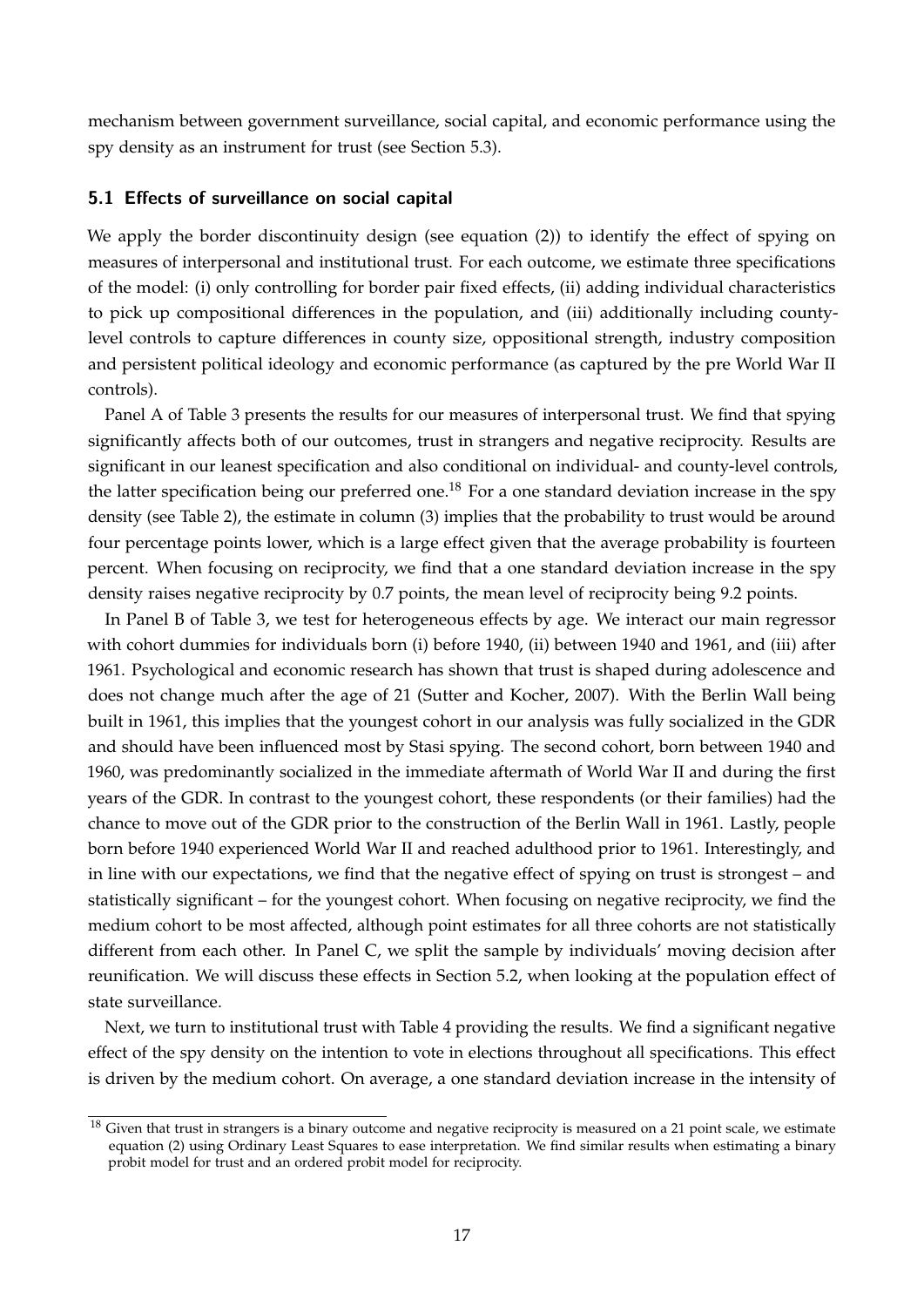|                                             |                                | Trust in strangers             |                                |                             | Negative reciprocity<br>(5)<br>(6)<br>4.912***<br>(1.698)<br>0.130<br>3.421<br>(2.550)<br>(2.288)<br>$5.812***$<br>(2.167)<br>(2.028)<br>3.527<br>(3.205)<br>0.134<br>$4.865***$<br>(1.811)<br>(1.734)<br>4.866<br>(3.668)<br>0.129 |                       |
|---------------------------------------------|--------------------------------|--------------------------------|--------------------------------|-----------------------------|-------------------------------------------------------------------------------------------------------------------------------------------------------------------------------------------------------------------------------------|-----------------------|
|                                             | (1)                            | (2)                            | (3)                            | (4)                         |                                                                                                                                                                                                                                     |                       |
| Panel A - Baseline effects                  |                                |                                |                                |                             |                                                                                                                                                                                                                                     |                       |
| Spy density                                 | $-0.293**$<br>(0.141)          | $-0.279*$<br>(0.154)           | $-0.319*$<br>(0.184)           | $5.120***$<br>(1.803)       |                                                                                                                                                                                                                                     | $5.283***$<br>(1.747) |
| Adjusted- $R^2$                             | 0.061                          | 0.090                          | 0.106                          | 0.063                       |                                                                                                                                                                                                                                     | 0.142                 |
| Panel B - Heterogeneous effects by age      |                                |                                |                                |                             |                                                                                                                                                                                                                                     |                       |
| Spy density $\times$ Born before 1940       | $-0.241$<br>(0.191)            | $-0.191$<br>(0.219)            | $-0.254$<br>(0.241)            | $4.286*$<br>(2.346)         |                                                                                                                                                                                                                                     | $4.424*$              |
| Spy density $\times$ Born 1940–1961         | $-0.245$<br>(0.172)            | $-0.237$<br>(0.176)            | $-0.285$<br>(0.205)            | $6.530***$<br>(2.054)       |                                                                                                                                                                                                                                     | $6.444***$            |
| Spy density $\times$ Born after 1961        | $-0.604**$<br>(0.255)          | $-0.631***$<br>(0.226)         | $-0.604***$<br>(0.222)         | 4.201<br>(3.241)            |                                                                                                                                                                                                                                     | 4.008<br>(3.549)      |
| Adjusted- $R^2$                             | 0.068                          | 0.094                          | 0.108                          | 0.082                       |                                                                                                                                                                                                                                     | 0.146                 |
| Panel C - Heterogeneous effects by mobility |                                |                                |                                |                             |                                                                                                                                                                                                                                     |                       |
| Spy density $\times$ Stayed in county       | $-0.321**$                     | $-0.318**$                     | $-0.338*$                      | $5.325***$                  |                                                                                                                                                                                                                                     | $5.311***$            |
| Spy density $\times$ Moved                  | (0.137)<br>$-0.197$<br>(0.236) | (0.153)<br>$-0.125$<br>(0.229) | (0.188)<br>$-0.189$<br>(0.237) | (1.781)<br>3.839<br>(4.101) |                                                                                                                                                                                                                                     | 4.968<br>(3.655)      |
| Adjusted- $R^2$                             | 0.063                          | 0.092                          | 0.108                          | 0.063                       |                                                                                                                                                                                                                                     | 0.142                 |
| Individual controls                         |                                | Yes                            | Yes                            |                             | Yes                                                                                                                                                                                                                                 | Yes                   |
| County size controls                        |                                |                                | Yes                            |                             |                                                                                                                                                                                                                                     | Yes                   |
| Opposition controls                         |                                |                                | Yes                            |                             |                                                                                                                                                                                                                                     | Yes                   |
| Pre World War II controls                   |                                |                                | Yes<br>Yes                     |                             |                                                                                                                                                                                                                                     | Yes<br>Yes            |
| Industry controls<br>Number of observations | 3,389                          | 3,389                          | 3,389                          | 3,014                       | 3,014                                                                                                                                                                                                                               | 3,014                 |
|                                             |                                |                                |                                |                             |                                                                                                                                                                                                                                     |                       |

<span id="page-19-0"></span>Table 3: Effect of Spying on Interpersonal Trust

*Notes:* This table shows the *β* coefficients of the border pair model laid out in equation [\(2\)](#page-14-2) using SOEP data. All specifications include border pair fixed effects and a dummy variable indicating the presence of an Object of Special Interest. Standard errors are two-way clustered at the border pair and the individual level with usual confidence levels (\*  $p < 0.1$ , \*\*  $p < 0.05$ , \*\*\*  $p < 0.01$ ). We restrict the sample to border pairs for which we observe individuals in both counties along the border. All specifications use cross-sectional weights adjusted for duplicates of counties that are part of multiple border pairs. For detailed information on the control variables, see Data Appendix [B.](#page-40-0)

spying leads to a decrease in the *intention* to attend elections of seven percentage points. In contrast, when looking at engagement in local politics, the young and the old cohorts seem to be negatively affected, while the overall average effect is negative but statistically insignificant.

While the intention to vote is a soft measure of institutional trust capturing stated preferences, we can use administrative data on electoral turnout to check whether intentions actually translate into real political participation. Given that county-level data on voter turnout are available since the 1920s, we apply our panel data model (see equation [\(3\)](#page-16-1)), which allows us to control for time-invariant political preferences and historical differences in social capital by adding county fixed effects.

Figure [3](#page-21-1) plots the corresponding *β* coefficients, adding the full set of control variables (i.e., county size, opposition and industry controls as well as state times year fixed effects). Table [A.3](#page-35-0) in the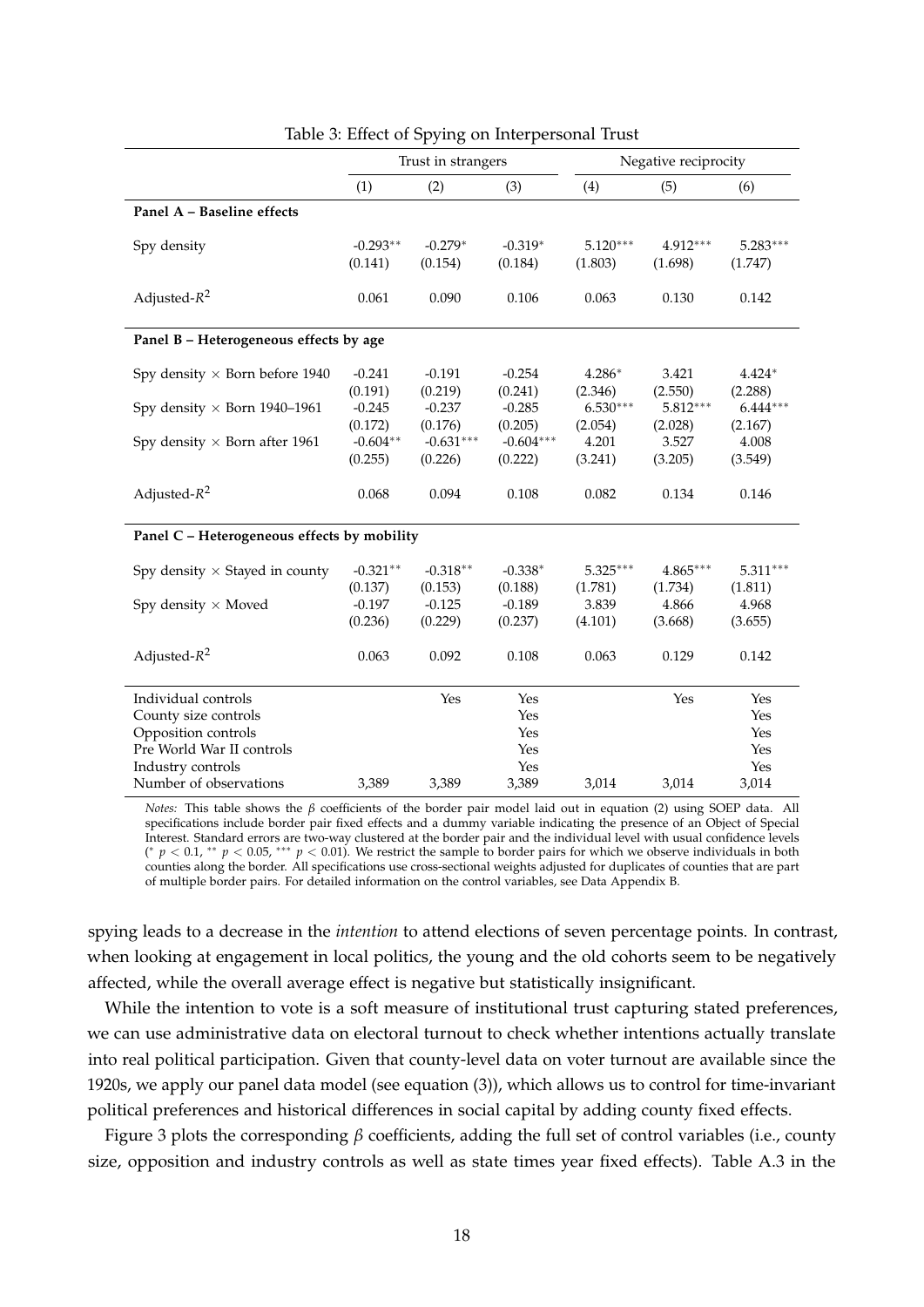|                                                  |                                 | Attend elections               |                                |                             |                             | Engagement in local politics   |
|--------------------------------------------------|---------------------------------|--------------------------------|--------------------------------|-----------------------------|-----------------------------|--------------------------------|
|                                                  | (1)                             | (2)                            | (3)                            | (4)                         | (5)                         | (6)                            |
| Panel A - Baseline effects                       |                                 |                                |                                |                             |                             |                                |
| Spy density                                      | $-0.434*$<br>(0.222)            | $-0.335*$<br>(0.186)           | $-0.537**$<br>(0.252)          | $-0.040$<br>(0.131)         | $-0.027$<br>(0.116)         | $-0.195$<br>(0.123)            |
| Adjusted- $R^2$                                  | 0.053                           | 0.137                          | 0.146                          | 0.020                       | 0.125                       | 0.134                          |
| Panel B - Heterogeneous effects by age           |                                 |                                |                                |                             |                             |                                |
| Spy density $\times$ Born before 1940            | $-0.268$<br>(0.243)             | $-0.084$<br>(0.209)            | $-0.292$<br>(0.264)            | $-0.385**$<br>(0.160)       | $-0.246$<br>(0.155)         | $-0.424***$<br>(0.158)         |
| Spy density $\times$ Born 1940-1961              | $-0.622***$<br>(0.239)          | $-0.597**$<br>(0.240)          | $-0.800***$<br>(0.287)         | 0.135<br>(0.151)            | 0.140<br>(0.131)            | $-0.016$<br>(0.137)            |
| Spy density $\times$ Born after 1961             | $-0.163$<br>(0.313)             | $-0.023$<br>(0.298)            | $-0.271$<br>(0.336)            | $-0.022$<br>(0.163)         | $-0.092$<br>(0.142)         | $-0.259*$<br>(0.147)           |
| Adjusted- $R^2$                                  | 0.079                           | 0.145                          | 0.153                          | 0.035                       | 0.132                       | 0.141                          |
| Panel C - Heterogeneous effects by mobility      |                                 |                                |                                |                             |                             |                                |
| Spy density $\times$ Stayed in county            | $-0.404*$                       | $-0.314$                       | $-0.529**$                     | $-0.057$                    | $-0.051$                    | $-0.227*$                      |
| Spy density $\times$ Moved                       | (0.229)<br>$-0.572*$<br>(0.334) | (0.193)<br>$-0.339$<br>(0.311) | (0.247)<br>$-0.508$<br>(0.375) | (0.134)<br>0.043<br>(0.169) | (0.117)<br>0.103<br>(0.167) | (0.125)<br>$-0.002$<br>(0.161) |
| Adjusted- $R^2$                                  | 0.053                           | 0.138                          | 0.149                          | 0.020                       | 0.126                       | 0.135                          |
| Individual controls                              |                                 | Yes                            | Yes                            |                             | Yes                         | Yes                            |
| County size controls                             |                                 |                                | Yes<br>Yes                     |                             |                             | Yes<br>Yes                     |
| Opposition controls<br>Pre World War II controls |                                 |                                | Yes                            |                             |                             | Yes                            |
| Industry controls                                |                                 |                                | Yes                            |                             |                             | Yes                            |
| Number of observations                           | 3,116                           | 3,116                          | 3,116                          | 3,563                       | 3,563                       | 3,563                          |

<span id="page-20-0"></span>

|  |  |  |  |  | Table 4: Effect of Spying on Institutional Trust |  |
|--|--|--|--|--|--------------------------------------------------|--|
|--|--|--|--|--|--------------------------------------------------|--|

*Notes:* This table shows the *β* coefficients of the border pair model laid out in equation [\(2\)](#page-14-2) using SOEP data. All specifications include border pair fixed effects and a dummy variable indicating the presence of an Object of Special Interest. Standard errors are two-way clustered at the border pair and the individual level with usual confidence<br>levels (\* p < 0.1, \*\* p < 0.05, \*\*\* p < 0.01). We restrict the sample to border pairs for which we observe in both counties along the border. All specifications use cross-sectional weights adjusted for duplicates of counties that are part of multiple border pairs. For detailed information on the control variables, see Data Appendix [B.](#page-40-0)

Appendix presents the corresponding regression results and shows that we find similar effects for leaner specifications as soon as we control for different trends in county size after reunification. Our results clearly indicate that the electoral turnout starts to decline in the 1990s for counties with a higher spy density. In the 2000s, voter turnout is about 4.8 percentage points lower relative to low-spying counties. For a one standard deviation increase in the spy density, average electoral turnout would be about 0.7 percentage points lower.

The figure also contains information on the potential endogeneity of the intensity of surveillance. If estimates of the intensity of spying were significant prior to World War II, the allocation of spies would have responded to pre-treatment trends in electoral turnout and would thus have been endogenous in this respect. While we indeed find a lower turnout in the 1930 election, significant at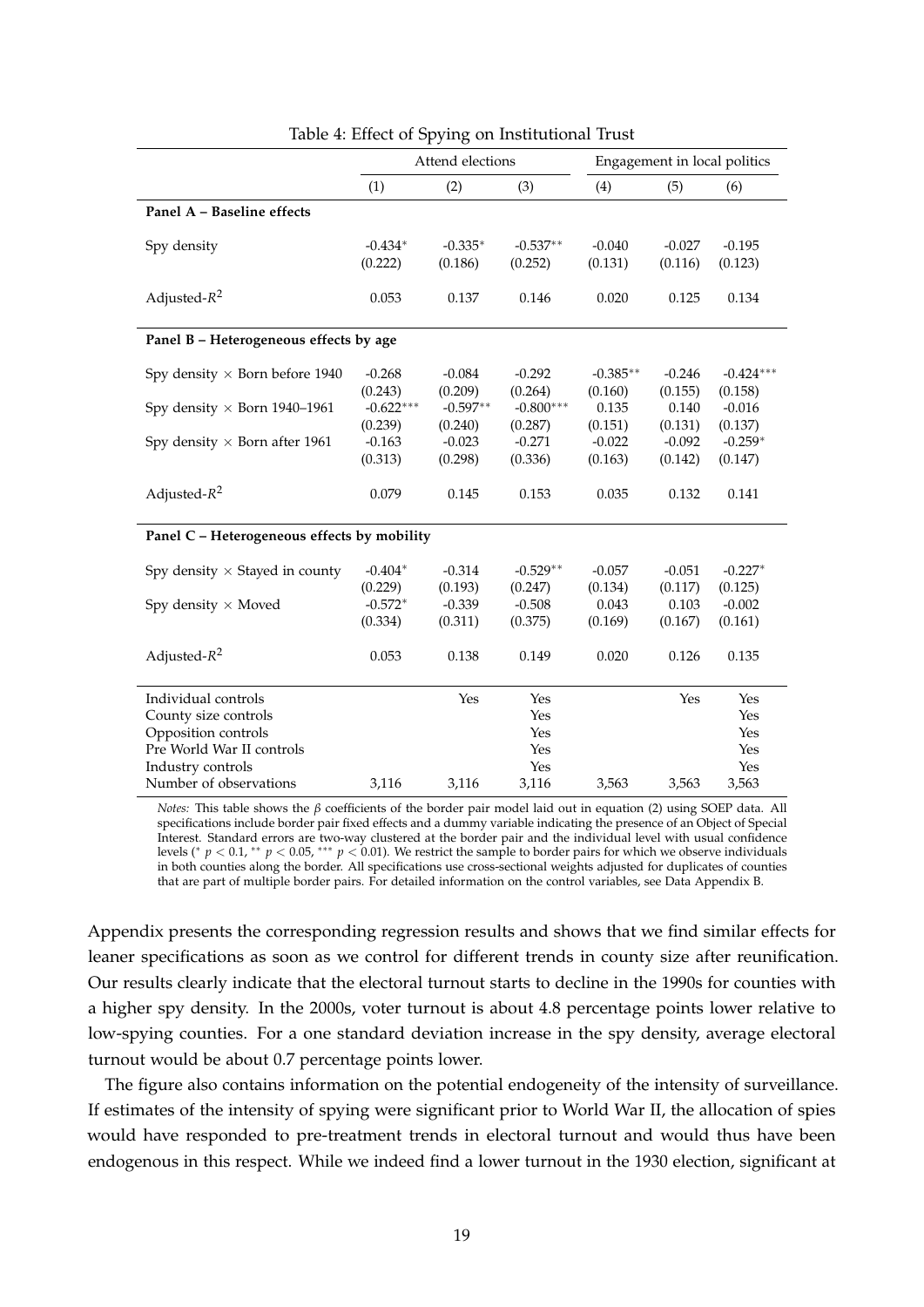

<span id="page-21-1"></span>Figure 3: Effect of Spying on Electoral Turnout

*Notes:* The graph plots the point estimates and corresponding 95 % confidence intervals of the spy density interacted with year dummies; see regression model [\(3\)](#page-16-1). The specification includes county fixed effects and state times year fixed effects as well as controls for Objects of Special Interest, county size, opposition and industry composition. See specification (6) in Table [A.3](#page-35-0) for details.

the ten percent level, the remaining pre-treatment effects both before and after 1930 are insignificant and small. This suggests that the spy allocation was not systematically determined by pre World War II trends in institutional trust, which is crucial for establishing causality in our panel model.

#### <span id="page-21-0"></span>**5.2 Effects of surveillance on economic performance**

Theoretically, we expect government surveillance to deteriorate social capital, which in turn leads to lower economic performance. While we have demonstrated the first part of this mechanism in the previous section, we now turn to the economic effects of state surveillance. First, we look at the direct effect of spying on economic outcomes, hence we estimate reduced form effects.

We begin by analyzing the effect of spying on entrepreneurial activity, given that lacking trust results in extensive monitoring of "possible malfeasance by partners, employees, and suppliers [and] less time to devote to innovation in new products or processes" [\(Knack and Keefer, 1997\)](#page-29-4). Indeed, many studies have shown that more trustful people are more likely to become entrepreneurs [\(Welter,](#page-30-11) [2012,](#page-30-11) [Caliendo et al., 2014\)](#page-28-14). Hence, we consider two outcomes related to entrepreneurial activity, county-level self-employment rates and the number of patents per 100,000 inhabitants.

Figures [4](#page-22-0) and [5](#page-22-1) plot the respective regression estimates; full regression results are shown in Appendix Tables [A.4](#page-36-0) and [A.5.](#page-37-0) We find that the self-employment rate is significantly lower (at the ten percent level) the higher the county's spy density. This negative effect is quite persistent and varies around  $-2.5$  percentage points.<sup>[19](#page-21-2)</sup> This estimate implies that for a one standard deviation

<span id="page-21-2"></span> $19$  However, as shown in Appendix Table [A.4,](#page-36-0) we lose precision when including county size controls.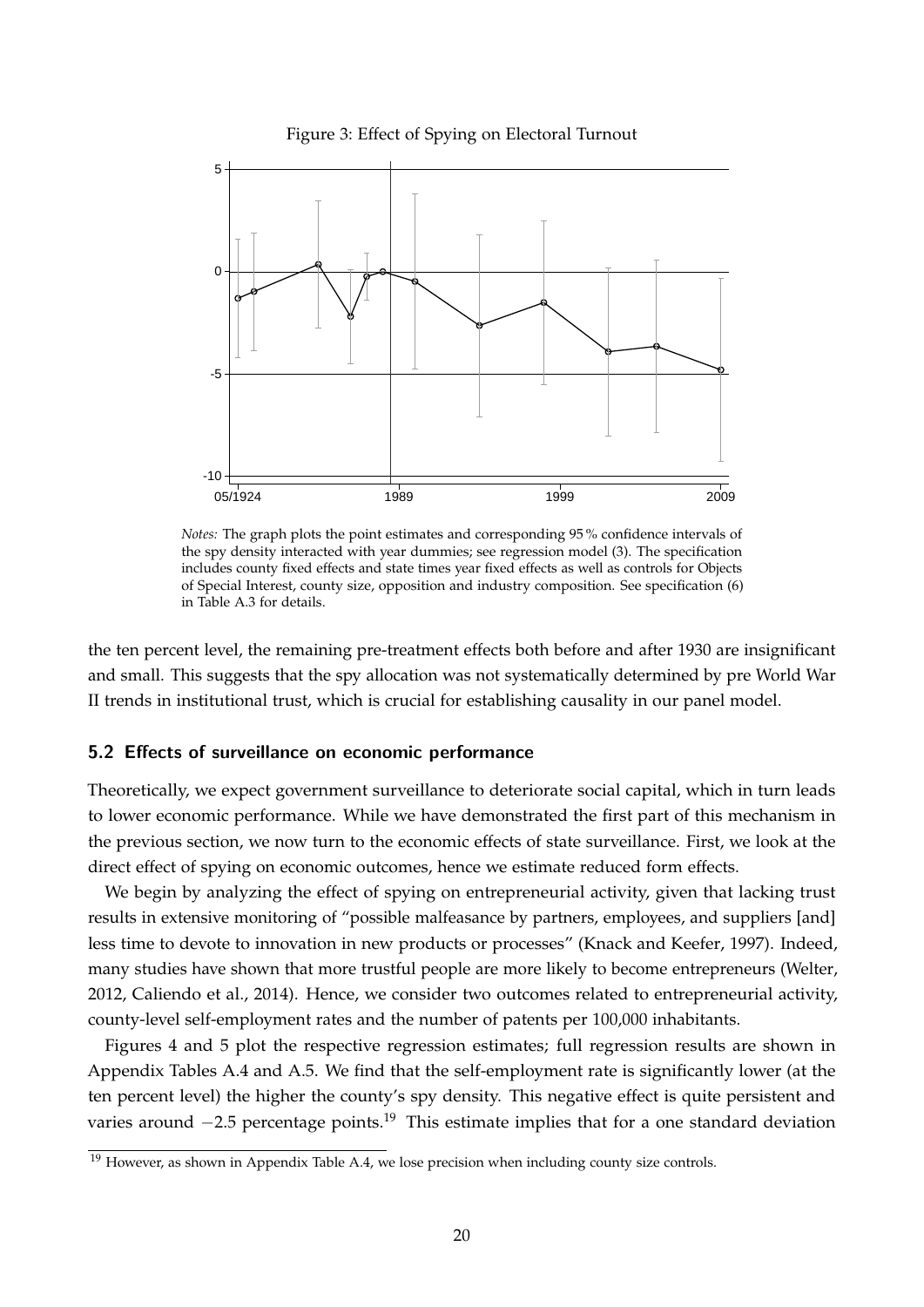

<span id="page-22-0"></span>Figure 4: Effect of Spying on Self-Employment Rates

*Notes:* The graph plots the point estimates and corresponding 95 % confidence intervals of the spy density interacted with year dummies; see regression model [\(3\)](#page-16-1). The specification includes county fixed effects and state times year fixed effects as well as controls for Objects of Special Interest, county size, opposition and industry composition. See specification (6) in Table [A.4](#page-36-0) for details.



<span id="page-22-1"></span>Figure 5: Effect of Spying on Patents per 100,000 Inhabitants

*Notes:* The graph plots the point estimates and corresponding 95 % confidence intervals of the spy density interacted with year dummies; see regression model [\(3\)](#page-16-1). The specification includes county fixed effects and state times year fixed effects as well as controls for Objects of Special Interest, county size, opposition and industry composition. See specification (6) in Table [A.5](#page-37-0) for details.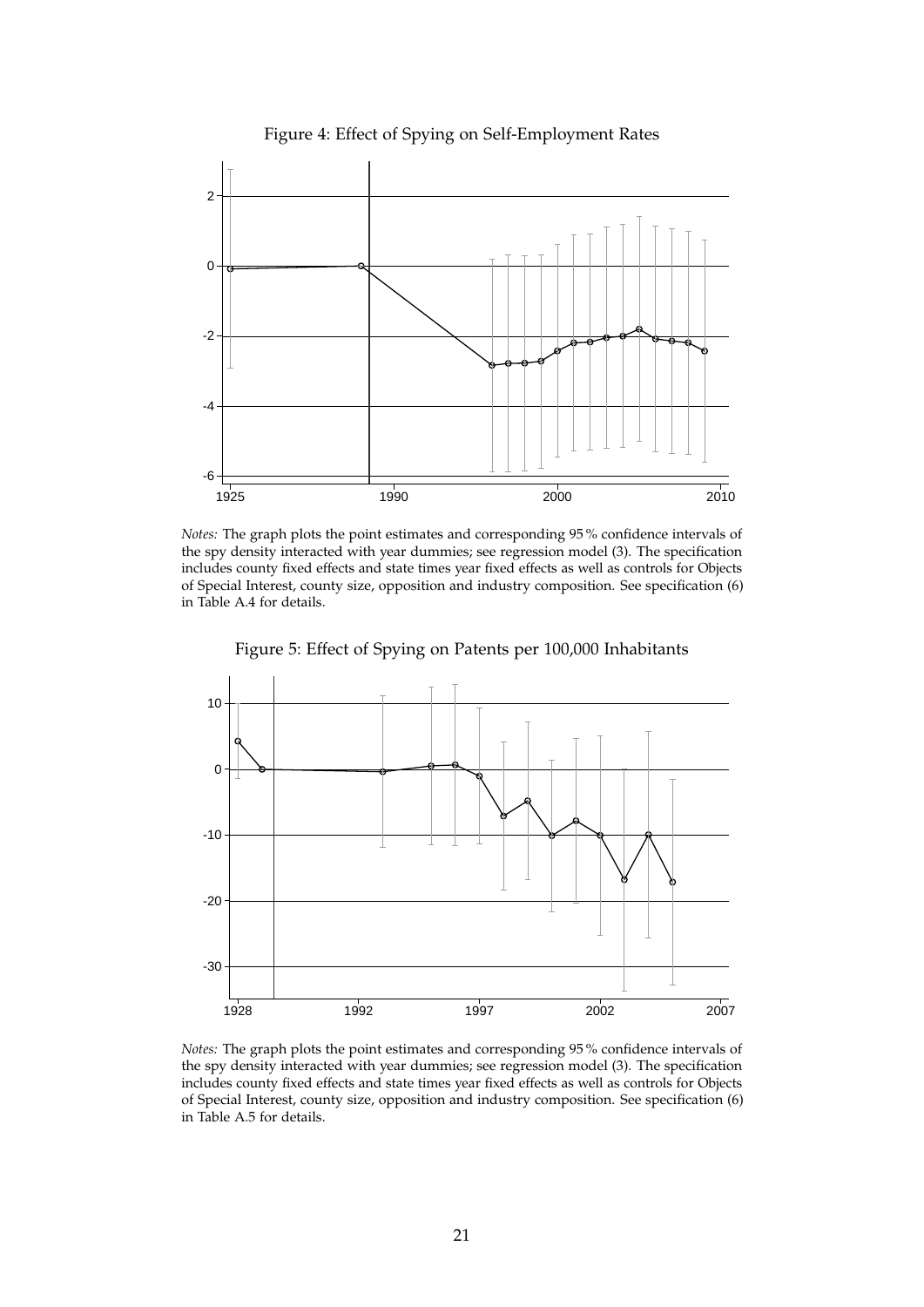increase in the spy density, the self-employment rate would be around 0.4 percentage points lower. Reassuringly, we detect no significant pre-trend, which implies that our estimates are not driven by different pre-treatment trends in entrepreneurial spirit.

When looking at patents in Figure [5,](#page-22-1) we see no effect of spying on innovativeness in the first years after reunification. However, starting in 1997, the number of patents per capita in counties with a high spy density starts to drop. In 2005, the last year of our data, the point estimate is around −17, which implies that a one standard deviation decrease in the intensity of spying would, on average, lead to 2.4 patents more per 100,000 inhabitants, which is an increase of about twenty percent.

With entrepreneurial spirit lagging behind in counties with a high spy density, we can expect more comprehensive measures of economic performance to be lower as well. Ideally, we would look at the effect of spy density on GDP. Unfortunately, there is no pre World War II countylevel measure available that is comparable to today's GDP. Hence, we take two other proxies for economic performance for which pre-treatment information is available. First, we look at the counties' unemployment rates and then at population size, which has been used as a proxy for regional growth [\(Redding and Sturm, 2008\)](#page-30-12).



<span id="page-23-0"></span>

*Notes:* The graph plots the point estimates and corresponding 95 % confidence intervals of the spy density interacted with year dummies; see regression model [\(3\)](#page-16-1). The specification includes county fixed effects and state times year fixed effects as well as controls for Objects of Special Interest, county size, opposition and industry composition. See specification (6) in Table [A.6](#page-38-0) for details.

Figures [6](#page-23-0) and [8](#page-25-0) as well as Appendix Tables [A.6](#page-38-0) and [A.7](#page-39-0) show the results. Figure [6](#page-23-0) shows that unemployment is indeed higher in counties with a high spy density. The effect is persistent and oscillates around 4.7 percentage points. A one standard deviation increase in the spy density leads to an increase in the unemployment rate of 0.7 points. Unfortunately, there is only one reliable pre-treatment observation for the unemployment rate. While we can still identify the effect of spying in our panel research design, we cannot check for pre-trends in unemployment.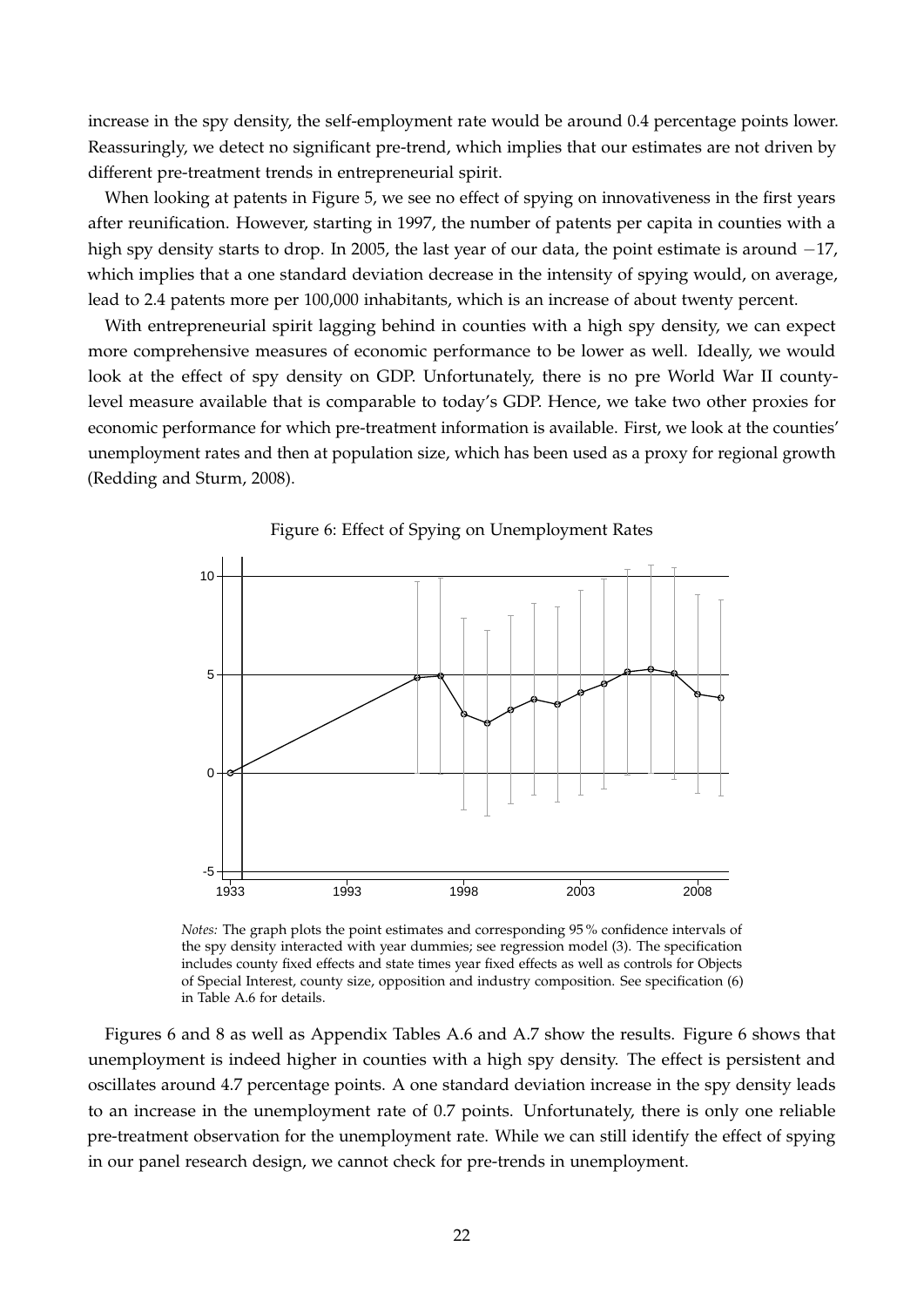Next, we investigate the effect of state surveillance on county population. Average yearly and cumulated county-level population growth since the mid 1980s are depicted in Figure [7.](#page-25-1) The graph shows two emigration waves after the fall of the Iron Curtain – a severe and temporary one immediately after reunification (between 1989 and 1992) and a moderate and persistent one starting in 1998. Fuchs-Schündeln and Schündeln [\(2009\)](#page-28-5) investigate the age, skill, and gender composition of these two migration waves in detail. They find that in the first wave it was rather the low-skilled who moved, while the second wave of migrants was driven by more educated and younger individuals.

In Figure [8](#page-25-0) and the corresponding Table [A.7,](#page-39-0) we test whether these two emigration waves can be related to the intensity of Stasi spying in GDR counties. Using yearly county-level population data from 1985 to 1988 as our pre-treatment observations, we indeed find a negative population effect of spying that can be related to the two migration waves.<sup>[20](#page-24-0)</sup> First, population in higher spying counties sharply drops in the first post-treatment year  $1989<sup>21</sup>$  $1989<sup>21</sup>$  $1989<sup>21</sup>$ . This implies that the initial emigration wave was significantly driven by people leaving high-spy counties. For a one standard deviation decrease in the spy density, the population would be 0.9 percent higher. Given that the average population loss in 1989 was 1.5 percent, this is a substantial effect.

Further note that the effect of spying is flat after 1989. From 1990 to 1997, we do not see a significantly different population effect between high and low spy counties in addition to the initial population outflow. In other words, the population response driven by spying was immediate. In 1998, i.e., the first year of the second emigration wave, the effect of spying on population size starts to decline again and continues to do so until 2009. Given that the overall population loss in 2009 for East German counties was fifteen percent (relative to 1988, see Figure [7\)](#page-25-1), we use back-of-the-envelope calculations to assess how much of this decline can be attributed to spying. Given that the mean spy density is 0.38, the point estimate for the year 2009 of −0.169 implies that the population would, on average, be 6.6 percent higher in the absence of any spying. Hence, about forty percent of the overall decline can be explained by people moving away from former high-spying counties.

The strong population effect of spying gives rise to the question of how much of our effects on social capital and other economic outcomes are driven by selection out of high-spying counties. For the panel estimates, we show that results for all outcomes are robust to the inclusion of the current population as a control variable, acknowledging that this only accounts for the population drop but not for potential differences in the composition of emigrants. Moreover, we can re-assess the timing of the effects, bearing in mind that the first wave of migrants was rather negatively selected in terms of education, while the second wave was positively selected (Fuchs-Schündeln and Schündeln, [2009\)](#page-28-5). For unemployment and self-employed, we find the strongest negative effects in 1996 and 1997, hence prior to the second migration wave. Given that the stayers were positively selected in the first wave, it is possible that the true effect of spying is even more negative than estimated. In terms of patents, it is interesting to see that the decline actually starts with the beginning of the second migration

<span id="page-24-0"></span><sup>&</sup>lt;sup>20</sup> Note that effects are always relative to lower spying counties. Hence, a negative population effect does not need to result in a lower number of inhabitants if population levels increased in lower spying counties. Given that populations dropped in almost all counties, the most relevant interpretation of a negative effect seems to be a faster decline in population.

<span id="page-24-1"></span> $21$  Population is measured on December 31, 1989, hence hardly two months after the fall of the Berlin Wall. However, many people already tried to escape from the GDR in the summer of 1989 either via Hungary and Austria or by fleeing to the West German embassies in Warsaw, Prague, and Budapest.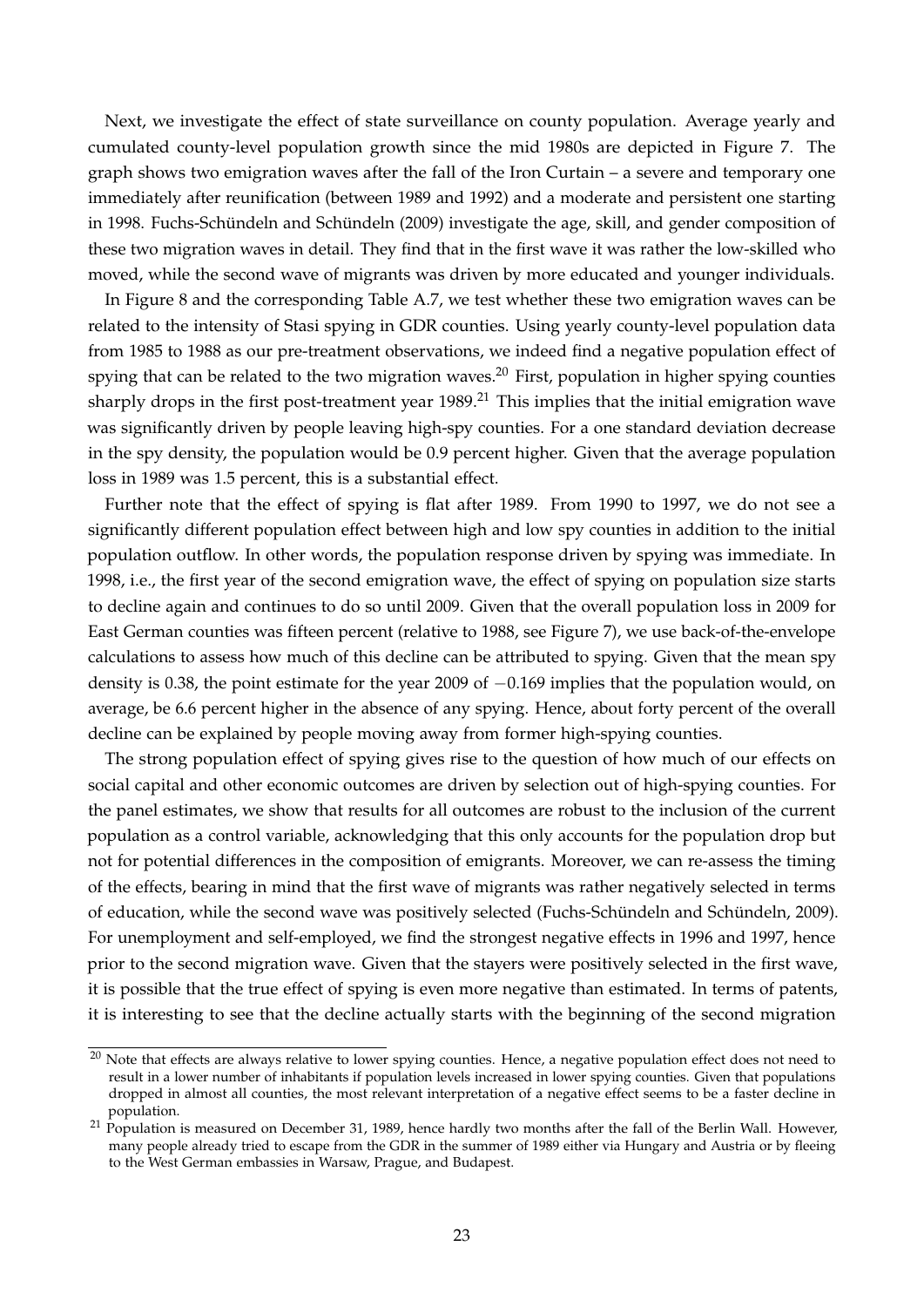

<span id="page-25-1"></span>Figure 7: Average County-Level Population Growth in East Germany

*Notes:* The graph shows yearly and cumulative average population growth for East German counties from 1985 to 2009. Cumulative growth is measured relative to the year 1988.



<span id="page-25-0"></span>Figure 8: Effect of Spying on Log Population

*Notes:* The graph plots the point estimates and corresponding 95 % confidence intervals of the spy density interacted with year dummies; see regression model [\(3\)](#page-16-1). The specification includes county fixed effects and state times year fixed effects as well as controls for Objects of Special Interest, county size, opposition and industry composition. See specification (6) in Table [A.7](#page-39-0) for details.

wave. Hence, it is possible that the effect of spying on patents is of second-order and triggered by the emigration of young and highly educated people.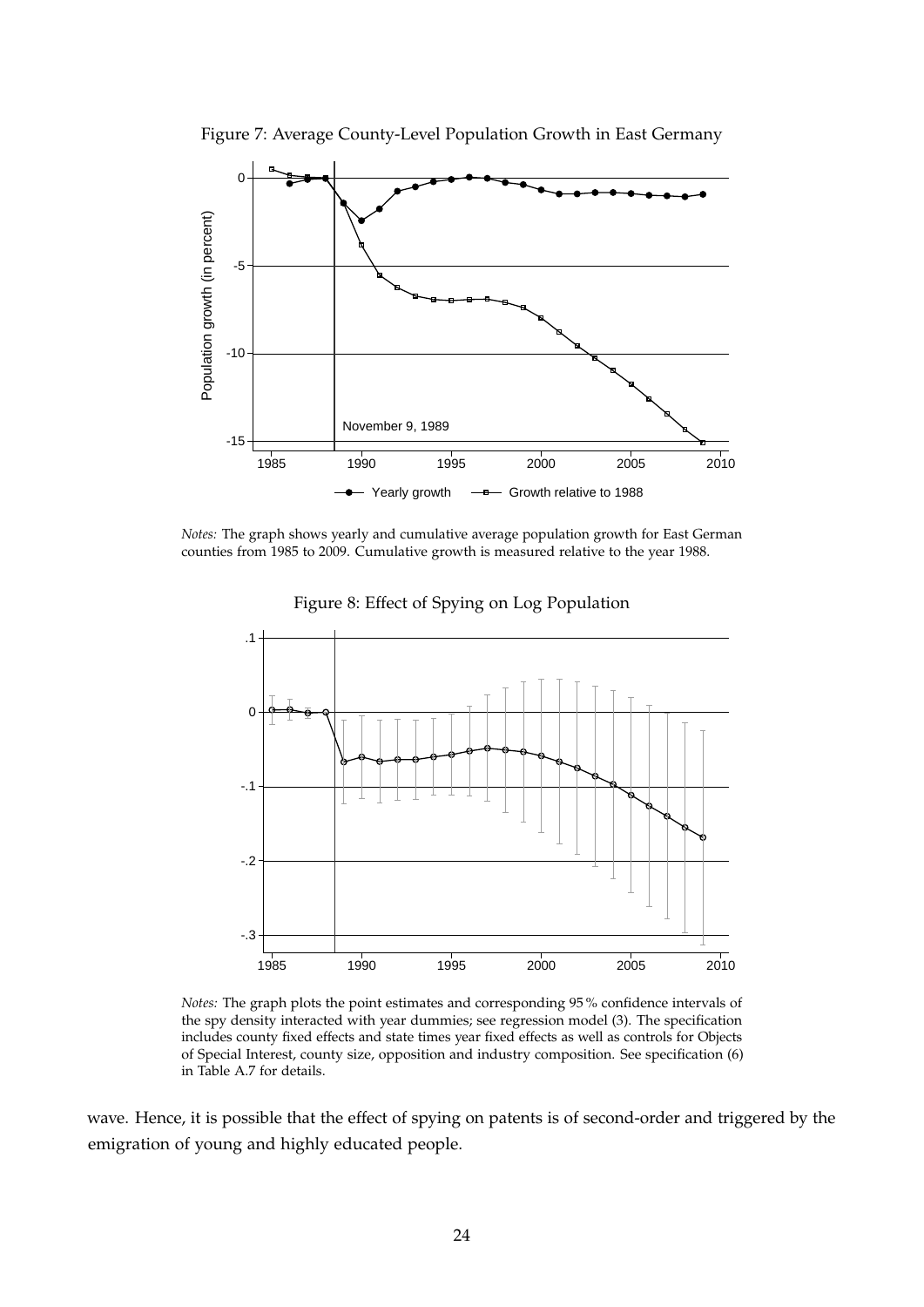In terms of social capital, we can go a bit further in assessing the potential selection effect. First, note that Table [2](#page-16-0) indicates that the initial level in terms of education and learned occupation was not statistically different between higher and lower spy density counties. Second, we largely estimate the intention-to-treat effect by assigning individuals the spy density of the county they lived in during the GDR. Unfortunately, we cannot observe individuals who moved to the West in the period from 1989 to June 1990, the month when the 1990 survey was conducted. Given the immediate population response in higher spying counties in 1989, it seems fair to assume that people who moved immediately after the fall of the Wall (or even before) were particularly affected by spying. Hence, we expect our intention to treat effects of spying on social capital to be slightly underestimated.

As a last robustness check, we interact the spy density with a dummy variable indicating whether that individual moved out of the 1989 county of residence; see Panels C of Tables [3](#page-19-0) and [4.](#page-20-0) Our results show no significantly different effects between movers and stayers.<sup>[22](#page-26-1)</sup> This suggests that the compositions of movers is not different from stayers in terms of social capital and our findings are not driven by selection of movers.

|                           | ⊥ ∠<br>◡      |               |               |              |               |
|---------------------------|---------------|---------------|---------------|--------------|---------------|
|                           |               | Reduced form  | 2SLS          |              |               |
| Dependent variable        | (1)<br>Income | (2)<br>Income | (3)<br>Income | (4)<br>Trust | (5)<br>Income |
|                           |               |               |               |              |               |
| Spy density               | $-1.043*$     | $-0.776*$     | $-0.915**$    | $-0.744***$  |               |
|                           | (0.560)       | (0.423)       | (0.416)       | (0.245)      |               |
| Trust in strangers        |               |               |               |              | $1.354*$      |
|                           |               |               |               |              | (0.725)       |
| Individual controls       |               | Yes           | Yes           | Yes          | Yes           |
| County size controls      |               |               | Yes           | Yes          | Yes           |
| Opposition controls       |               |               | Yes           | Yes          | Yes           |
| Pre World War II controls |               |               | Yes           | Yes          | Yes           |
| Industry controls         |               |               | Yes           | Yes          | Yes           |
| Number of observations    | 1,773         | 1,773         | 1,773         | 1,743        | 1,743         |
| Adjusted- $R^2$           | 0.084         | 0.313         | 0.341         | 0.134        |               |
| F-Test                    |               |               |               | 9.237        |               |

<span id="page-26-2"></span>

*Notes:* This table shows the *β* coefficients of the border pair model laid out in equation [\(2\)](#page-14-2) using SOEP data. All specifications include border pair fixed effects and a dummy variable indicating the presence of an Object of Special Interest. Standard errors are two-way clustered at the border pair and the individual level with usual confidence levels (\*  $p < 0.1$ , \*\*  $p < 0.05$ , \*\*\*  $p < 0.01$ ). We restrict the sample to border pairs for which we observe individuals in both counties along the border. All specifications use cross-sectional weights adjusted for duplicates of counties that are part of multiple border pairs. For detailed information on the control variables, see Data Appendix [B.](#page-40-0)

#### <span id="page-26-0"></span>**5.3 Linking surveillance, social capital and economic performance**

In the previous two sections, we provided evidence of negative effects of spying on social capital and economic performance. In a last step, we aim at documenting the theoretical mechanism between government surveillance, social capital, and economic performance. We use gross labor income reported in the SOEP as our measure of economic performance. First, we estimate the reduced

<span id="page-26-1"></span><sup>&</sup>lt;sup>22</sup> Given that the group of movers is much smaller, we do not obtain statistically significant effects for them.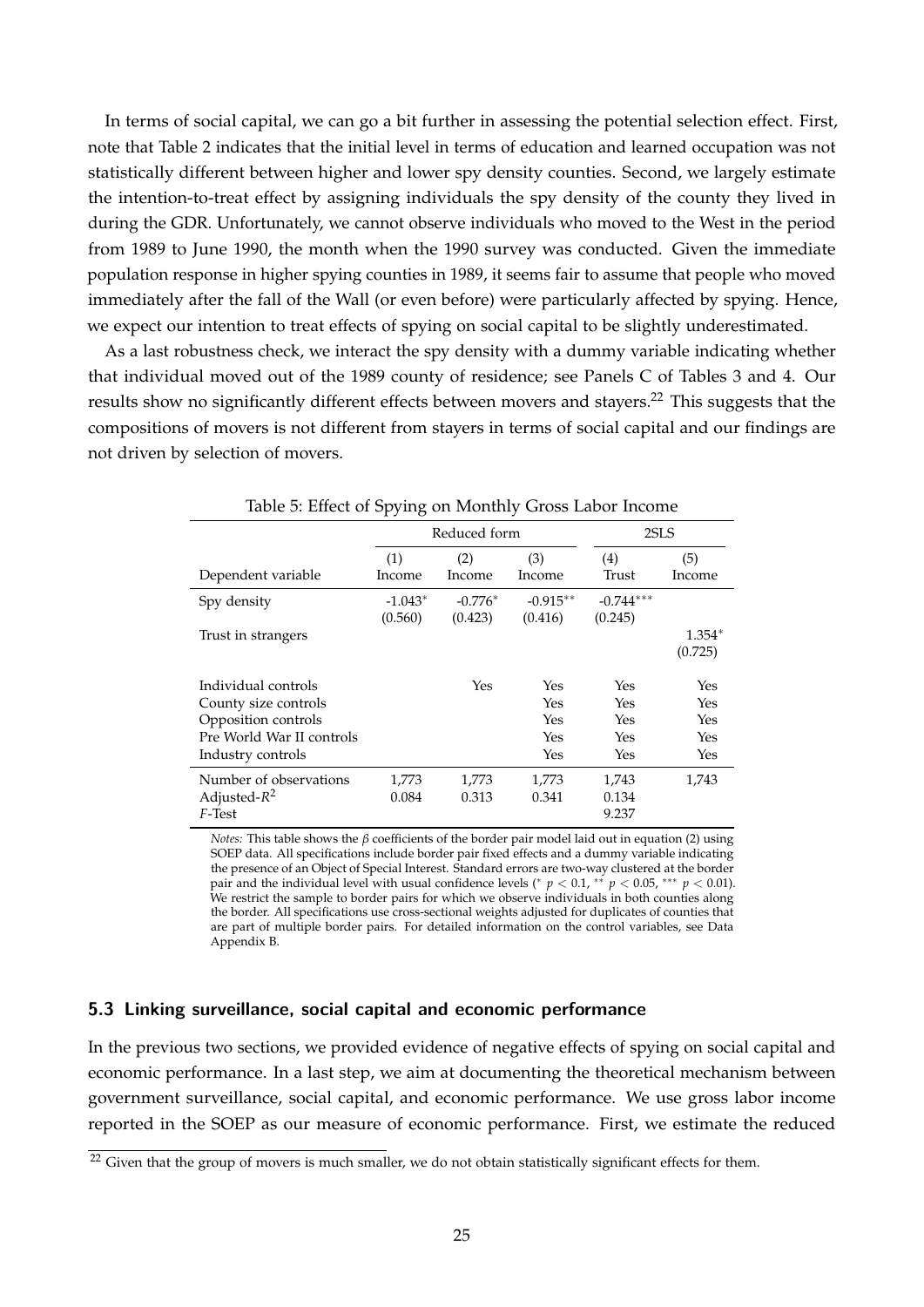form effect of spying on income (see Table [5,](#page-26-2) columns (1) to (3)). As expected, we find a negative significant effect of the spy density on log gross income of  $-0.915$ . The effect implies that a one standard deviation increase in the spy density leads to a gross income loss of twelve percent. To test the suggested channel with surveillance affecting trust, and trust affecting income, we run a two-stage least squares regression of income on trust using the spy density as an instrument. Column (4) of Table [5](#page-26-2) shows the first stage result of the regression.[23](#page-27-1) The *F*-test of the first-stage regression is 9.2, which suggests that the instrument has reasonable power. The second stage results are presented in column (5). Using the change in trust induced by a one standard deviation *decrease* in surveillance, the first stage implies a ten percent increase in the probability to trust strangers, which in turn increases gross income by 15.1 percent.

### <span id="page-27-0"></span>**6 Conclusion**

In this paper, we estimate the effect of state mass surveillance on social capital and economic performance by exploiting county-level variation in the number of spies per capita in the former socialist German Democratic Republic. To account for the potentially non-random regional allocation of spies, we implement two different research designs. First, we exploit discontinuities at state borders arising from the administrative territorial structure of the Ministry for State Security, or Stasi. For the second research design, we set up a long-term panel with pre World War II measures of social capital and economic performance. This allows us to control for county fixed effects and identify the effect of cross-sectional spy density variation through different adjustments paths after the breakdown of the regime and the reunification. Moreover, we are able to inspect potential pre-treatment trends in outcome variables, which would invalidate our identifying assumption.

The results of our analysis show that more intense state surveillance had negative and long-lasting effects on both social capital and economic performance. Our estimates imply that an abolishment of all spying activities would have led to an increase in electoral turnout of 1.8 percentage points. Moreover, it would have increased regional innovativeness and entrepreneurship through more patents per capita and higher self-employment rates. Eventually, the average unemployment rate would have been about 1.8 percentage points lower, which is equivalent to a ten percent drop compared to the average in East Germany. We also find that Stasi spying can explain a large part of the decline in population levels in East Germany. Hence, we show that the former East German regime did not only have a long-lasting impact on political preferences (Alesina and Fuchs-Schündeln, [2007\)](#page-28-9), but it also eroded institutional and interpersonal trust, which in turn has long-lasting negative effects on the society and the economy.

<span id="page-27-1"></span><sup>&</sup>lt;sup>23</sup> As found in Table [3,](#page-19-0) spying has a significantly negative effect on trust. Note that the point estimate is twice as high and more significant despite the smaller sample. This can be explained by the fact the 2SLS sample is restricted to individuals with positive labor income who are, on average, younger compared to the full estimation sample. In fact, the magnitude of the first-stage estimate is comparable to the one found for the youngest cohort.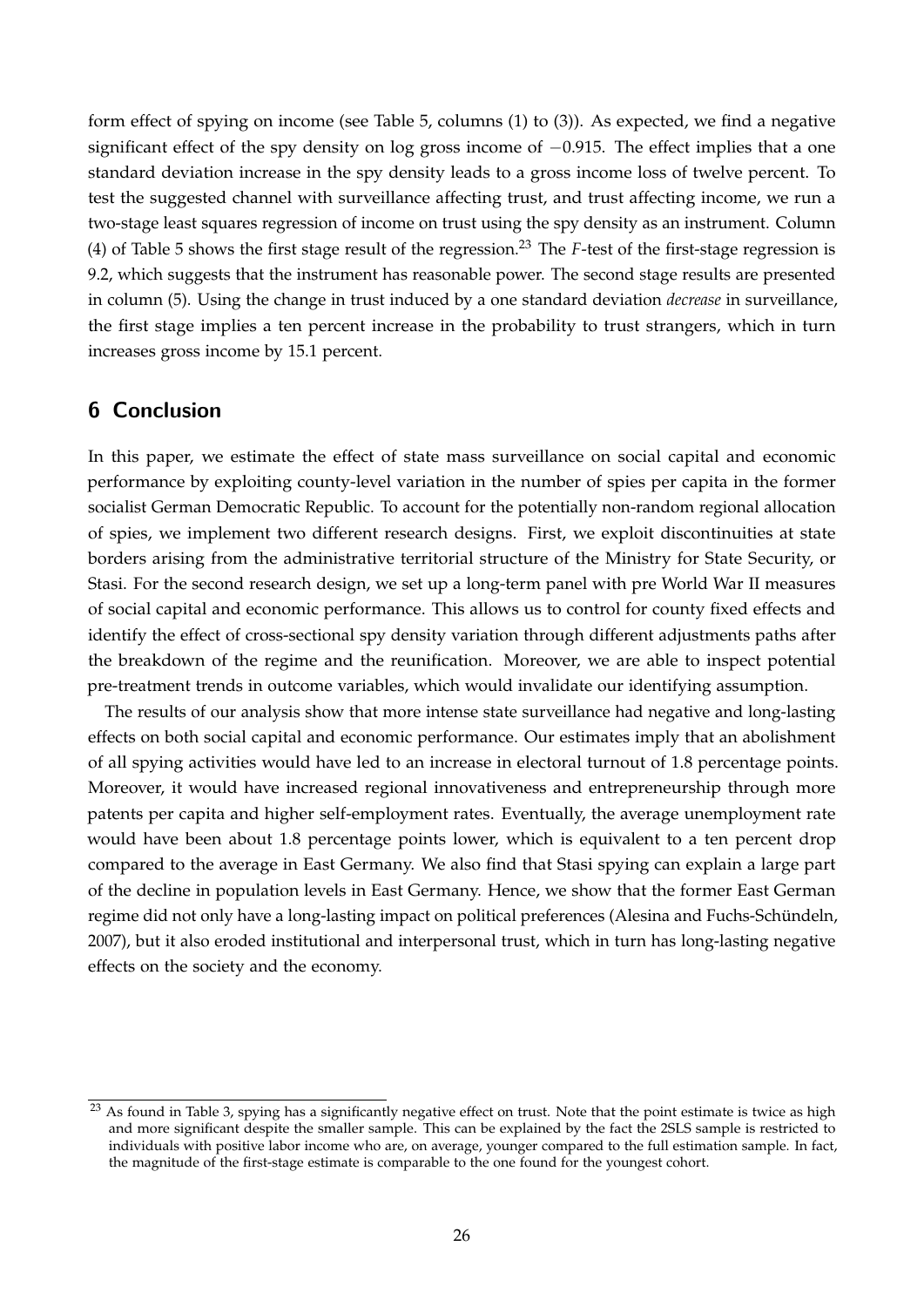### **References**

- <span id="page-28-6"></span>Acemoglu, D., Naidu, S., Restrepo, P. and Robinson, J. A. (2015). Democracy Does Cause Growth. mimeo.
- <span id="page-28-9"></span>Alesina, A. and Fuchs-Schündeln, N. (2007). Goodbye Lenin (or Not?): The Effect of Communism on People's Preferences, *American Economic Review* **97**(4): 1507–1528.
- <span id="page-28-7"></span>Algan, Y. and Cahuc, P. (2010). Inherited Trust and Growth, *American Economic Review* **100**(5): 2060– 2092.
- <span id="page-28-0"></span>Arendt, H. (1951). *The Origins of Totalitarianism*, Harcourt, Brace and Company, New York.
- <span id="page-28-1"></span>Arrow, K. J. (1972). Gifts and Exchanges, *Philosophy & Public Affairs* **1**(4): 343–362.
- <span id="page-28-8"></span>Becker, S., Boeckh, K., Hainz, C. and Wößmann, L. (2015). The Empire Is Dead, Long Live the Empire! Long-Run Persistence of Trust and Corruption in the Bureaucracy, *The Economic Journal* (forthcoming). doi: 10.1111/ecoj.12220.
- <span id="page-28-12"></span>Becker, S. O. and Wößmann, L. (2009). Was Weber Wrong? A Human Capital Theory of Protestant Economic History, *The Quarterly Journal of Economics* **124**(2): 531–596.
- <span id="page-28-14"></span>Caliendo, M., Fossen, F. and Kritikos, A. S. (2014). Personality characteristics and the decisions to become and stay self-employed, *Small Business Economics* **42**(4): 787–814.
- <span id="page-28-4"></span>Dohmen, T., Falk, A., Huffman, D. and Sunde, U. (2009). Homo Reciprocans: Survey Evidence On Behavioural Outcomes, *The Economic Journal* **119**(3): 592–612.
- <span id="page-28-3"></span>Dube, A., Lester, T. W. and Reich, M. (2010). Minimum wage effects across state borders: Estimates using contiguous counties, *Review of Economics and Statistics* **92**(4): 945–964.
- <span id="page-28-15"></span>Falter, J. W. and Hänisch, D. (1990). Election and Social Data of the Districts and Municipalities of the German Empire from 1920 to 1933, *GESIS Data Archive, Cologne* (ZA8013). doi: 10.4232/1.8013.
- <span id="page-28-2"></span>Friehe, T., Pannenberg, M. and Wedow, M. (2015). Let Bygones be Bygones? Socialist Regimes and Personalities in Germany, *SOEPpapers* **776**.
- <span id="page-28-5"></span>Fuchs-Schündeln, N. and Schündeln, M. (2009). Who stays, who goes, who returns? East – West migration within Germany since reunification, *Economics of Transition* **17**: 703–738.
- <span id="page-28-13"></span>Gieseke, J. (1995). Diskussion, *in* K.-D. Henke and R. Engelmann (eds), *Aktenlage. Die Bedeutung* der Unterlagen des Staatssicherheitsdienstes für die Zeitgeschichtsforschung, Ch. Links Verlag, Berlin, pp. 189–192.
- <span id="page-28-11"></span>Gieseke, J. (1996). *Die hauptamtlichen Mitarbeiter des Ministeriums für Staatssicherheit (MfS-Handbuch)*.
- <span id="page-28-10"></span>Gieseke, J. (2014). *The History of the Stasi: East Germany's Secret Police, 1945–1990*, Berghahn Books, New York, Oxford.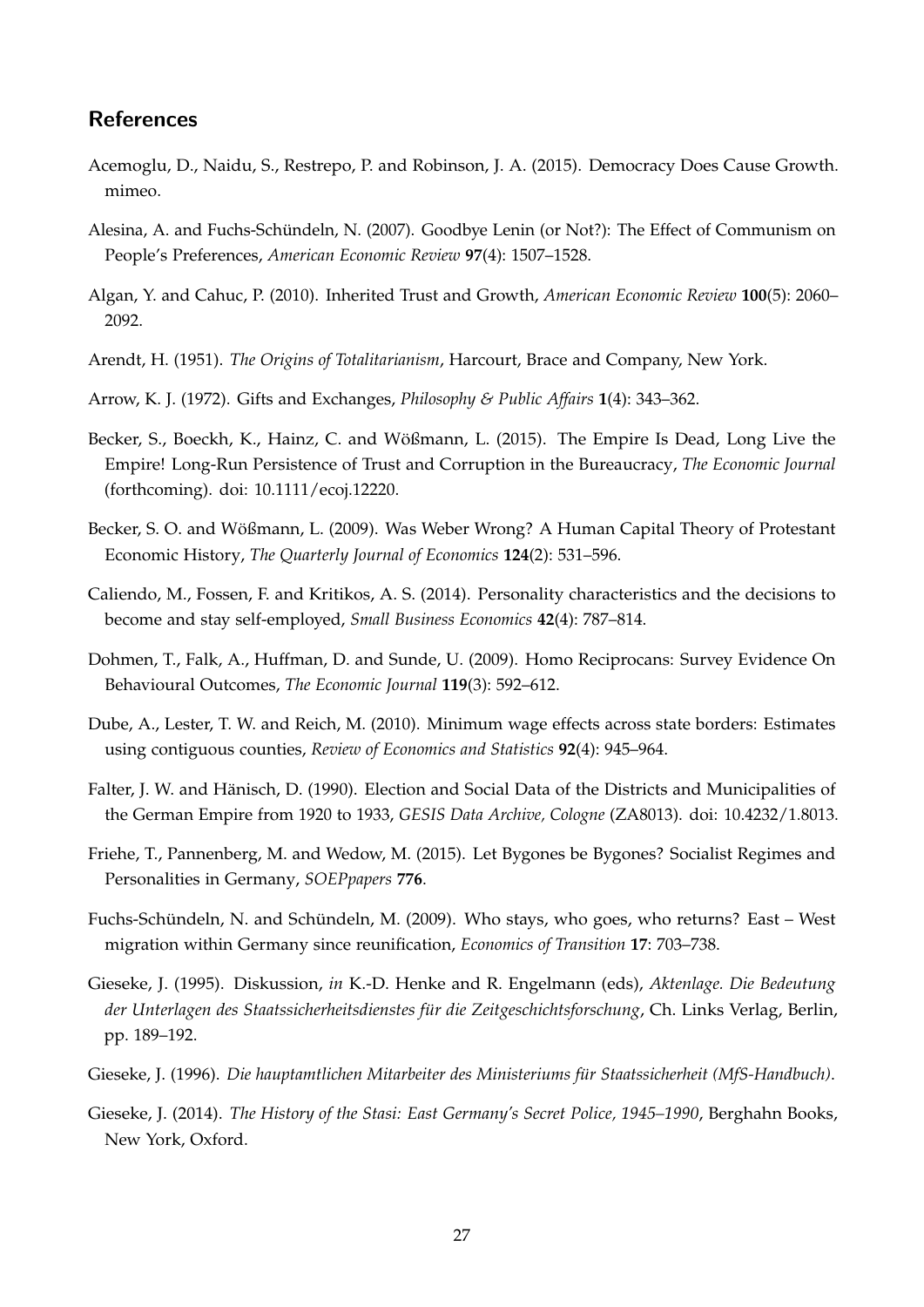- <span id="page-29-2"></span>Glaeser, E. L., Laibson, D. I., Scheinkman, J. A. and Soutter, C. L. (2000). Measuring Trust, *The Quarterly Journal of Economics* **115**(3): 811–846.
- <span id="page-29-15"></span>Goodchild, M. F. and Lam, N. S.-N. (1980). Areal Interpolation: A Variant of the Traditional Spatial Problem, *Geo-Processing* **1**: 297–312.
- <span id="page-29-13"></span>Grashoff, U. (2011). *Schwarzwohnen. Die Unterwanderung der staatlichen Wohnraumlenkung in der DDR*, V&R unipress, Göttingen.
- <span id="page-29-8"></span>Guiso, L., Sapienza, P. and Zingales, L. (2006). Does Culture Affect Economic Outcomes?, *Journal of Economic Perspectives* **20**(2): 23–48.
- <span id="page-29-5"></span>Hall, R. E. and Jones, C. I. (1999). Why do Some Countries Produce So Much More Output Per Worker than Others?, *The Quarterly Journal of Economics* **114**(1): 83–116.
- <span id="page-29-9"></span>Horsch, H. (1997). "Hat nicht wenigstens die Stasi die Stimmung im Lande gekannt?" MfS und SED im Bezirk Karl-Marx-Stadt. Die Entmachtung der Staatssicherheit in den Regionen, Teil 3, *BF informiert* **19/1997**.
- <span id="page-29-0"></span>Jacob, M. and Tyrell, M. (2010). The Legacy of Surveillance: An Explanation for Social Capital Erosion and the Persistent Economic Disparity between East and West Germany. mimeo, presented at the Sciences Po/IZA Workshop on "Trust, Civic Spirit and Economic Performance" in June 2010.
- <span id="page-29-14"></span>King, G., Rosen, O., Tanner, M. and Wagner, A. F. (2008). Ordinary Economic Voting Behavior in the Extraordinary Election of Adolf Hitler, *The Journal of Economic History* **68**(4): 951–996.
- <span id="page-29-4"></span>Knack, S. and Keefer, P. (1997). Does Social Capital Have an Economic Payoff? A Cross-Country Investigation, *The Quarterly Journal of Economics* **112**(4): 1251–1288.
- <span id="page-29-12"></span>Kowalczuk, I.-S. (2009). *Endspiel. Die Revolution von 1989 in der DDR*, C.H.Beck.
- <span id="page-29-3"></span>Mauro, P. (1995). Corruption and Growth, *The Quarterly Journal of Economics* **110**(3): 681–712.
- <span id="page-29-1"></span>Moser, P., Voena, A. and Waldinger, F. (2014). German Jewish Émigrés and US Invention, American *Economic Review* **104**(10): 3222–3255.
- <span id="page-29-11"></span>Muller-Enbergs, H. (1996). ¨ *Inoffizielle Mitarbeiter des Ministeriums f ¨ur Staatssicherheit. Richtlinien und Durchf ¨uhrungsbestimmungen*, Ch. Links Verlag, Berlin.
- <span id="page-29-10"></span>Muller-Enbergs, H. (2008). ¨ *Inoffizielle Mitarbeiter des Ministeriums f ¨ur Staatssicherheit. Teil 3: Statistik*, Ch. Links Verlag, Berlin.
- <span id="page-29-6"></span>Nunn, N. (2008). The Long-Term Effects of Africa's Slave Trades, *The Quarterly Journal of Economics* **123**(1): 139–176.
- <span id="page-29-7"></span>Nunn, N. and Wantchekon, L. (2011). The Slave Trade and the Origins of Mistrust in Africa, *American Economic Review* **101**(7): 3221–3252.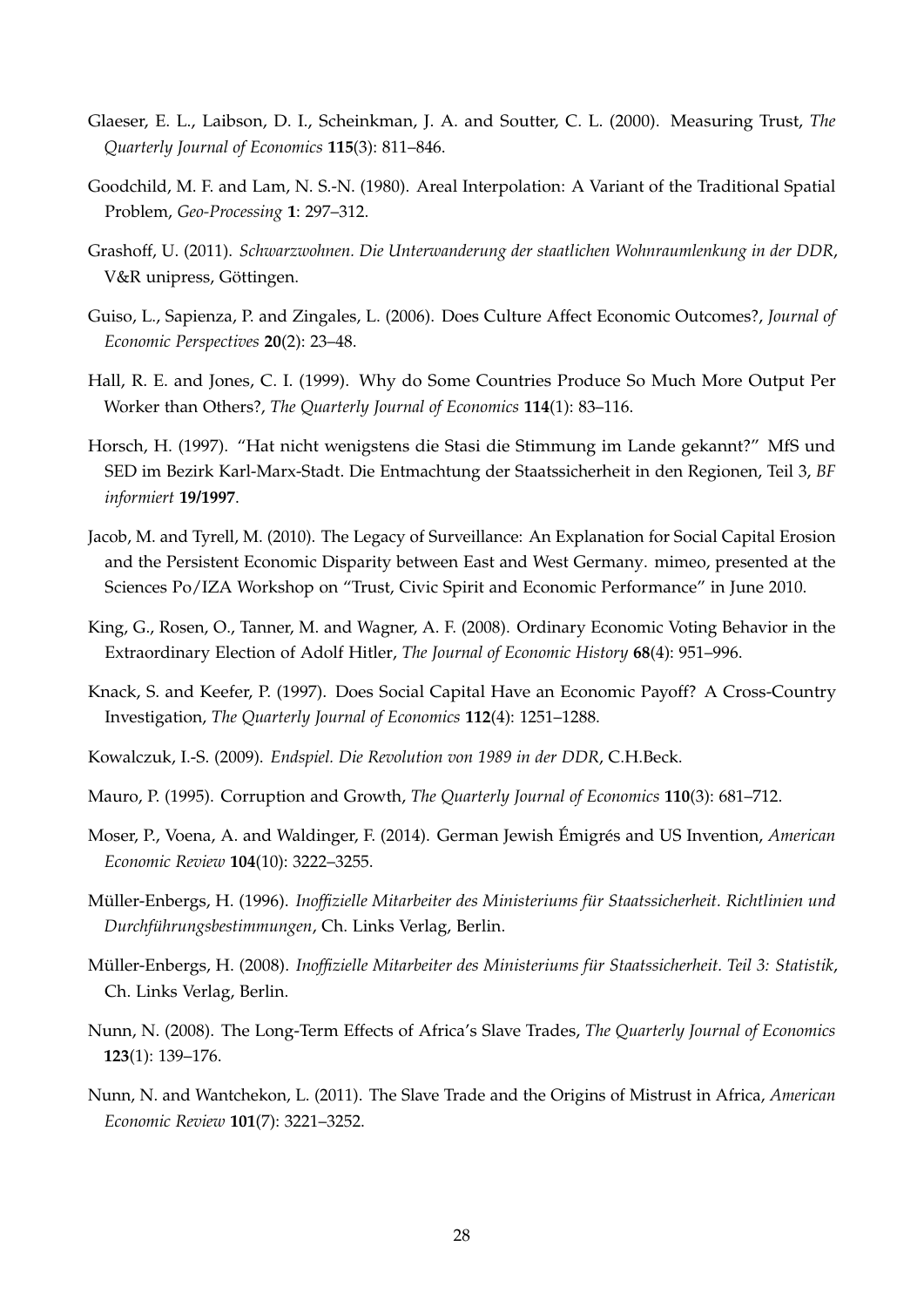- <span id="page-30-0"></span>Putnam, R. D. (1995). Bowling Alone: America's Declining Social Capital, *Journal of Democracy* **6**(1): 65–78.
- <span id="page-30-12"></span>Redding, S. J. and Sturm, D. (2008). The Costs of Remoteness: Evidence from German Division and Reunification, *American Economic Review* **98**(5): 1766–1797.
- <span id="page-30-7"></span>Reich, J. (1997). Sicherheit und Feigheit – der Käfer im Brennglas, in S. Suckut (ed.), *Staatspartei und* Staatssicherheit. Zum Verhältnis von SED und MfS, Ch. Links Verlag, Berlin, pp. 25–37.
- <span id="page-30-14"></span>Ritter, J. and Lapp, P. J. (1997). *Die Grenze. Ein deutsches Bauwerk*, Ch. Links Verlag, Berlin.
- <span id="page-30-3"></span>Rodrik, D., Subramanian, A. and Trebbi, F. (2004). Institutions Rule: The Primacy of Institutions Over Geography and Integration in Economic Development, *Journal of Economic Growth* **9**(2): 131–165.
- <span id="page-30-15"></span>Rudolph, H. (1990). Beschäftigungsstrukturen in der DDR vor der Wende, Mitteilungen aus der *Arbeitsmarkt- und Berufsforschung* **4**: 474–503.
- <span id="page-30-13"></span>Rühle, J. and Holzweißig, G. (1988). *Der 13. August 1961. Die Mauer von Berlin*, 3 edn, Edition Deutschland Archiv, Köln.
- <span id="page-30-2"></span>Sobel, J. (2002). Can We Trust Social Capital?, *Journal of Economic Literature* **40**(1): 139–154.
- <span id="page-30-10"></span>Steiner, A. (2006). Statistische Ubersichten zur Sozialpolitik in Deutschland seit 1945 – Band ¨ SBZ/DDR.
- <span id="page-30-16"></span>Streb, J., Baten, J. and Yin, S. (2006). Technological and geographical knowledge spillover in the German empire 1877–1918, *Economic History Review* **LIX**(2): 347–373.
- <span id="page-30-1"></span>Sutter, M. and Kocher, M. G. (2007). Trust and trustworthiness across different age groups, *Games and Economic Behavior* **59**(2): 364–382.
- <span id="page-30-4"></span>Tabellini, G. (2010). Culture and Institutions: Economic Development in the Regions of Europe, *Journal of the European Economic Association* **8**(4): 677–716.
- <span id="page-30-9"></span>Voigtlander, N. and Voth, H.-J. (2012). Persecution Perpetuated: The Medieval Origins of Anti-Semitic ¨ Violence in Nazi Germany, *The Quarterly Journal of Economics* **127**(3): 1339–1392.
- <span id="page-30-8"></span>Wagner, G. G., Frick, J. R. and Schupp, J. (2007). The German Socio-Economic Panel Study (SOEP): Scope, Evolution and Enhancements, *Schmollers Jahrbuch: Journal of Applied Social Science Studies* **127**(1): 139–170.
- <span id="page-30-11"></span>Welter, F. (2012). All you need is trust? A critical review of the trust and entrepreneurship literature, *International Small Business Journal* **30**(3): 193–212.
- <span id="page-30-5"></span>Wolf, N. (2009). Was Germany Ever United? Evidence from Intra- and International Trade, 1885–1933, *The Journal of Economic History* **69**(3): 846–881.
- <span id="page-30-6"></span>Wolle, S. (2009). *Die heile Welt der Diktatur. Herrschaft und Alltag in der DDR 1971–1989*, Ch. Links Verlag, Berlin.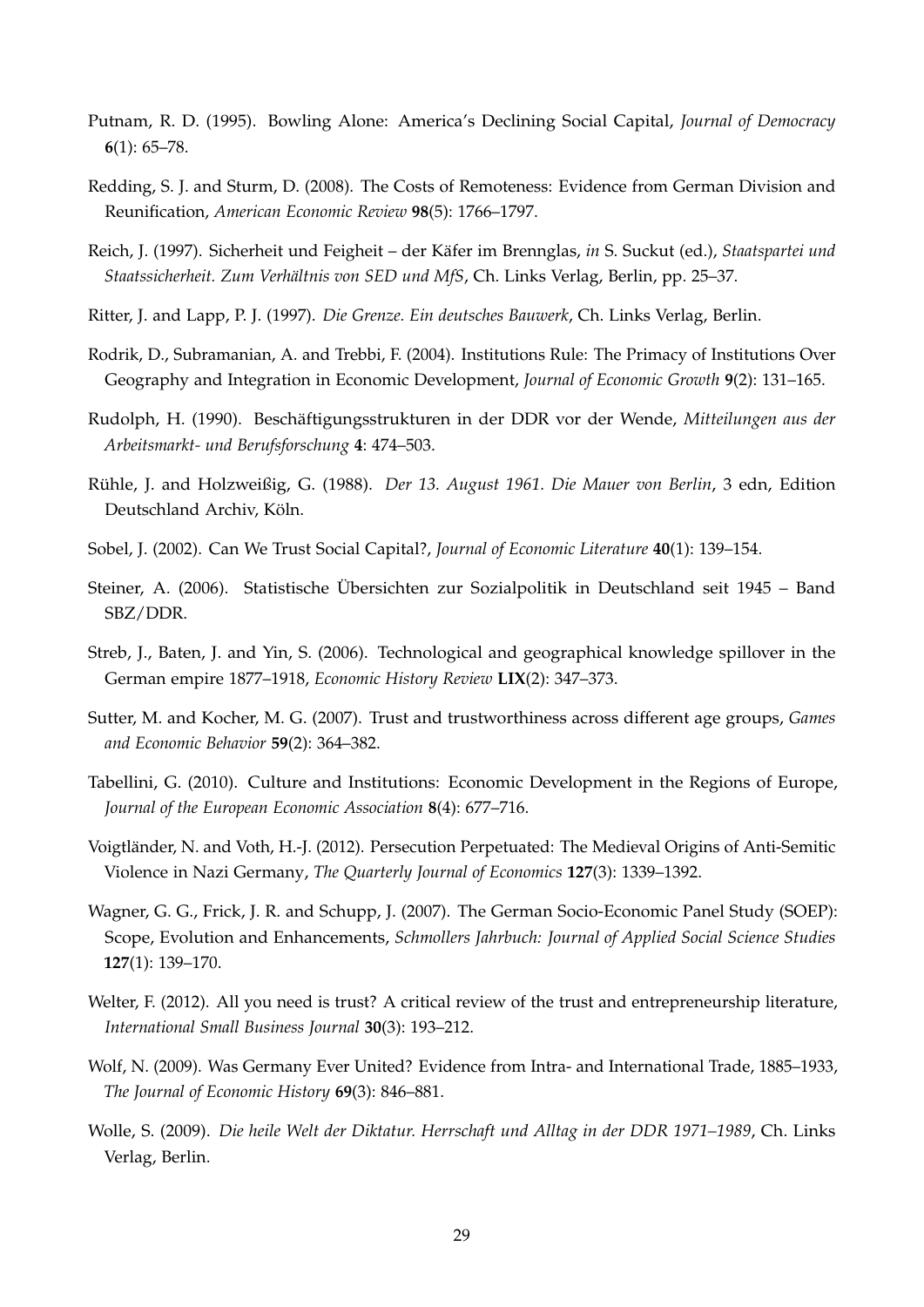# **A Appendix**



#### <span id="page-31-0"></span>Figure A.1: Migration in the German Democratic Republic

*Notes*: Panel (a) is based on own calculations using data from Rühle and Holzweißig [\(1988\)](#page-30-13), [Ritter and Lapp](#page-30-14) [\(1997\)](#page-30-14) and monthly announcements of the West German Federal Ministry for Displaced Persons, Refugees and War Victims. Panel (b) is based on own calculations using data from the Statistical Yearbooks of the German Democratic Republic and the Federal Statistical Office of Germany.

<span id="page-31-1"></span>

| Table A.2: Robustness Checks |            |           |                    |            |          |                       |            |  |  |  |
|------------------------------|------------|-----------|--------------------|------------|----------|-----------------------|------------|--|--|--|
|                              |            |           | Border pairs (OLS) |            |          | Border pairs (Probit) |            |  |  |  |
|                              | (1)        | (2)       | (3)                | (4)        | (5)      | (6)                   | (7)        |  |  |  |
| Weights                      | Adj.       | Adj.      | Adj.               | Cross      | None     | Adj.                  | Adj.       |  |  |  |
| Panel A - Trust in strangers |            |           |                    |            |          |                       |            |  |  |  |
| Spy density                  | $-0.293**$ | $-0.279*$ | $-0.319*$          | $-0.422**$ | $-0.088$ | $-1.611**$            | $-1.689**$ |  |  |  |
|                              | (0.141)    | (0.154)   | (0.184)            | (0.191)    | (0.129)  | (0.734)               | (0.695)    |  |  |  |
| Observations                 | 3,389      | 3,389     | 3,389              | 3,389      | 3,389    | 3,389                 | 3,389      |  |  |  |
| Adjusted- $R^2$              | 0.061      | 0.090     | 0.106              | 0.078      | 0.076    |                       |            |  |  |  |
| Pseudo- $R^2$                |            |           |                    |            |          | 0.088                 | 0.155      |  |  |  |
|                              |            |           |                    |            |          |                       | continued  |  |  |  |
| Individual controls          |            | Yes       | Yes                | Yes        | Yes      |                       | Yes        |  |  |  |
| County size controls         |            |           | Yes                | Yes        | Yes      |                       | Yes        |  |  |  |
| Opposition controls          |            |           | Yes                | Yes        | Yes      |                       | Yes        |  |  |  |
| Pre World War II controls    |            |           | Yes                | Yes        | Yes      |                       | Yes        |  |  |  |
| Industry controls            |            |           | Yes                | Yes        | Yes      |                       | Yes        |  |  |  |

30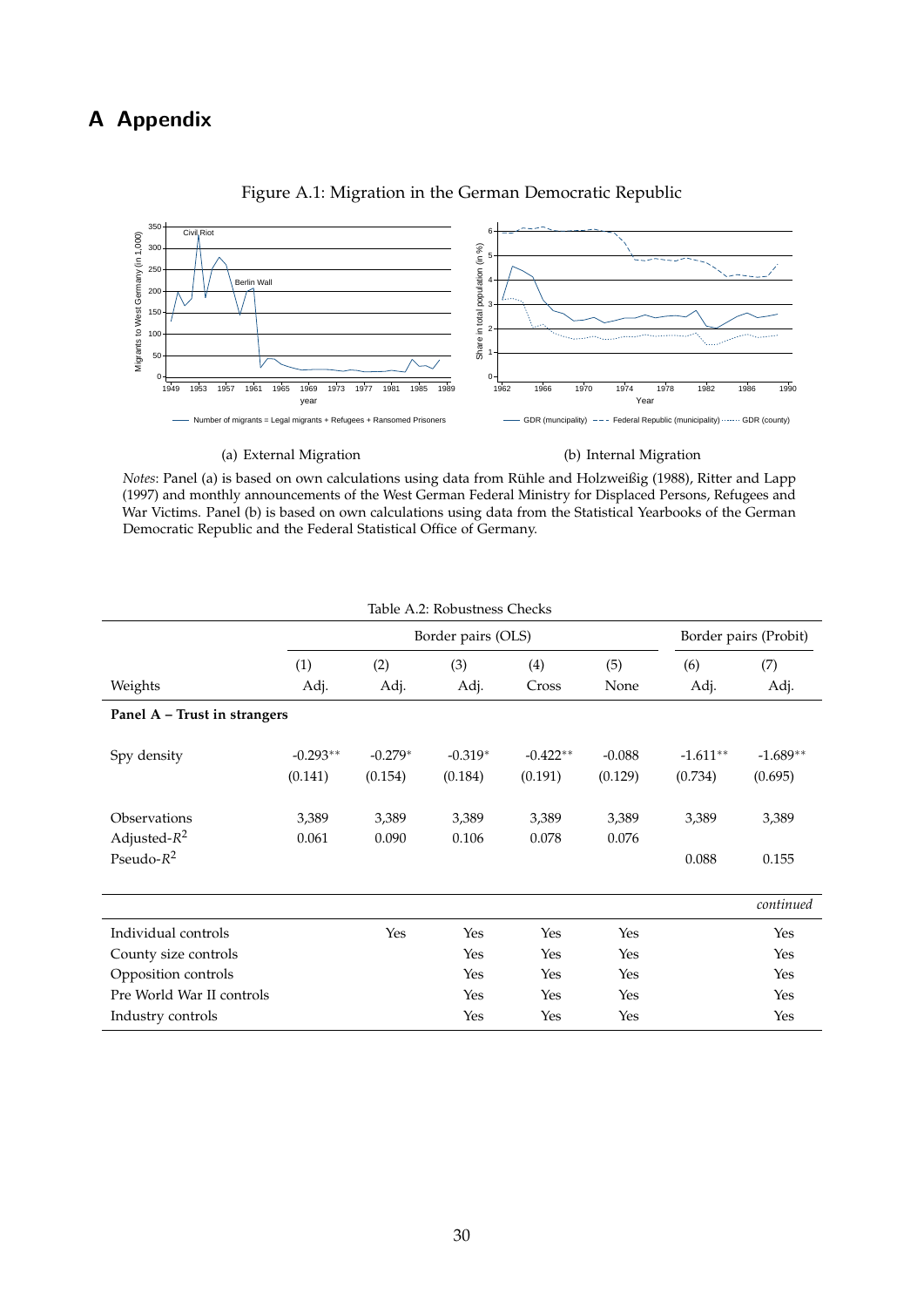|                                        | Table A.2 continued |           |                    |            |           |            |                       |  |  |  |
|----------------------------------------|---------------------|-----------|--------------------|------------|-----------|------------|-----------------------|--|--|--|
|                                        |                     |           | Border pairs (OLS) |            |           |            | Border pairs (Probit) |  |  |  |
|                                        | (1)                 | (2)       | (3)                | (4)        | (5)       | (6)        | (7)                   |  |  |  |
| Weights                                | Adj.                | Adj.      | Adj.               | Cross      | None      | Adj.       | Adj.                  |  |  |  |
| Panel B - Negative reciprocity         |                     |           |                    |            |           |            |                       |  |  |  |
| Spy density                            | $5.120***$          | 4.912***  | $5.283***$         | $5.877***$ | 5.439***  | $1.161***$ | $1.203***$            |  |  |  |
|                                        | (1.803)             | (1.698)   | (1.747)            | (1.878)    | (1.849)   | (0.376)    | (0.350)               |  |  |  |
| Observations                           | 3,014               | 3,014     | 3,014              | 3,014      | 3,014     | 3,014      | 3,014                 |  |  |  |
| Adjusted- $R^2$                        | 0.063               | 0.130     | 0.142              | 0.146      | 0.125     |            |                       |  |  |  |
| Pseudo- $R^2$                          |                     |           |                    |            |           | 0.015      | 0.034                 |  |  |  |
| Panel C - Attend elections             |                     |           |                    |            |           |            |                       |  |  |  |
| Spy density                            | $-0.434*$           | $-0.335*$ | $-0.537**$         | $-0.578**$ | $-0.297$  | $-1.226**$ | $-1.753**$            |  |  |  |
|                                        | (0.222)             | (0.186)   | (0.252)            | (0.256)    | (0.209)   | (0.560)    | (0.697)               |  |  |  |
| Observations                           | 3,116               | 3,116     | 3,116              | 3,116      | 3,116     | 3,116      | 3,116                 |  |  |  |
| Adjusted- $R^2$                        | 0.053               | 0.137     | 0.146              | 0.135      | 0.102     |            |                       |  |  |  |
| Pseudo- $R^2$                          |                     |           |                    |            |           | 0.058      | 0.152                 |  |  |  |
| Panel D - Engagement in local politics |                     |           |                    |            |           |            |                       |  |  |  |
| Spy density                            | $-0.040$            | $-0.027$  | $-0.195$           | $-0.180$   | $-0.083$  | $-0.203$   | $-2.109***$           |  |  |  |
|                                        | (0.131)             | (0.116)   | (0.123)            | (0.127)    | (0.141)   | (0.647)    | (0.603)               |  |  |  |
| Observations                           | 3,563               | 3,563     | 3,563              | 3,563      | 3,563     | 3,563      | 3,563                 |  |  |  |
| Adjusted- $R^2$                        | 0.020               | 0.125     | 0.134              | 0.115      | $0.100\,$ |            |                       |  |  |  |
| Pseudo- $R^2$                          |                     |           |                    |            |           | 0.062      | 0.250                 |  |  |  |
| Panel E - Monthly gross labor income   |                     |           |                    |            |           |            |                       |  |  |  |
| Spy density                            | $-1.043*$           | $-0.776*$ | $-0.915**$         | $-0.671$   | $-0.666*$ |            |                       |  |  |  |
|                                        | (0.560)             | (0.423)   | (0.416)            | (0.470)    | (0.388)   |            |                       |  |  |  |
| Observations                           | 1,773               | 1,773     | 1,773              | 1,773      | 1,773     |            |                       |  |  |  |
| Adjusted- $R^2$                        | 0.084               | 0.313     | 0.341              | 0.325      | 0.266     |            |                       |  |  |  |
| Pseudo- $R^2$                          |                     |           |                    |            |           |            | continued             |  |  |  |
| Individual controls                    |                     | Yes       | Yes                | Yes        | Yes       |            | Yes                   |  |  |  |
| County size controls                   |                     |           | Yes                | Yes        | Yes       |            | Yes                   |  |  |  |
| Opposition controls                    |                     |           | Yes                | Yes        | Yes       |            | Yes                   |  |  |  |
| Pre World War II controls              |                     |           | Yes                | Yes        | Yes       |            | Yes                   |  |  |  |
| Industry controls                      |                     |           | Yes                | Yes        | Yes       |            | Yes                   |  |  |  |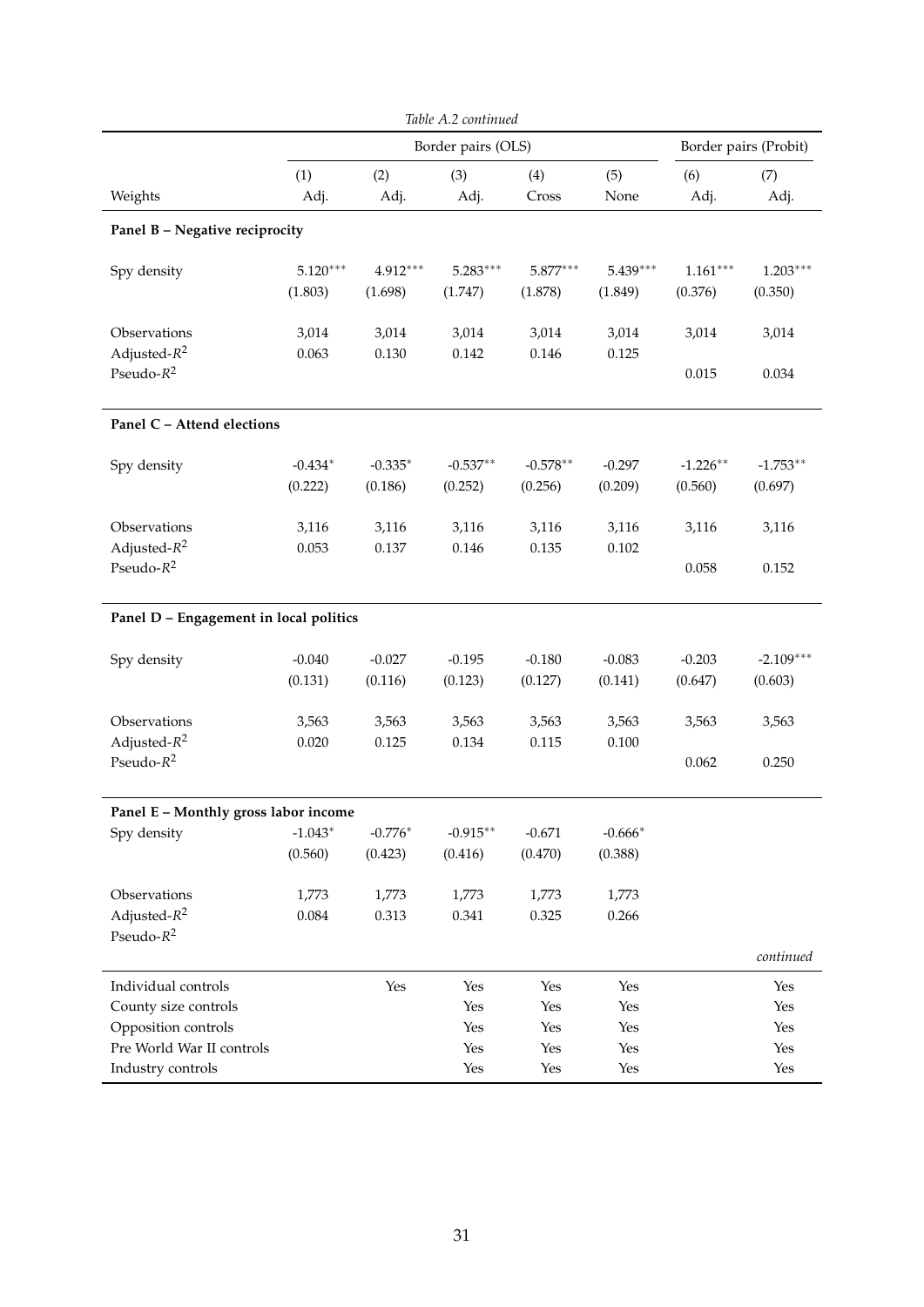| Table A.2 continued       |                   |                    |      |                       |      |      |      |  |  |
|---------------------------|-------------------|--------------------|------|-----------------------|------|------|------|--|--|
|                           |                   | Border pairs (OLS) |      | Border pairs (Probit) |      |      |      |  |  |
|                           | $\left( 1\right)$ | (2)                | (3)  | (4)                   | (5)  | (6)  | (7)  |  |  |
| Weights                   | Adj.              | Adj.               | Adj. | Cross                 | None | Adj. | Adj. |  |  |
| Individual controls       |                   | Yes                | Yes  | Yes                   | Yes  |      | Yes  |  |  |
| County size controls      |                   |                    | Yes  | Yes                   | Yes  |      | Yes  |  |  |
| Opposition controls       |                   |                    | Yes  | Yes                   | Yes  |      | Yes  |  |  |
| Pre World War II controls |                   |                    | Yes  | Yes                   | Yes  |      | Yes  |  |  |
| Industry controls         |                   |                    | Yes  | Yes                   | Yes  |      | Yes  |  |  |

*Notes:* This table shows the *β* coefficients of the border pair model laid out in equation [\(2\)](#page-14-2) using SOEP data. All specifications include border pair fixed effects and a dummy variable indicating the presence of an Object of Special Interest. Standard errors are two-way clustered at the border pair and the individual level in specifications (1)-(5) and one-way clustered at the border pair level only in specifications (6)-(7). We use the usual confidence levels ( $\gamma$  *p* < 0.1, \*\* *p* < 0.05, \*\*\* *p* < 0.01). We restrict the sample to border pairs for which we observe individuals in both counties along the border. Columns (1)-(3) and (6)-(7) present estimates using cross-sectional weights, adjusted for duplications of counties that are part of multiple border pairs. Estimates in column (4) use unadjusted cross-sectional weights, column (5) shows unweighted regression results but adjusts for duplicates. Specifications (6)-(7) present ordered probit results if negative reciprocity is the outcome variable. For detailed information on the control variables, see Data Appendix [B.](#page-40-0)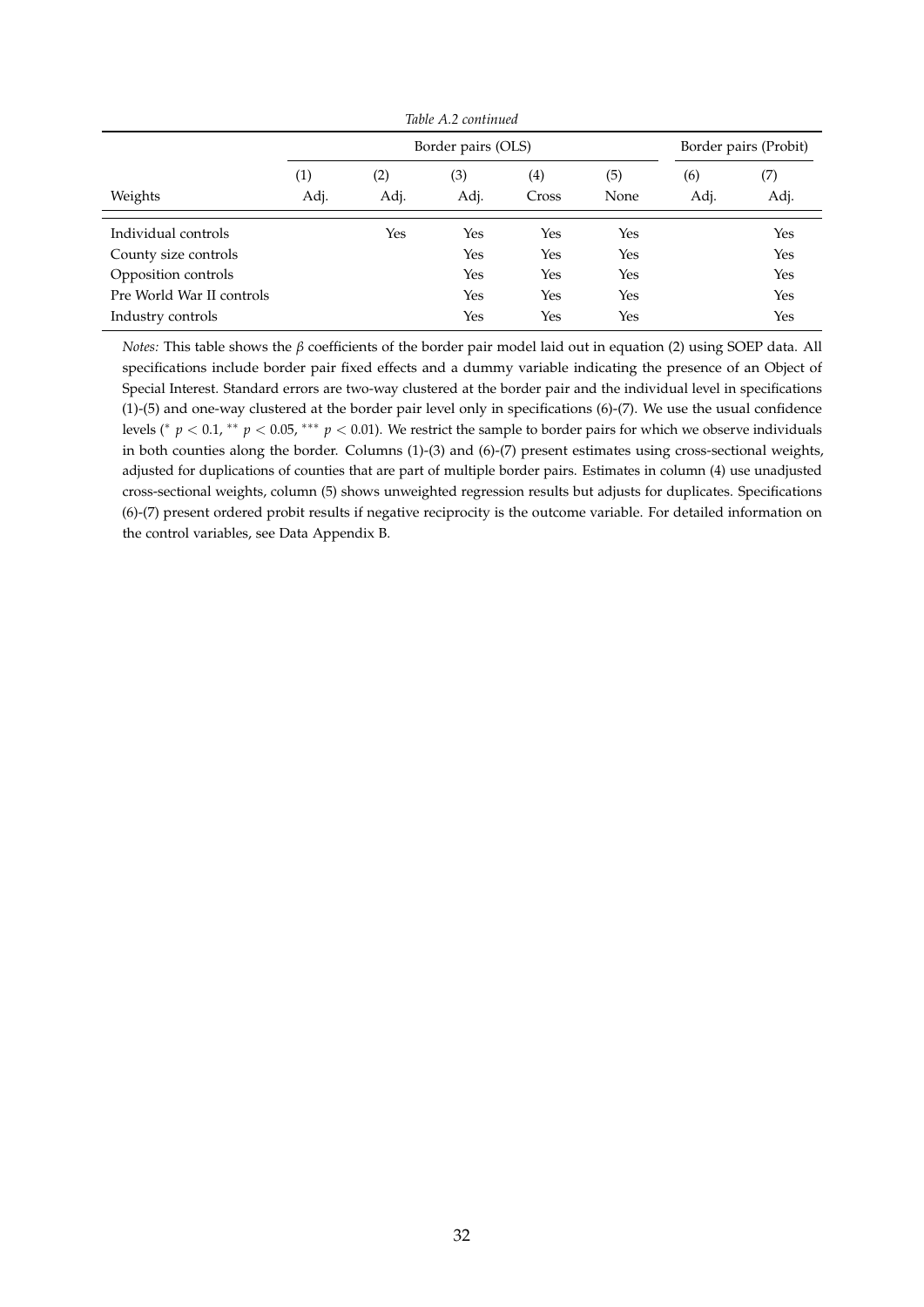|                                              | (1)     | (2)     | (3)         | (4)                 | (5)                 | (6)                 |
|----------------------------------------------|---------|---------|-------------|---------------------|---------------------|---------------------|
| Dummy: Object of Special Interest            | 0.160   | 0.172   | $0.261***$  | $0.267***$          | $0.265***$          | $0.272***$          |
|                                              | (0.124) | (0.114) | (0.067)     | (0.069)             | (0.070)             | (0.076)             |
| Log mean population 1980s                    |         |         | $-0.134***$ | $-0.144***$         | $-0.148***$         | $-0.135***$         |
|                                              |         |         | (0.015)     | (0.016)             | (0.016)             | (0.021)             |
| Log county size                              |         |         | $-0.006$    | $-0.002$            | 0.001               | 0.003               |
|                                              |         |         | (0.011)     | (0.012)             | (0.012)             | (0.014)             |
| Uprising intensity 1953: Strike              |         |         |             | 0.004               | $-0.001$            | $-0.005$            |
|                                              |         |         |             | (0.024)             | (0.026)             | (0.027)             |
| Uprising intensity 1953: Demonstration       |         |         |             | 0.002               | $-0.006$            | $-0.014$            |
| Uprising intensity 1953: Riot                |         |         |             | (0.026)<br>$-0.030$ | (0.027)<br>$-0.035$ | (0.031)<br>$-0.041$ |
|                                              |         |         |             | (0.037)             | (0.038)             | (0.038)             |
| Uprising intensity 1953: Prisoner liberation |         |         |             | 0.002               | $-0.005$            | $-0.015$            |
|                                              |         |         |             | (0.034)             | (0.035)             | (0.038)             |
| Dummy: Military intervention 1953            |         |         |             | 0.037               | 0.037               | $0.045*$            |
|                                              |         |         |             | (0.023)             | (0.023)             | (0.024)             |
| Dummy: State of emergency 1953               |         |         |             | $-0.014$            | $-0.009$            | $-0.009$            |
|                                              |         |         |             | (0.026)             | (0.027)             | (0.029)             |
| Share indust. employment 1989                |         |         |             |                     | 0.001               | 0.001               |
|                                              |         |         |             |                     | (0.001)             | (0.001)             |
| Dummy: Important industries 1989             |         |         |             |                     | $-0.003$            | $-0.011$            |
|                                              |         |         |             |                     | (0.022)             | (0.022)             |
| Mean electoral turnout 1928-1932             |         |         |             |                     |                     | 0.001               |
|                                              |         |         |             |                     |                     | (0.006)             |
| Mean vote share NSDAP 1928-1932              |         |         |             |                     |                     | $0.006**$           |
|                                              |         |         |             |                     |                     | (0.003)             |
| Mean vote share KPD 1928-1932                |         |         |             |                     |                     | $-0.000$            |
|                                              |         |         |             |                     |                     | (0.003)             |
| Share protestants 1925                       |         |         |             |                     |                     | $-0.001$            |
|                                              |         |         |             |                     |                     | (0.001)             |
| Share unemployed 1933                        |         |         |             |                     |                     | 0.001               |
|                                              |         |         |             |                     |                     | (0.004)<br>0.004    |
| Share self-employed 1933                     |         |         |             |                     |                     | (0.009)             |
| GDR state FE                                 | No      | Yes     | Yes         | Yes                 | Yes                 | Yes                 |
|                                              |         |         |             |                     |                     |                     |
| Observations                                 | 187     | 187     | 187         | 187                 | 187                 | 187                 |
| $R^2$                                        | 0.033   | 0.298   | 0.529       | 0.540               | 0.545               | 0.561               |
| Adjusted $R^2$                               | 0.028   | 0.237   | 0.481       | 0.475               | 0.474               | 0.473               |

<span id="page-34-0"></span>Table A.1: The Allocation of Stasi Spies – Full Regression Results

*Notes:* This table shows the simple OLS coefficients of regressing the mean county-level spy density in the 1980s on different sets of control variables. For details on the source and construction of the variables, see Appendix Table [B.3.](#page-41-0)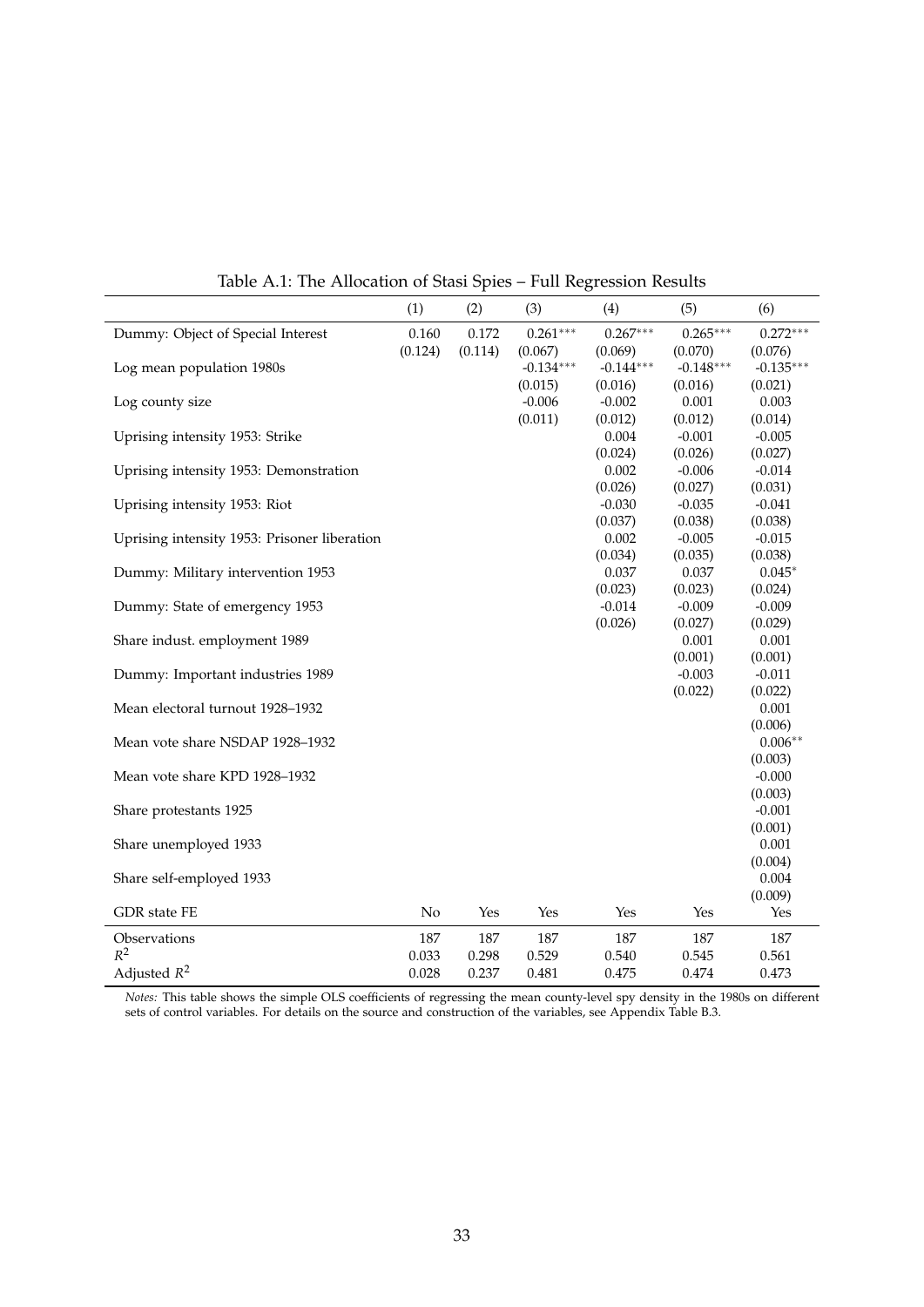|                                      | (1)         | (2)         | (3)          | (4)        | (5)        | (6)        | (7)        | (8)       |
|--------------------------------------|-------------|-------------|--------------|------------|------------|------------|------------|-----------|
| Spy density $\times 05/1924$         | 0.327       | 0.327       | 0.327        | $-1.305$   | $-1.305$   | $-1.305$   | $-1.343$   | $-1.305$  |
|                                      | (1.513)     | (1.515)     | (1.516)      | (1.460)    | (1.462)    | (1.463)    | (1.453)    | (1.462)   |
| Spy density $\times$ 12/1924         | 0.341       | 0.341       | 0.341        | $-0.972$   | $-0.972$   | $-0.972$   | $-1.022$   | $-0.972$  |
|                                      | (1.418)     | (1.420)     | (1.421)      | (1.452)    | (1.454)    | (1.455)    | (1.442)    | (1.454)   |
| Spy density $\times$ 1928            | 2.316       | 2.316       | 2.316        | 0.354      | 0.354      | 0.354      | 0.357      | 0.354     |
|                                      | (1.659)     | (1.661)     | (1.662)      | (1.581)    | (1.583)    | (1.584)    | (1.584)    | (1.583)   |
| Spy density $\times$ 1930            | $-2.379*$   | $-2.379*$   | $-2.379*$    | $-2.192*$  | $-2.192*$  | $-2.192*$  | $-2.183*$  | $-2.192*$ |
|                                      | (1.217)     | (1.219)     | (1.219)      | (1.164)    | (1.166)    | (1.166)    | (1.166)    | (1.165)   |
| Spy density $\times$ 07/1932         | $-0.479$    | $-0.479$    | $-0.479$     | $-0.239$   | $-0.239$   | $-0.239$   | $-0.231$   | $-0.239$  |
|                                      | (0.809)     | (0.811)     | (0.811)      | (0.580)    | (0.580)    | (0.581)    | (0.581)    | (0.580)   |
| Spy density $\times$ 1990            | $-2.367$    | $-1.888$    | $-5.534**$   | $-0.554$   | $-0.745$   | $-0.480$   | $-0.510$   |           |
|                                      | (2.290)     | (2.340)     | (2.647)      | (2.101)    | (2.166)    | (2.162)    | (2.166)    |           |
| Spy density $\times$ 1994            | $-2.753$    | $-2.894$    | $-6.540**$   | $-2.710$   | $-2.901$   | $-2.635$   | $-2.667$   |           |
|                                      | (2.298)     | (2.340)     | (2.740)      | (2.212)    | (2.278)    | (2.256)    | (2.223)    |           |
| Spy density $\times$ 1998            | $-6.205***$ | $-6.505***$ | $-10.151***$ | $-1.585$   | $-1.776$   | $-1.511$   | $-1.558$   | $-0.866$  |
|                                      | (2.228)     | (2.202)     | (2.640)      | (1.975)    | (2.037)    | (2.036)    | (2.072)    | (2.071)   |
| Spy density $\times$ 2002            | 0.638       | 0.963       | $-2.683$     | $-3.988*$  | $-4.179**$ | $-3.914*$  | $-3.919*$  | $-3.082$  |
|                                      | (2.109)     | (2.170)     | (2.641)      | (2.041)    | (2.092)    | (2.086)    | (2.047)    | (2.087)   |
| Spy density $\times$ 2005            | 0.167       | 0.500       | $-3.147$     | $-3.726*$  | $-3.917*$  | $-3.652*$  | $-3.592*$  | $-2.643$  |
|                                      | (1.993)     | (2.053)     | (2.513)      | (2.067)    | (2.124)    | (2.134)    | (2.038)    | (2.166)   |
| Spy density $\times$ 2009            | 2.666       | 2.924       | $-0.723$     | $-4.878**$ | $-5.069**$ | $-4.804**$ | $-4.644**$ | $-2.971$  |
|                                      | (2.264)     | (2.335)     | (2.779)      | (2.190)    | (2.268)    | (2.269)    | (2.201)    | (2.273)   |
| Post $\times$ Object of SI x Year FE |             | Yes         | Yes          | Yes        | Yes        | Yes        | Yes        | Yes       |
| Post $\times$ County size controls   |             |             | Yes          | Yes        | Yes        | Yes        | Yes        | Yes       |
| State $\times$ Year FE               |             |             |              | Yes        | Yes        | Yes        | Yes        | Yes       |
| Post $\times$ Opposition controls    |             |             |              |            | Yes        | Yes        | Yes        | Yes       |
| Post $\times$ Industry controls      |             |             |              |            |            | Yes        | Yes        | Yes       |
| Log current population               |             |             |              |            |            |            | Yes        |           |
| Post $\times$ Transfers              |             |             |              |            |            |            |            | Yes       |
| Observations                         | 2232        | 2232        | 2232         | 2232       | 2232       | 2232       | 2230       | 1858      |
| Adjusted $R^2$                       | 0.826       | 0.826       | 0.829        | 0.919      | 0.920      | 0.921      | 0.923      | 0.930     |

<span id="page-35-0"></span>Table A.3: Effect of Spying on Electoral Turnout

*Notes:* This table shows the *β* coefficients of the panel data model laid out in equation [\(3\)](#page-16-1). All specifications include district and year fixed effects. Standard errors are clustered at the district level with the usual confidence levels (<sup>∗</sup> *p* < .1, ∗∗ *p* < .05, ∗∗∗ *p* < .01). The Stasi share-year interaction for November 1932 is omitted. The district of East Berlin is excluded from the data because East and West Berlin cannot be separated after reunification. Post is a dummy for the period after the fall of the Berlin Wall ( $t \geq 1989$ ). Object of SI stands for Object of Special Interest. County size controls include log county area and log mean 1980s population. State refers to GDR states in the 1980s and post-reunification, and to Weimar provinces prior to World War II. For detailed information on the control variables, see Data Appendix [B.](#page-40-0)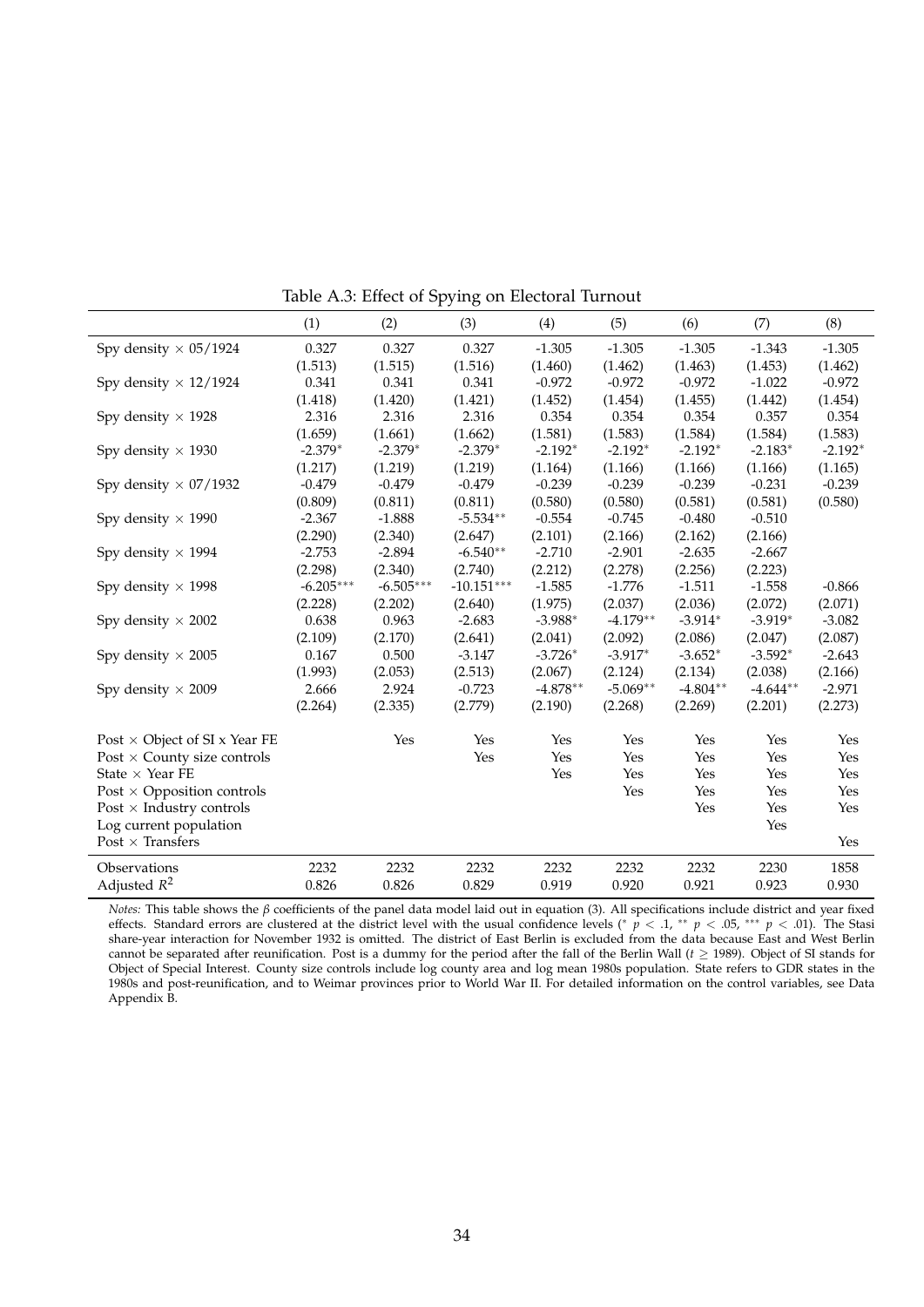|                                      | (1)         | (2)         | (3)       | (4)      | (5)      | (6)       | (7)       | (8)       |
|--------------------------------------|-------------|-------------|-----------|----------|----------|-----------|-----------|-----------|
| Spy density $\times$ 1925            | $-1.353$    | $-1.353$    | $-1.353$  | $-0.083$ | $-0.083$ | $-0.083$  | 0.023     | $-0.083$  |
|                                      | (1.326)     | (1.330)     | (1.330)   | (1.437)  | (1.439)  | (1.439)   | (1.441)   | (1.440)   |
| Spy density $\times$ 1996            | $-3.694***$ | $-4.155***$ | $-2.938*$ | $-2.188$ | $-2.468$ | $-2.837*$ | $-2.769*$ | $-2.773*$ |
|                                      | (1.220)     | (1.117)     | (1.512)   | (1.455)  | (1.517)  | (1.540)   | (1.421)   | (1.532)   |
| Spy density $\times$ 1997            | $-3.751***$ | $-4.197***$ | $-2.979*$ | $-2.132$ | $-2.412$ | $-2.782*$ | $-2.708*$ | $-2.733*$ |
|                                      | (1.259)     | (1.164)     | (1.558)   | (1.485)  | (1.544)  | (1.565)   | (1.454)   | (1.557)   |
| Spy density $\times$ 1998            | $-3.626***$ | $-4.061***$ | $-2.843*$ | $-2.125$ | $-2.405$ | $-2.774*$ | $-2.704*$ | $-2.755*$ |
|                                      | (1.259)     | (1.170)     | (1.571)   | (1.479)  | (1.536)  | (1.557)   | (1.453)   | (1.556)   |
| Spy density $\times$ 1999            | $-3.534***$ | $-3.949***$ | $-2.731*$ | $-2.070$ | $-2.349$ | $-2.719*$ | $-2.652*$ | $-2.705*$ |
|                                      | (1.264)     | (1.203)     | (1.607)   | (1.474)  | (1.529)  | (1.545)   | (1.445)   | (1.541)   |
| Spy density $\times$ 2000            | $-3.504***$ | $-3.914***$ | $-2.697$  | $-1.777$ | $-2.056$ | $-2.426$  | $-2.366$  | $-2.433$  |
|                                      | (1.294)     | (1.229)     | (1.633)   | (1.460)  | (1.517)  | (1.538)   | (1.437)   | (1.532)   |
| Spy density $\times$ 2001            | $-3.060**$  | $-3.431***$ | $-2.213$  | $-1.546$ | $-1.826$ | $-2.196$  | $-2.145$  | $-2.218$  |
|                                      | (1.301)     | (1.234)     | (1.633)   | (1.489)  | (1.545)  | (1.565)   | (1.469)   | (1.558)   |
| Spy density $\times$ 2002            | $-2.973**$  | $-3.332***$ | $-2.115$  | $-1.523$ | $-1.803$ | $-2.173$  | $-2.133$  | $-2.160$  |
|                                      | (1.320)     | (1.241)     | (1.629)   | (1.493)  | (1.547)  | (1.567)   | (1.477)   | (1.555)   |
| Spy density $\times$ 2003            | $-2.859**$  | $-3.214**$  | $-1.996$  | $-1.399$ | $-1.678$ | $-2.048$  | $-2.022$  | $-2.041$  |
|                                      | (1.366)     | (1.286)     | (1.669)   | (1.528)  | (1.582)  | (1.599)   | (1.513)   | (1.594)   |
| Spy density $\times$ 2004            | $-2.851**$  | $-3.213**$  | $-1.995$  | $-1.355$ | $-1.635$ | $-2.004$  | $-1.992$  | $-1.946$  |
|                                      | (1.397)     | (1.317)     | (1.691)   | (1.541)  | (1.597)  | (1.614)   | (1.526)   | (1.600)   |
| Spy density $\times$ 2005            | $-2.475*$   | $-2.779**$  | $-1.562$  | $-1.154$ | $-1.434$ | $-1.804$  | $-1.810$  | $-1.728$  |
|                                      | (1.407)     | (1.348)     | (1.716)   | (1.558)  | (1.611)  | (1.625)   | (1.540)   | (1.614)   |
| Spy density $\times$ 2006            | $-2.799**$  | $-3.086**$  | $-1.868$  | $-1.434$ | $-1.714$ | $-2.083$  | $-2.107$  | $-2.021$  |
|                                      | (1.416)     | (1.354)     | (1.715)   | (1.571)  | (1.620)  | (1.635)   | (1.558)   | (1.627)   |
| Spy density $\times$ 2007            | $-2.623*$   | $-2.935**$  | $-1.717$  | $-1.494$ | $-1.774$ | $-2.143$  | $-2.184$  | $-2.132$  |
|                                      | (1.397)     | (1.311)     | (1.676)   | (1.562)  | (1.612)  | (1.630)   | (1.560)   | (1.619)   |
| Spy density $\times$ 2008            | $-2.305*$   | $-2.560**$  | $-1.342$  | $-1.542$ | $-1.822$ | $-2.192$  | $-2.251$  | $-2.186$  |
|                                      | (1.354)     | (1.297)     | (1.668)   | (1.542)  | (1.593)  | (1.611)   | (1.539)   | (1.601)   |
| Spy density $\times$ 2009            | $-2.248*$   | $-2.484*$   | $-1.266$  | $-1.781$ | $-2.061$ | $-2.430$  | $-2.507$  | $-2.413$  |
|                                      | (1.348)     | (1.299)     | (1.676)   | (1.539)  | (1.593)  | (1.611)   | (1.541)   | (1.612)   |
| Post $\times$ Object of SI x Year FE |             | Yes         | Yes       | Yes      | Yes      | Yes       | Yes       | Yes       |
| Post $\times$ County size controls   |             |             | Yes       | Yes      | Yes      | Yes       | Yes       | Yes       |
| State $\times$ Year FE               |             |             |           | Yes      | Yes      | Yes       | Yes       | Yes       |
| Post $\times$ Opposition controls    |             |             |           |          | Yes      | Yes       | Yes       | Yes       |
| Post $\times$ Industry controls      |             |             |           |          |          | Yes       | Yes       | Yes       |
| Log current population               |             |             |           |          |          |           | Yes       |           |
| Post $\times$ Transfers              |             |             |           |          |          |           |           | Yes       |
| Observations                         | 2976        | 2976        | 2976      | 2976     | 2976     | 2976      | 2976      | 2974      |
| Adjusted $R^2$                       | 0.877       | 0.877       | 0.878     | 0.915    | 0.916    | 0.917     | 0.920     | 0.918     |

<span id="page-36-0"></span>Table A.4: Effect of Spying on Self-Employment Rates

*Notes:* This table shows the  $\beta$  coefficients of the panel data model laid out in equation [\(3\)](#page-16-1). All specifications include district and year fixed effects. Standard errors are clustered at the district level with the us  $p < .01$ ). The Stasi share-year interaction for 1933 is omitted. The district of East Berlin is excluded from the data because East and West Berlin cannot be separated after reunification. Post is a dummy for the period after the fall of the Berlin Wall (*t* ≥ 1989). Object of SI stands for Object of Special Interest. County size controls include log county area and log mean 1980s population. State refers to GDR states in the 1980s and post-reunification, and to Weimar provinces prior to World War II. For detailed information on the control variables, see Data Appendix [B.](#page-40-0)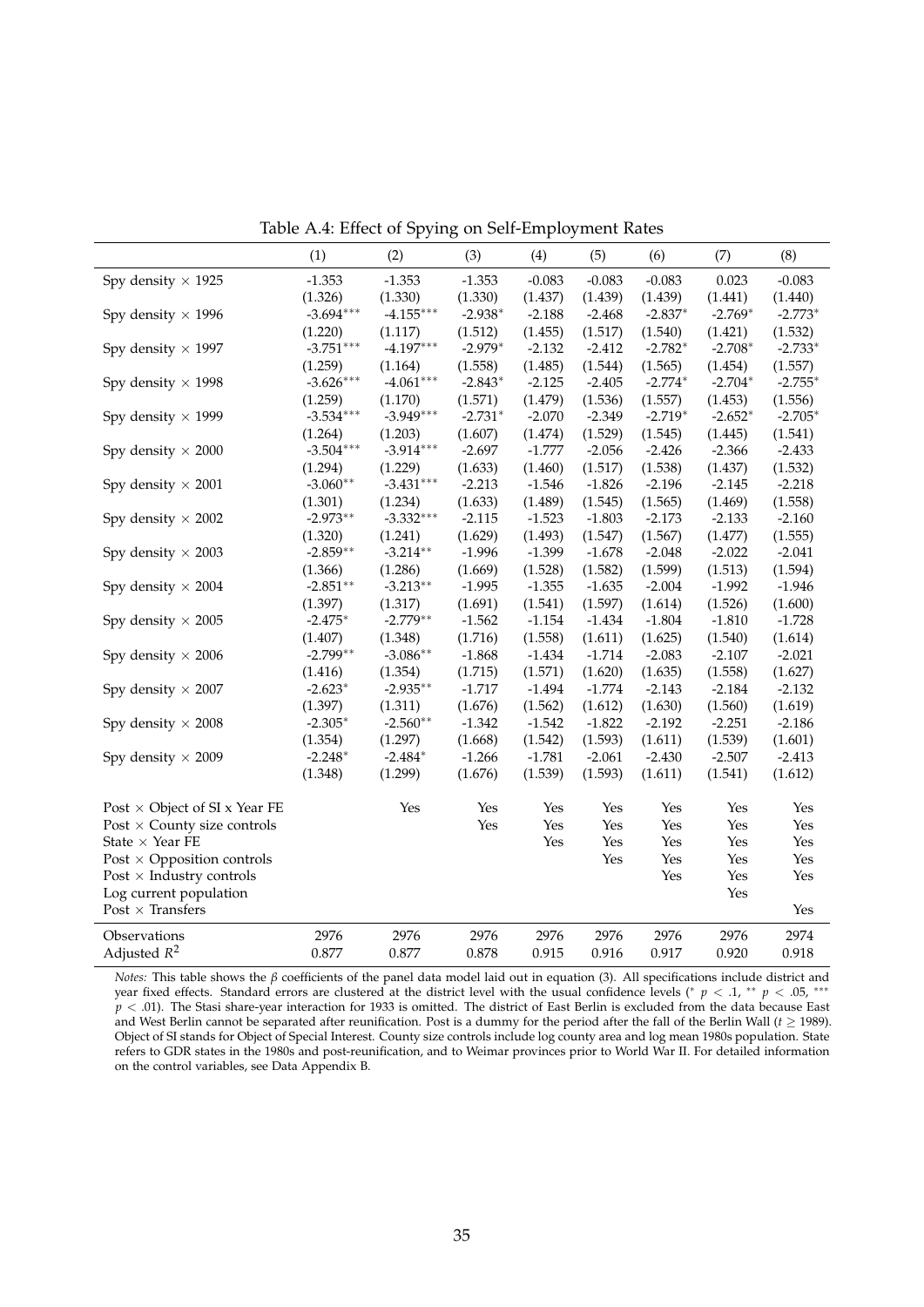|                                      | (1)          | (2)          | (3)        | (4)         | (5)         | (6)         | (7)         | (8)         |
|--------------------------------------|--------------|--------------|------------|-------------|-------------|-------------|-------------|-------------|
| Spy density $\times$ 1928            | $3.685*$     | $3.685*$     | $3.685*$   | 4.285       | 4.285       | 4.285       | 4.289       | 4.285       |
|                                      | (1.947)      | (1.952)      | (1.953)    | (2.887)     | (2.891)     | (2.892)     | (2.895)     | (2.893)     |
| Spy density $\times$ 1993            | $-5.397$     | $-4.891$     | $-0.411$   | $-2.008$    | $-0.966$    | $-0.373$    | $-0.396$    |             |
|                                      | (3.968)      | (4.463)      | (5.511)    | (5.898)     | (5.834)     | (5.850)     | (6.050)     |             |
| Spy density $\times$ 1995            | $-5.673$     | $-3.361$     | 1.118      | $-1.118$    | $-0.076$    | 0.516       | 0.507       | 0.714       |
|                                      | (3.930)      | (5.416)      | (5.857)    | (6.659)     | (6.296)     | (6.051)     | (6.132)     | (6.097)     |
| Spy density $\times$ 1996            | $-6.545$     | $-5.109$     | $-0.629$   | $-0.958$    | 0.084       | 0.677       | 0.678       | 0.519       |
|                                      | (4.366)      | (5.668)      | (6.146)    | (6.825)     | (6.446)     | (6.228)     | (6.340)     | (6.302)     |
| Spy density $\times$ 1997            | $-6.956*$    | $-6.052$     | $-1.572$   | $-2.673$    | $-1.631$    | $-1.038$    | $-1.029$    | $-1.134$    |
|                                      | (4.074)      | (5.128)      | (5.462)    | (5.722)     | (5.411)     | (5.249)     | (5.378)     | (5.332)     |
| Spy density $\times$ 1998            | $-13.326***$ | $-13.433**$  | $-8.954$   | $-8.741$    | $-7.699$    | $-7.106$    | $-7.102$    | $-7.578$    |
|                                      | (4.577)      | (5.471)      | (6.239)    | (6.380)     | (5.974)     | (5.722)     | (5.803)     | (5.678)     |
| Spy density $\times$ 1999            | $-9.876**$   | $-9.350$     | $-4.870$   | $-6.416$    | $-5.374$    | $-4.781$    | $-4.782$    | $-5.261$    |
|                                      | (4.725)      | (5.848)      | (6.576)    | (6.708)     | (6.284)     | (6.061)     | (6.183)     | (6.036)     |
| Spy density $\times$ 2000            | $-13.226***$ | $-13.858***$ | $-9.378$   | $-11.724*$  | $-10.682*$  | $-10.089*$  | $-10.102*$  | $-10.335*$  |
|                                      | (5.032)      | (5.862)      | (6.603)    | (6.572)     | (6.052)     | (5.833)     | (5.925)     | (5.832)     |
| Spy density $\times$ 2001            | $-9.948*$    | $-10.716$    | $-6.236$   | $-9.451$    | $-8.409$    | $-7.816$    | $-7.846$    | $-7.741$    |
|                                      | (5.593)      | (6.538)      | (7.167)    | (6.868)     | (6.515)     | (6.327)     | (6.456)     | (6.282)     |
| Spy density $\times$ 2002            | $-10.802$    | $-13.265*$   | $-8.785$   | $-11.676$   | $-10.633$   | $-10.041$   | $-10.088$   | $-9.837$    |
|                                      | (6.556)      | (7.870)      | (8.427)    | (8.366)     | (7.911)     | (7.681)     | (7.751)     | (7.561)     |
| Spy density $\times$ 2003            | $-15.861**$  | $-18.940**$  | $-14.460*$ | $-18.417*$  | $-17.375*$  | $-16.782*$  | $-16.852*$  | $-16.317*$  |
|                                      | (6.109)      | (8.013)      | (8.282)    | (9.498)     | (8.928)     | (8.560)     | (8.602)     | (8.391)     |
| Spy density $\times$ 2004            | $-9.422$     | $-12.959$    | $-8.479$   | $-11.568$   | $-10.526$   | $-9.934$    | $-10.027$   | $-9.194$    |
|                                      | (6.665)      | (7.905)      | (8.410)    | (8.674)     | (8.220)     | (7.984)     | (8.091)     | (7.935)     |
| Spy density $\times$ 2005            | $-10.239$    | $-15.291*$   | $-10.811$  | $-18.778**$ | $-17.736**$ | $-17.143**$ | $-17.267**$ | $-16.280**$ |
|                                      | (6.992)      | (8.377)      | (8.877)    | (8.548)     | (8.114)     | (7.921)     | (7.987)     | (7.855)     |
| Post $\times$ Object of SI x Year FE |              | Yes          | Yes        | Yes         | Yes         | <b>Yes</b>  | Yes         | Yes         |
| Post $\times$ County size controls   |              |              | Yes        | Yes         | Yes         | Yes         | Yes         | Yes         |
| State $\times$ Year FE               |              |              |            | Yes         | Yes         | Yes         | Yes         | Yes         |
| Post $\times$ Opposition controls    |              |              |            |             | Yes         | Yes         | Yes         | Yes         |
| Post $\times$ Industry controls      |              |              |            |             |             | Yes         | Yes         | Yes         |
| Log current population               |              |              |            |             |             |             | Yes         |             |
| Post $\times$ Transfers              |              |              |            |             |             |             |             | Yes         |
| Observations                         | 2604         | 2604         | 2604       | 2604        | 2604        | 2604        | 2604        | 2418        |
| Adjusted $R^2$                       | 0.391        | 0.427        | 0.430      | 0.504       | 0.509       | 0.511       | 0.513       | 0.532       |

<span id="page-37-0"></span>Table A.5: Effect of Spying on Patents per 100,000 Inhabitants

*Notes:* This table shows the  $\beta$  coefficients of the panel data model laid out in equation [\(3\)](#page-16-1). All specifications include district and year fixed effects. Standard errors are clustered at the district level with the us share-year interaction for 1929 is omitted. The district of East Berlin is excluded from the data because East and West Berlin cannot be separated after reunification. Post is a dummy for the period after the fall of the Berlin Wall (*t* ≥ 1989). Object of SI stands for Object of Special Interest. County size controls include log county area and log mean 1980s population. State refers to GDR states in the 1980s and post-reunification, and to Weimar provinces prior to World War II. For detailed information on the control variables, see Data Appendix [B.](#page-40-0)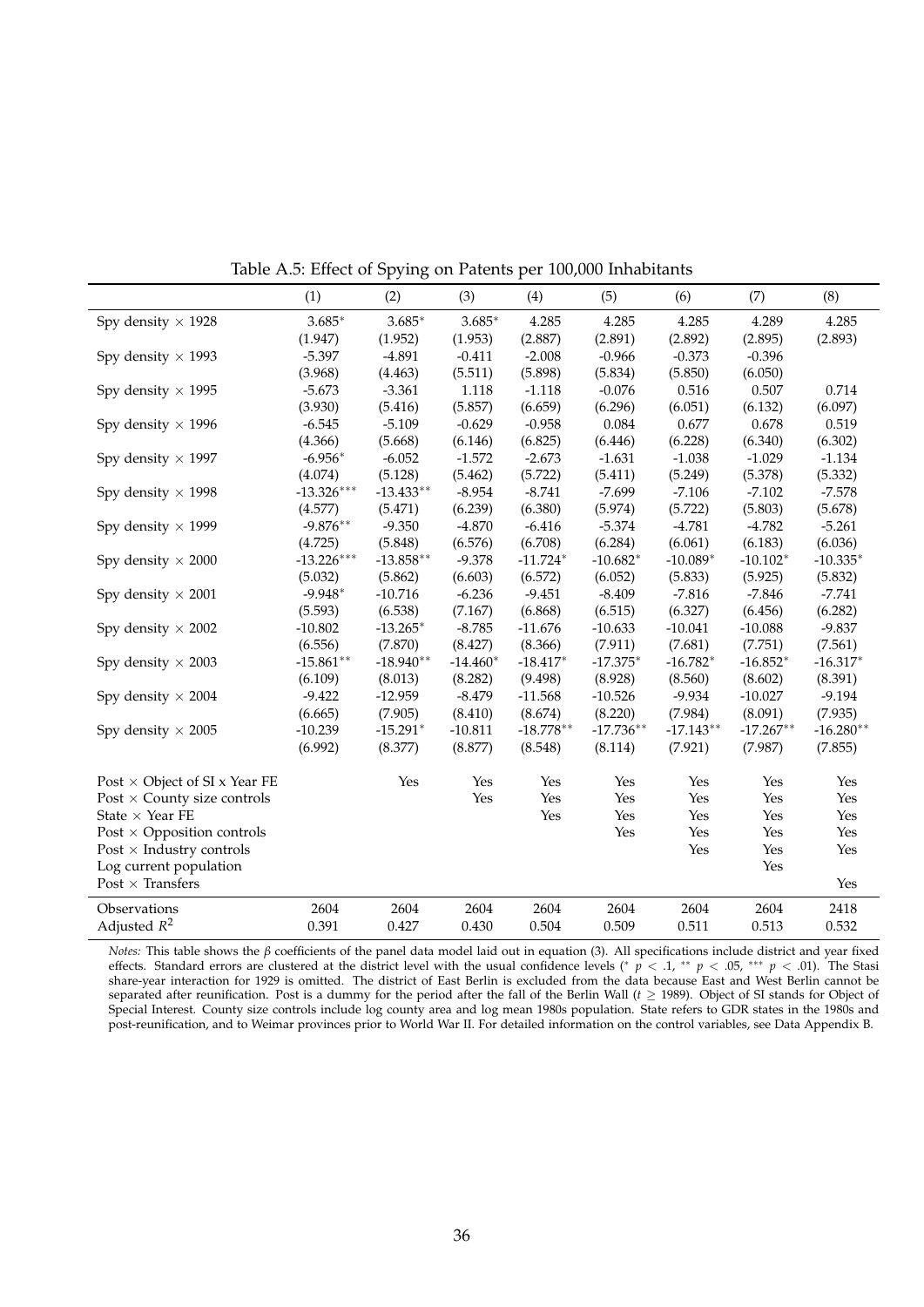|                                      | (1)         | (2)       | (3)         | (4)      | (5)      | (6)      | (7)        | (8)      |
|--------------------------------------|-------------|-----------|-------------|----------|----------|----------|------------|----------|
| Spy density $\times$ 1996            | 19.852***   | 21.075*** | $10.195***$ | 4.287*   | 4.734*   | 4.838*   | $4.741**$  | 4.916**  |
|                                      | (3.054)     | (3.016)   | (3.296)     | (2.453)  | (2.510)  | (2.466)  | (2.327)    | (2.465)  |
| Spy density $\times$ 1997            | 19.187***   | 20.269*** | 9.388***    | 4.377*   | 4.824*   | $4.928*$ | $4.822**$  | 4.990**  |
|                                      | (3.071)     | (3.058)   | (3.303)     | (2.515)  | (2.564)  | (2.524)  | (2.387)    | (2.517)  |
| Spy density $\times$ 1998            | $18.163***$ | 19.101*** | $8.220**$   | 2.440    | 2.887    | 2.991    | 2.891      | 3.042    |
|                                      | (2.988)     | (2.940)   | (3.242)     | (2.448)  | (2.494)  | (2.465)  | (2.315)    | (2.461)  |
| Spy density $\times$ 1999            | 18.245***   | 19.261*** | $8.380***$  | 1.977    | 2.424    | 2.528    | 2.433      | 2.574    |
|                                      | (2.891)     | (2.825)   | (3.189)     | (2.345)  | (2.409)  | (2.379)  | (2.223)    | (2.377)  |
| Spy density $\times$ 2000            | 19.055***   | 20.078*** | 9.197***    | 2.650    | 3.097    | 3.202    | 3.119      | 3.221    |
|                                      | (2.895)     | (2.827)   | (3.215)     | (2.379)  | (2.451)  | (2.423)  | (2.279)    | (2.418)  |
| Spy density $\times$ 2001            | 19.968***   | 21.204*** | $10.324***$ | 3.188    | 3.635    | 3.739    | 3.675      | 3.734    |
|                                      | (2.916)     | (2.825)   | (3.193)     | (2.416)  | (2.496)  | (2.464)  | (2.335)    | (2.466)  |
| Spy density $\times$ 2002            | 19.610***   | 20.811*** | 9.931***    | 2.932    | 3.379    | 3.483    | 3.438      | 3.504    |
|                                      | (2.893)     | (2.841)   | (3.185)     | (2.459)  | (2.544)  | (2.515)  | (2.367)    | (2.519)  |
| Spy density $\times$ 2003            | 21.232***   | 22.497*** | $11.617***$ | 3.529    | 3.976    | 4.081    | 4.061      | 4.086    |
|                                      | (3.121)     | (3.081)   | (3.397)     | (2.586)  | (2.660)  | (2.629)  | (2.506)    | (2.629)  |
| Spy density $\times$ 2004            | 22.038***   | 23.330*** | $12.450***$ | 3.975    | 4.422    | $4.526*$ | $4.531*$   | 4.567*   |
|                                      | (3.154)     | (3.137)   | (3.458)     | (2.655)  | (2.732)  | (2.704)  | (2.584)    | (2.701)  |
| Spy density $\times$ 2005            | 21.394***   | 22.625*** | $11.744***$ | 4.584*   | $5.031*$ | $5.136*$ | $5.175***$ | $5.187*$ |
|                                      | (2.926)     | (2.999)   | (3.357)     | (2.585)  | (2.674)  | (2.648)  | (2.528)    | (2.638)  |
| Spy density $\times$ 2006            | 21.777***   | 23.246*** | 12.366***   | 4.719*   | 5.166*   | $5.270*$ | $5.342**$  | 5.298**  |
|                                      | (3.014)     | (2.972)   | (3.381)     | (2.642)  | (2.714)  | (2.689)  | (2.594)    | (2.683)  |
| Spy density $\times$ 2007            | 21.949***   | 23.237*** | 12.357***   | $4.504*$ | 4.951*   | $5.055*$ | $5.159*$   | $5.025*$ |
|                                      | (2.971)     | (2.927)   | (3.379)     | (2.670)  | (2.743)  | (2.722)  | (2.626)    | (2.727)  |
| Spy density $\times$ 2008            | $20.640***$ | 21.914*** | $11.034***$ | 3.448    | 3.895    | 3.999    | 4.138*     | 3.969    |
|                                      | (2.872)     | (2.766)   | (3.249)     | (2.494)  | (2.574)  | (2.553)  | (2.447)    | (2.561)  |
| Spy density $\times$ 2009            | 19.308***   | 20.537*** | 9.657***    | 3.264    | 3.711    | 3.816    | 3.985*     | 3.916    |
|                                      | (2.727)     | (2.653)   | (3.118)     | (2.460)  | (2.547)  | (2.523)  | (2.404)    | (2.531)  |
| Post $\times$ Object of SI x Year FE |             | Yes       | Yes         | Yes      | Yes      | Yes      | Yes        | Yes      |
| Post $\times$ County size controls   |             |           | Yes         | Yes      | Yes      | Yes      | Yes        | Yes      |
| State $\times$ Year FE               |             |           |             | Yes      | Yes      | Yes      | Yes        | Yes      |
| Post $\times$ Opposition controls    |             |           |             |          | Yes      | Yes      | Yes        | Yes      |
| Post $\times$ Industry controls      |             |           |             |          |          | Yes      | Yes        | Yes      |
| Log current population               |             |           |             |          |          |          | Yes        |          |
| Post $\times$ Transfers              |             |           |             |          |          |          |            | Yes      |
| Observations                         | 2790        | 2790      | 2790        | 2790     | 2790     | 2790     | 2790       | 2788     |
| Adjusted $R^2$                       | 0.603       | 0.609     | 0.656       | 0.823    | 0.829    | 0.829    | 0.837      | 0.829    |

<span id="page-38-0"></span>Table A.6: Effect of Spying on Unemployment Rates

*Notes:* This table shows the  $\beta$  coefficients of the panel data model laid out in equation [\(3\)](#page-16-1). All specifications include district and year fixed effects. Standard errors are clustered at the district level with the us share-year interaction for 1933 is omitted. The district of East Berlin is excluded from the data because East and West Berlin cannot be separated after reunification. Post is a dummy for the period after the fall of the Berlin Wall  $(t \ge 1989)$ . Object of SI stands for Object of Special Interest. County size controls include log county area and log mean 1980s population. State refers to GDR states in the 1980s and post-reunification, and to Weimar provinces prior to World War II. For detailed information on the control variables, see Data Appendix [B.](#page-40-0)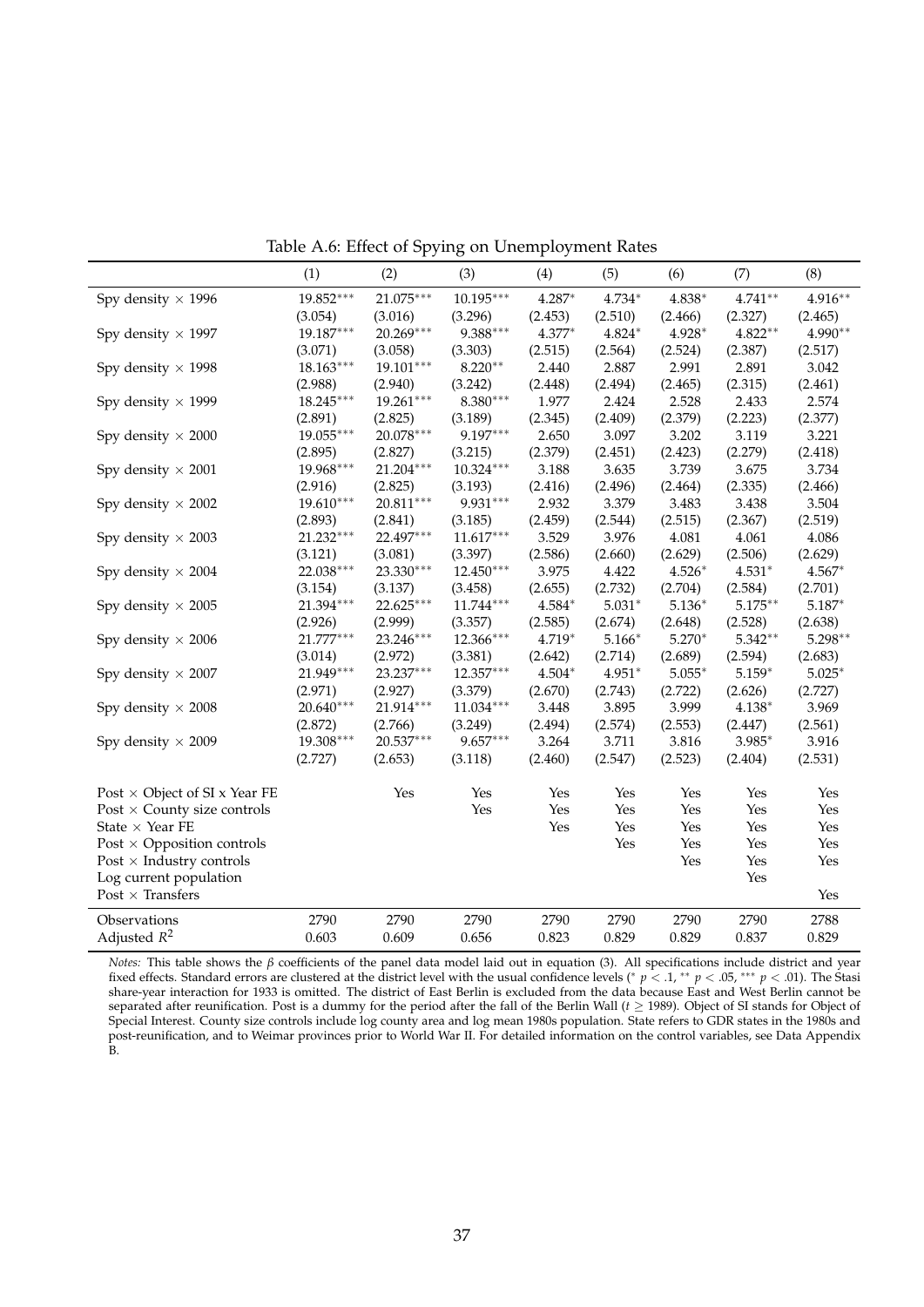<span id="page-39-0"></span>Table A.7: Effect of Spying on Log Population

|                                               | (1)        | (2)                    | (3)        | (4)        | (5)        | (6)         | (7)        |
|-----------------------------------------------|------------|------------------------|------------|------------|------------|-------------|------------|
| Spy density $\times$ 1985                     | $-0.009$   | $-0.009$               | $-0.009$   | 0.003      | 0.003      | 0.003       | 0.003      |
|                                               | (0.009)    | (0.009)                | (0.009)    | (0.010)    | (0.010)    | (0.010)     | (0.010)    |
| Spy density $\times$ 1986                     | $-0.003$   | $-0.003$               | $-0.003$   | 0.004      | 0.004      | 0.004       | 0.004      |
|                                               | (0.007)    | (0.007)                | (0.007)    | (0.007)    | (0.007)    | (0.007)     | (0.007)    |
| Spy density $\times$ 1987                     | $-0.002$   | $-0.002$               | $-0.002$   | $-0.001$   | $-0.001$   | $-0.001$    | $-0.001$   |
|                                               | (0.003)    | (0.003)                | (0.003)    | (0.003)    | (0.003)    | (0.003)     | (0.003)    |
| Spy density $\times$ 1989                     | $0.013**$  | $0.016***$             | $-0.063**$ | $-0.069**$ | $-0.070**$ | $-0.067**$  |            |
|                                               | (0.006)    | (0.005)                | (0.025)    | (0.027)    | (0.028)    | (0.029)     |            |
| Spy density $\times$ 1990                     | $0.024***$ | $0.029***$             | $-0.050**$ | $-0.062**$ | $-0.064**$ | $-0.060**$  |            |
|                                               | (0.009)    | (0.007)                | (0.024)    | (0.027)    | (0.028)    | (0.028)     |            |
| Spy density $\times$ 1991                     | $0.019*$   | $0.023***$             | $-0.056**$ | $-0.068**$ | $-0.070**$ | $-0.066**$  |            |
|                                               | (0.010)    | (0.008)                | (0.024)    | (0.028)    | (0.028)    | (0.028)     |            |
| Spy density $\times$ 1992                     | $0.024**$  | $0.028^{\ast\ast\ast}$ | $-0.051**$ | $-0.065**$ | $-0.067**$ | $-0.064**$  |            |
|                                               | (0.011)    | (0.009)                | (0.024)    | (0.027)    | (0.027)    | (0.028)     |            |
| Spy density $\times$ 1993                     | $0.027**$  | $0.031***$             | $-0.048**$ | $-0.065**$ | $-0.067**$ | $-0.064**$  |            |
|                                               | (0.013)    | (0.011)                | (0.024)    | (0.026)    | (0.027)    | (0.027)     |            |
| Spy density $\times$ 1994                     | $0.036**$  | $0.041***$             | $-0.037$   | $-0.062**$ | $-0.063**$ | $-0.060**$  |            |
|                                               | (0.017)    | (0.015)                | (0.025)    | (0.025)    | (0.026)    | (0.026)     |            |
| Spy density $\times$ 1995                     | $0.049**$  | $0.055***$             | $-0.024$   | $-0.059**$ | $-0.060**$ | $-0.057**$  | $-0.083**$ |
|                                               | (0.021)    | (0.019)                | (0.027)    | (0.026)    | (0.027)    | (0.028)     | (0.033)    |
| Spy density $\times$ 1996                     | $0.065**$  | $0.071***$             | $-0.008$   | $-0.054*$  | $-0.056*$  | $-0.052*$   | $-0.082**$ |
|                                               | (0.026)    | (0.025)                | (0.031)    | (0.029)    | (0.030)    | (0.031)     | (0.035)    |
| Spy density $\times$ 1997                     | $0.081**$  | $0.088***$             | 0.009      | $-0.050$   | $-0.052$   | $-0.048$    | $-0.078**$ |
|                                               | (0.032)    | (0.030)                | (0.035)    | (0.034)    | (0.036)    | (0.036)     | (0.039)    |
| Spy density $\times$ 1998                     | $0.092**$  | $0.101^{***}\,$        | 0.022      | $-0.052$   | $-0.054$   | $-0.051$    | $-0.084*$  |
|                                               | (0.038)    | (0.036)                | (0.039)    | (0.041)    | (0.042)    | (0.043)     | (0.044)    |
| Spy density $\times$ 1999                     | $0.104**$  | $0.112***$             | 0.033      | $-0.055$   | $-0.057$   | $-0.053$    | $-0.086*$  |
|                                               | (0.042)    | (0.041)                | (0.043)    | (0.046)    | (0.048)    | (0.048)     | (0.049)    |
| Spy density $\times$ 2000                     | $0.110**$  | $0.118***$             | 0.039      | $-0.060$   | $-0.062$   | $-0.059$    | $-0.090*$  |
|                                               | (0.045)    | (0.044)                | (0.046)    | (0.050)    | (0.052)    | (0.052)     | (0.052)    |
| Spy density $\times$ 2001                     | $0.112**$  | $0.119**$              | 0.040      | $-0.068$   | $-0.070$   | $-0.067$    | $-0.096*$  |
|                                               | (0.048)    | (0.048)                | (0.049)    | (0.054)    | (0.056)    | (0.056)     | (0.055)    |
| Spy density $\times$ 2002                     | $0.112**$  | $0.118**$              | 0.039      | $-0.077$   | $-0.078$   | $-0.075$    | $-0.103*$  |
|                                               | (0.051)    | (0.050)                | (0.052)    | (0.057)    | (0.059)    | (0.059)     | (0.058)    |
| Spy density $\times$ 2003                     | $0.112**$  | $0.117**$              | 0.038      | $-0.088$   | $-0.089$   | $-0.086$    | $-0.111*$  |
|                                               | (0.052)    | (0.053)                | (0.054)    | (0.060)    | (0.061)    | (0.062)     | (0.061)    |
| Spy density $\times$ 2004                     | $0.110**$  | $0.114***$             | 0.035      | $-0.099$   | $-0.100$   | $-0.097$    | $-0.119*$  |
|                                               | (0.054)    | (0.055)                | (0.056)    | (0.062)    | (0.064)    | (0.064)     | (0.063)    |
| Spy density $\times$ 2005                     | $0.108*$   | $0.110*$               | 0.031      | $-0.113*$  | $-0.115*$  | $-0.112*$   | $-0.133**$ |
|                                               | (0.055)    | (0.057)                | (0.058)    | (0.064)    | (0.066)    | (0.066)     | (0.066)    |
| Spy density $\times$ 2006                     | $0.105*$   | $0.106*$               | 0.027      | $-0.128*$  | $-0.130*$  | $-0.126*$   | $-0.145**$ |
|                                               | (0.057)    | (0.059)                | (0.060)    | (0.067)    | (0.068)    | (0.069)     | (0.067)    |
| Spy density $\times$ 2007                     | $0.102*$   | $0.101*$               | 0.023      | $-0.142**$ | $-0.143**$ | $-0.140**$  | $-0.156**$ |
|                                               | (0.059)    | (0.061)                | (0.062)    | (0.068)    | (0.070)    | (0.070)     | (0.069)    |
| Spy density $\times$ 2008                     | 0.097      | 0.095                  | 0.016      | $-0.157**$ | $-0.158**$ | $-0.155***$ | $-0.172**$ |
|                                               | (0.060)    | (0.062)                | (0.064)    | (0.070)    | (0.071)    | (0.072)     | (0.071)    |
| Spy density $\times$ 2009                     | 0.093      | 0.090                  | 0.011      | $-0.170**$ | $-0.172**$ | $-0.169**$  | $-0.177**$ |
|                                               | (0.061)    | (0.064)                | (0.066)    | (0.071)    | (0.073)    | (0.073)     | (0.073)    |
|                                               |            |                        |            |            |            |             |            |
| Post × Object of SI x Year FE                 |            | Yes                    | Yes        | Yes        | Yes        | Yes         | Yes        |
| Post $\times$ County size controls            |            |                        | Yes        | Yes        | Yes        | Yes         | Yes        |
| State $\times$ Year FE                        |            |                        |            | Yes        | Yes        | Yes         | Yes        |
| Post $\times$ Opposition controls             |            |                        |            |            | Yes        | Yes         | Yes        |
| $\text{Post} \times \text{Industry}$ controls |            |                        |            |            |            | Yes         | Yes        |
| Post $\times$ Transfers                       |            |                        |            |            |            |             | Yes        |
|                                               |            |                        |            |            |            |             |            |
| Observations                                  | 4650       | 4650                   | 4650       | 4650       | 4650       | 4650        | 3532       |
| Adjusted $R^2$                                | 0.529      | 0.528                  | 0.548      | 0.703      | 0.703      | 0.704       | 0.799      |

*Notes*: This table shows the *β* coefficients of the panel data model laid out in equation [\(3\)](#page-16-1). All specifications include district and year fixed effects. Standard errors are clustered at the district level with the usual confidence levels (\*  $p < .1$ , \*\*  $p < .05$ , <sup>\*\*\*</sup> *p* < .01). The Stasi share-year interaction for 1988 is omitted. The district of East Berlin is excluded from the data because East and West Berlin cannot be separated after reunification. Post is a dummy for the period after the fall of the Berlin Wall (*t* ≥ 1989). Object of SI stands for Object of Special Interest. Gounty size controls include log county area. State refers to GDR states in the 1980s and post-reunification, and to Weimar provinces prior to World War II. For detailed information on the control variables, see Data Appendix [B.](#page-40-0) 38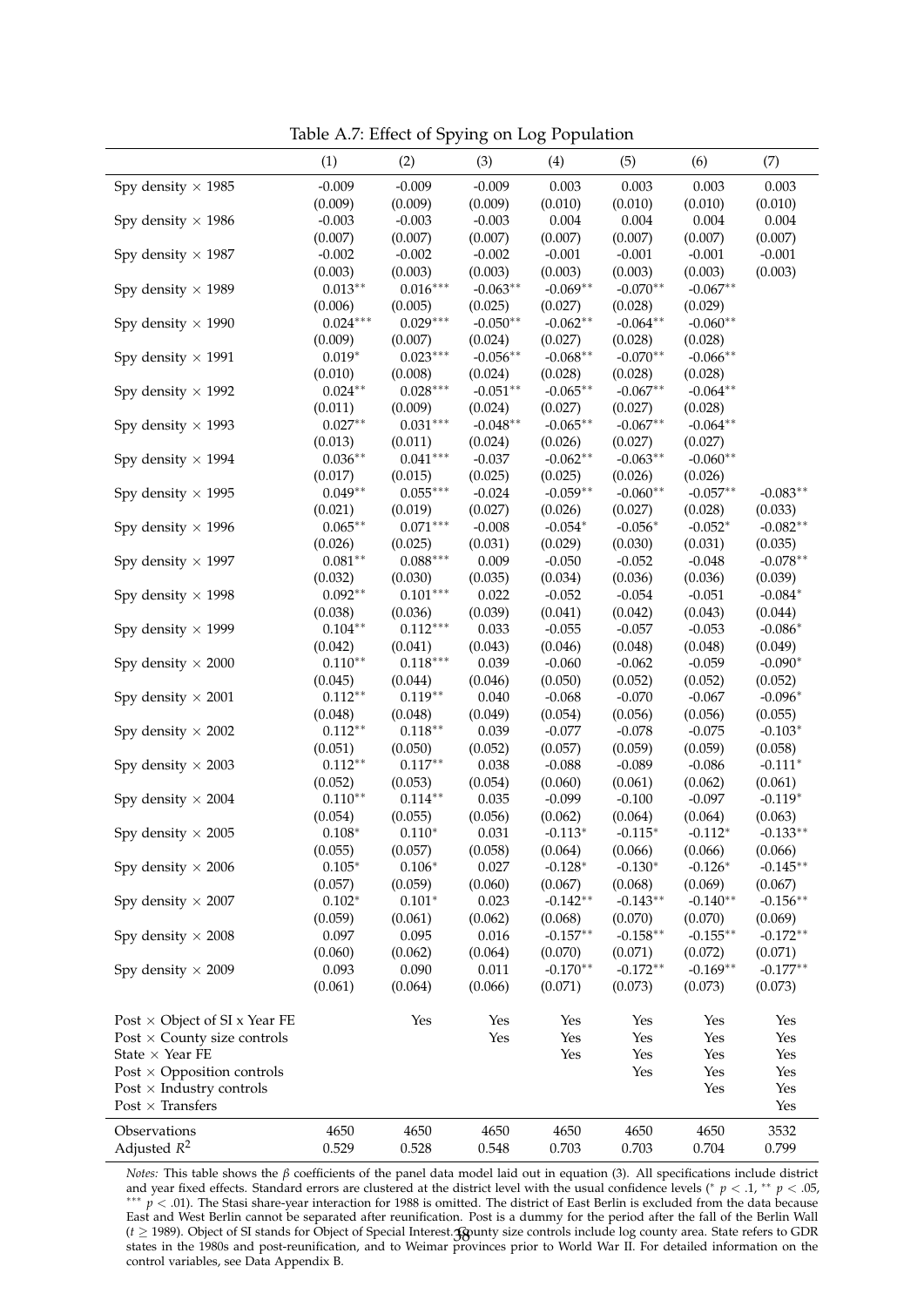### <span id="page-40-0"></span>**B Data Appendix**

This appendix provides additional information on the different data sets and variables used for our empirical analysis. We present descriptive statistics for our outcome measures as well as definitions of the used control variables and detailed information on the data sources in Section [B.1.](#page-40-1) In Section [B.2](#page-44-0) we describe the harmonization of the county-level data to the administrative territorial structure and county border definitions as of October 1990.

#### <span id="page-40-1"></span>**B.1 Descriptive statistics and data sources**

Table [B.1](#page-40-2) shows descriptive statistics for outcome variables at the county level, Table [B.2](#page-41-1) for outcomes at the individual level. Table [B.3](#page-41-0) describes all variables used and lists the respective sources.

The sets of control variables listed in the result tables for both SOEP and panel regressions are defined as follows. *County size controls* include log county area and log mean population in the 1980s. *Opposition controls* account for the intensity of the uprising in 1953 and include uprising intensity (four dummy variables) as well as two dummy variables for state of emergency and Soviet military intervention. *Industry controls* include the industrial employment share in September 1989 and a dummy variable equal to one if a strategically important industry (coal, oil, uranium, chemical, potash) was present in the county. *Transfers* are measured after 1994 and comprise federal and state transfers as well as investment subsidies paid to the counties. *Pre World War II controls* account for unemployment and self-employment in 1933, the share of protestants as of 1925, and the average election turnout as well as the average vote share of the Communist party and the Nazi party in the federal elections from 1928 to 1932. *Individual controls* include gender, age (and age squared), education (six dummy variables), learned profession (four dummy variables), household size (dummy variables), marital status (two dummy variables), and SOEP wave fixed effects.

<span id="page-40-2"></span>

|                                   | Mean | SD   | Min  | Max   | N     |
|-----------------------------------|------|------|------|-------|-------|
| Electoral turnout                 | 77.3 | 7.4  | 56.6 | 92.6  | 2,232 |
| Self-employment rate              | 11.4 | 3.6  | 5.0  | 31.8  | 2,976 |
| Patents per 100,000 inhabitants   | 11.9 | 14.6 | 0.0  | 212.6 | 2,604 |
| Unemployement rate                | 18.4 | 4.0  | 3.7  | 31.3  | 2,790 |
| Log population                    | 10.9 | 0.6  | 9.6  | 13.2  | 4,650 |
| Stasi share                       | 0.4  | 0.1  | 0.1  | 1.0   | 186   |
| Dummy: Object of Special Interest | 0.0  | 0.2  | 0.0  | 1.0   | 186   |
| Log mean population 1980s         | 11.0 | 0.6  | 9.8  | 13.2  | 186   |
| Log county size (in sqm)          | 6.0  | 0.8  | 3.3  | 7.1   | 186   |
| Uprising intensity 1953           | 1.4  | 1.4  | 0.0  | 4.0   | 186   |
| Dummy: State of Emergency 1953    | 0.5  | 0.5  | 0.0  | 1.0   | 186   |
| Dummy: Military intervention 1953 | 0.7  | 0.5  | 0.0  | 1.0   | 186   |
| Share indust. employment 1989     | 45.3 | 13.6 | 16.8 | 74.5  | 186   |
| Dummy: Important industries 1989  | 0.2  | 0.4  | 0.0  | 1.0   | 186   |
| Log transfers                     | 16.9 | 0.7  | 15.6 | 19.9  | 2,788 |
| Log investment subsidies          | 16.2 | 0.7  | 14.6 | 19.1  | 2,788 |

Table B.1: Descriptive Statistics on Panel Outcomes and Controls

*Notes:* This table presents outcome and control variables on district variables. For information on the respective years covered, see Appendix Table [B.3.](#page-41-0)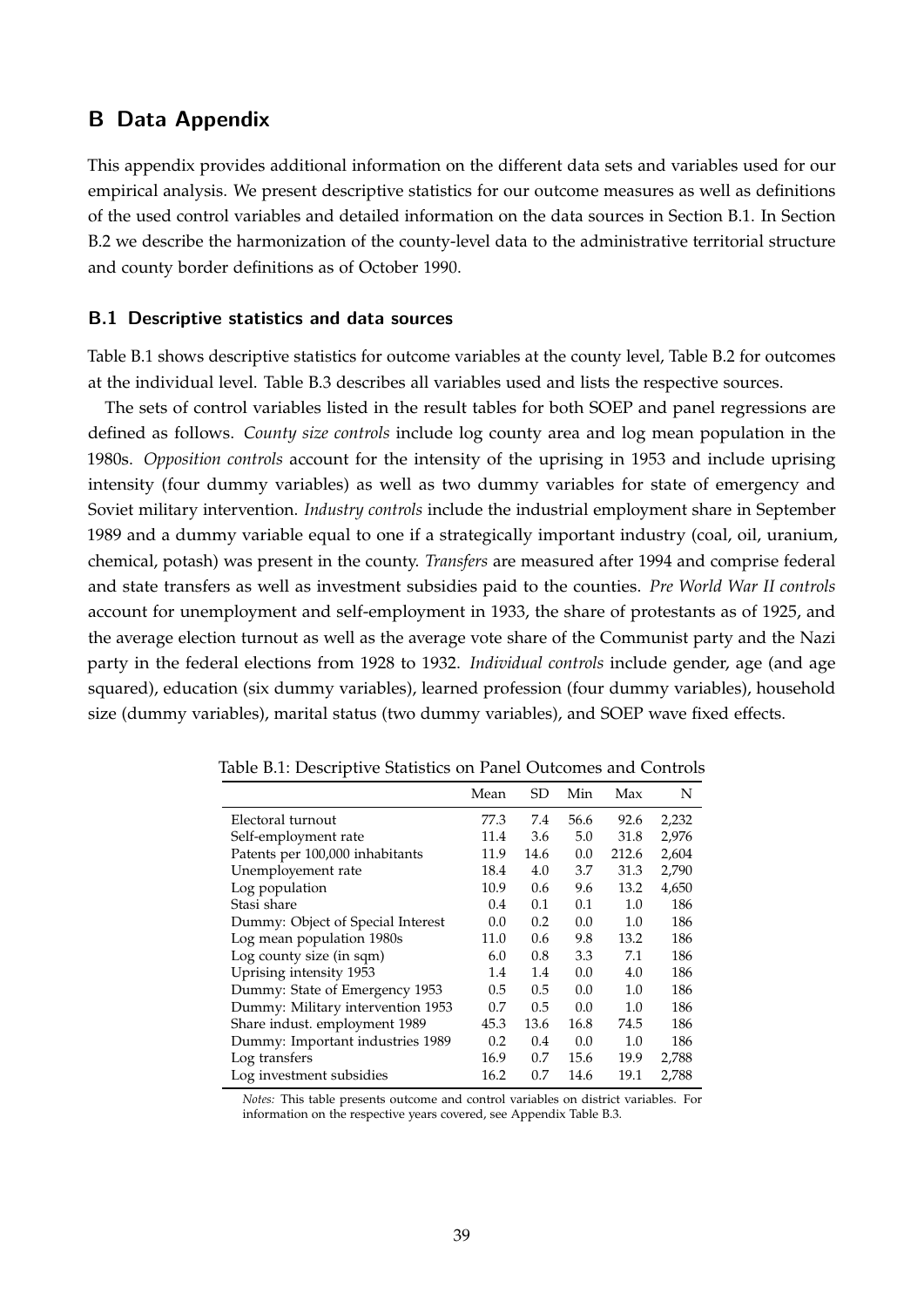|                                     | Mean  | SD   | Min  | Max   | N     |
|-------------------------------------|-------|------|------|-------|-------|
| Dummy: Trust in strangers           | 0.14  | 0.35 | 0.00 | 1.00  | 3,389 |
| $\times$ Born before 1940           | 0.18  | 0.38 | 0.00 | 1.00  | 895   |
| $\times$ Born 1940–1961             | 0.14  | 0.34 | 0.00 | 1.00  | 1,867 |
| $\times$ Born after 1961            | 0.11  | 0.31 | 0.00 | 1.00  | 627   |
| $\times$ Stayed in county           | 0.15  | 0.36 | 0.00 | 1.00  | 2,713 |
| $\times$ Moved                      | 0.11  | 0.31 | 0.00 | 1.00  | 676   |
| Negative reciprocity                | 9.22  | 4.23 | 3.00 | 21.00 | 3,014 |
| $\times$ Born before 1940           | 8.80  | 4.41 | 3.00 | 21.00 | 754   |
| $\times$ Born 1940–1961             | 9.10  | 4.11 | 3.00 | 21.00 | 1,673 |
| $\times$ Born after 1961            | 10.09 | 4.25 | 3.00 | 21.00 | 587   |
| $\times$ Stayed in county           | 9.26  | 4.20 | 3.00 | 21.00 | 2,443 |
| $\times$ Moved                      | 9.03  | 4.40 | 3.00 | 21.00 | 571   |
| Dummy: Attend elections             | 0.71  | 0.45 | 0.00 | 1.00  | 3,116 |
| $\times$ Born before 1940           | 0.80  | 0.40 | 0.00 | 1.00  | 789   |
| $\times$ Born 1940–1961             | 0.69  | 0.46 | 0.00 | 1.00  | 1,732 |
| $\times$ Born after 1961            | 0.65  | 0.48 | 0.00 | 1.00  | 595   |
| $\times$ Stayed in county           | 0.69  | 0.46 | 0.00 | 1.00  | 2,484 |
| $\times$ Moved                      | 0.77  | 0.42 | 0.00 | 1.00  | 632   |
| Dummy: Engagement in local politics | 0.11  | 0.31 | 0.00 | 1.00  | 3,563 |
| $\times$ Born before 1940           | 0.13  | 0.33 | 0.00 | 1.00  | 926   |
| $\times$ Born 1940–1961             | 0.12  | 0.32 | 0.00 | 1.00  | 1,959 |
| $\times$ Born after 1961            | 0.06  | 0.24 | 0.00 | 1.00  | 678   |
| $\times$ Stayed in county           | 0.11  | 0.32 | 0.00 | 1.00  | 2,890 |
| $\times$ Moved                      | 0.09  | 0.29 | 0.00 | 1.00  | 673   |
| Log monthly gross labor income      | 7.52  | 0.66 | 4.09 | 9.52  | 1,773 |
| $\times$ Born before 1940           | 5.81  | 0.44 | 5.03 | 6.92  | 15    |
| $\times$ Born 1940–1961             | 7.52  | 0.66 | 4.09 | 9.21  | 1,215 |
| $\times$ Born after 1961            | 7.56  | 0.62 | 5.01 | 9.52  | 543   |
| $\times$ Stayed in county           | 7.50  | 0.65 | 4.09 | 9.52  | 1,358 |
| $\times$ Moved                      | 7.57  | 0.72 | 5.01 | 9.21  | 415   |

<span id="page-41-1"></span>Table B.2: Descriptive Statistics on SOEP Outcomes

*Notes:* This table presents descriptives statistics on SOEP outcome variables. For information on the respective years covered, see Appendix Table [B.3.](#page-41-0)

#### Table B.3: Data sources and variable construction

<span id="page-41-0"></span>

| Variable                               | Years     | Source                                                                                                                                                                                                                                                                                                                                                                                                                                                                                                                                                                                                          |
|----------------------------------------|-----------|-----------------------------------------------------------------------------------------------------------------------------------------------------------------------------------------------------------------------------------------------------------------------------------------------------------------------------------------------------------------------------------------------------------------------------------------------------------------------------------------------------------------------------------------------------------------------------------------------------------------|
| Panel A – Stasi data (see Section 3.1) |           |                                                                                                                                                                                                                                                                                                                                                                                                                                                                                                                                                                                                                 |
| Spy density                            | 1980-1988 | The main explanatory variable of interest, regional spy density, is calculated as<br>the average spy density at the county level in the period 1980-1988 (see Section<br>3.1 for details). Data on spies, called unofficial collaborators, are based on<br>official Stasi records published by the Agency of the Federal Commissioner for<br>the Stasi Records (Bundesbeauftragter für die Unterlagen des Staatssicherheitsdienstes<br>der ehemaligen Deutschen Demokratischen Republik, BStU) and compiled by Müller-<br>Enbergs (2008). Population figures come from the Statistical Yearbooks of the<br>GDR. |

*continued*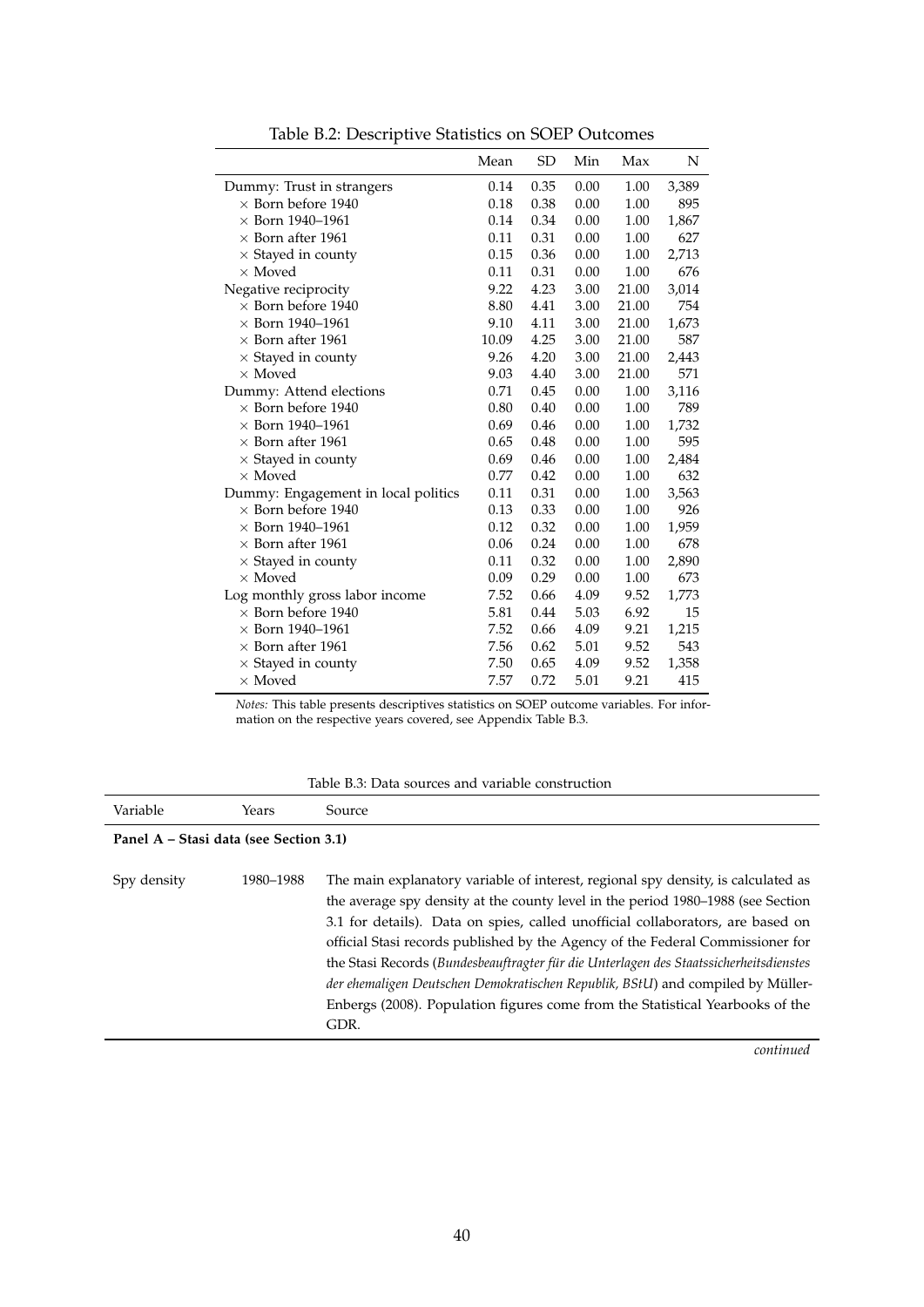|                                                  | Table B.3 continued |                                                                                                                                                                                                                                                                                                                                                                                                                                                                                                                                                                                                                                                                                           |  |  |
|--------------------------------------------------|---------------------|-------------------------------------------------------------------------------------------------------------------------------------------------------------------------------------------------------------------------------------------------------------------------------------------------------------------------------------------------------------------------------------------------------------------------------------------------------------------------------------------------------------------------------------------------------------------------------------------------------------------------------------------------------------------------------------------|--|--|
| Variable                                         | Years               | Source                                                                                                                                                                                                                                                                                                                                                                                                                                                                                                                                                                                                                                                                                    |  |  |
|                                                  |                     | Our measure of spy density covers unofficial collaborators for political-operative<br>penetration, homeland defense, or special operations, as well as leading inform-<br>ers (IM zur politisch-operativen Durchdringung und Sicherung des Verantwortungs-<br>bereiches, IM der Abwehr mit Feindverbindung bzw. zur unmittelbaren Bearbeitung im<br>Verdacht der Feindtätigkeit stehender Personen, IM im besonderen Einsatz, Führungs-<br>IM). In cases where Stasi held offices in Objects of Special Interest, the number<br>of spies attached to these offices was added to the number of spies in the<br>respective county.                                                          |  |  |
| Panel B - Individual SOEP data (see Section 3.2) |                     |                                                                                                                                                                                                                                                                                                                                                                                                                                                                                                                                                                                                                                                                                           |  |  |
| Attend elections                                 | 2005, 2009          | The question exploited reads as follows: "If the next election to the German<br>'Bundestag' were next Sunday, would you vote?". Response options were<br>given on a five-point scale to allow respondents to express different levels of<br>conviction (not) to vote ("in no case", "probably not", "possibly", "probably",<br>"in any case"). We construct a zero/one dummy grouping the former three and<br>the latter two response options.                                                                                                                                                                                                                                            |  |  |
| Engagement in                                    |                     |                                                                                                                                                                                                                                                                                                                                                                                                                                                                                                                                                                                                                                                                                           |  |  |
| local politics                                   | 2001, 2007          | Respondents are questioned about their involvement in citizen's groups, politi-<br>cal parties and local governments (the question reads: "Which of the following<br>activities do you take part in during your free time?"). Response options vary<br>on a four point scale indicating weekly, monthly, less often or no involvement at<br>all. We construct a zero/one dummy variable indicating whether respondents<br>are involved at all. Note that information on individuals' engagement in local<br>politics is provided in additional waves as well. We choose the years of 2001<br>and 2007 to cover similar points in time with all of our four measures of social<br>capital. |  |  |
| Labor income                                     | 2003, 2008          | Information on current monthly gross labor income is provided in every wave<br>for East German respondents since 1992. As we aim to identify the direct<br>relationship between surveillance, trust, and economic performance, we focus<br>on those two waves in which both trust and wages can be observed.                                                                                                                                                                                                                                                                                                                                                                              |  |  |
| Reciprocity                                      | 2005, 2010          | We use three statements on negative reciprocity, response options varying on<br>a seven-point scale. We follow Dohmen et al. (2009) by combining the three<br>questions into one single measure. The respective questions read as follows: (i)<br>"If I suffer a serious wrong, I will take revenge as soon as possible, no matter<br>what the cost," (ii) "If somebody puts me in a difficult position, I will do the<br>same to him/her," and (iii) "If somebody offends me, I will offend him/her<br>back."                                                                                                                                                                            |  |  |
| Trust in strangers                               | 2003, 2008          | The question on interpersonal trust reads as follows: "If one is dealing with<br>strangers, it is better to be careful before one can trust them." Response options<br>were given on a four-point scale, allowing the respondents to totally or slightly<br>agree, or totally or slightly disagree with the given statements. To simplify<br>interpretation of our estimates we group the first and latter two answers.                                                                                                                                                                                                                                                                   |  |  |
| Control variables                                |                     | The set of control variables includes information on the respondents' age, sex,<br>household size, marital status, education and learned profession. As different<br>measures of social capital are measured in various waves of the survey; samples<br>slightly differ for the outcome variables of interest.                                                                                                                                                                                                                                                                                                                                                                            |  |  |

*continued*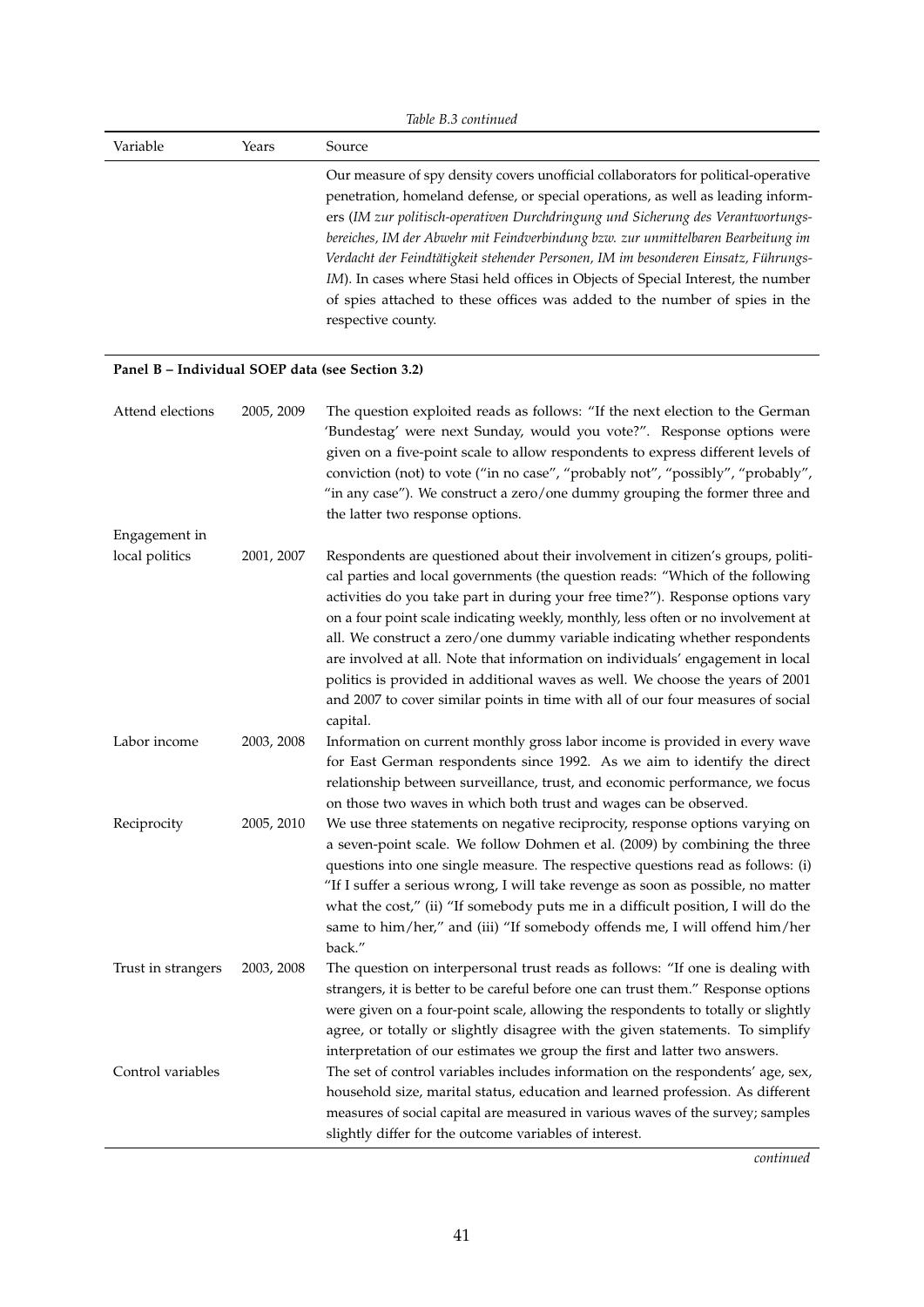*Table [B.3](#page-41-0) continued*

Variable Years Source

#### **Panel C – County-level data (see Section [3.3\)](#page-10-0)**

| Election turnout   | 1924-1932 | We use election turnout in the federal elections in the Weimar Republic in<br>05/1924, 12/1924, 1928, 1930, 07/1932 and 11/1932. The data is provided in                                                                                                                                                                                                                                                               |
|--------------------|-----------|------------------------------------------------------------------------------------------------------------------------------------------------------------------------------------------------------------------------------------------------------------------------------------------------------------------------------------------------------------------------------------------------------------------------|
|                    |           | the replication data of King et al. (2008), available at the Harvard Dataverse,<br>handle: hdl/1902.1/11193.                                                                                                                                                                                                                                                                                                           |
|                    | 1990-2009 | Data on regional election turnout in the federal elections in 1990, 1994, 1998,<br>2002, 2005 and 2009 are provided by the Federal Returning Officer (Bun-<br>deswahlleiter).                                                                                                                                                                                                                                          |
| Industry controls  | 1989      | Industry composition is measured by means of the share of employees in the<br>industrial sector as of September 1989, reported in Rudolph (1990). We further<br>collect information from various sources whether large enterprises from the<br>uranium, coal, potash, oil or chemical industry were located in the respective<br>county. We construct a zero/one dummy based on this data.                             |
| Patents            | 1928-1929 | We approximate county-level patent filings in 1928 and 1929 with data on<br>high-value patents provided by Jochen Streb. High-value patents are defined as<br>patents with a life span of at least ten years (Streb et al., 2006).                                                                                                                                                                                     |
|                    | 1993-2005 | Information on post re-unification patent filings come from the German Patent<br>and Trade Mark Office (Deutsches Patent- und Markenamt). Yearly data are<br>provided for 1995-2005; for 1992-1994 the aggregated number of patents is<br>given. We assign the average number of patents to the year of 1993.                                                                                                          |
| Political ideology | 1928-1932 | We proxy historic political ideology by the mean vote shares of the Communist<br>party (Kommunistische Partei Deutschlands, KPD) and the Nazi party (National-<br>sozialistische Deutsche Arbeiterpartei, NSDAP) in the federal elections in 1928, 1930,<br>07/1932 and 11/1932 to construct two distinct measures of political ideology.<br>Data on Weimar Republic election results are based on King et al. (2008). |
| Population         | 1925-1933 | Population figures for the Weimar Republic are obtained from King et al. (2008)<br>and Falter and Hänisch (1990).                                                                                                                                                                                                                                                                                                      |
|                    | 1980-1989 | Data collected from the Statistical Yearbooks of the German Democratic Repub-<br>lic (Statistische Jahrbücher der Deutschen Demokratischen Republik).                                                                                                                                                                                                                                                                  |
|                    | 1990-2009 | Collected from the Regional Database Germany (Regionaldatenbank Deutschland),<br>the Statistical Offices of the Federal States (Statistische Landesämter) and the<br>Working Group Regional Accounts (Arbeitskreis Volkswirtschaftliche Gesamtrech-<br>nungen der Länder).                                                                                                                                             |
| Religion           | 1925      | The share of protestants in the population was published in the 1925 census<br>of the Weimar Republic (Volkszählung 1925). Our data stems from King et al.<br>(2008).                                                                                                                                                                                                                                                  |
| Revenues           | 1995-2009 | Data on revenues are obtained from the Regional Database Germany (Region-<br>aldatenbank Deutschland). Revenues cover monetary transfers from the federal<br>and state level (allgemeine Zuweisungen und Umlagen von Bund, Land, Gemein-<br>den/Gemeindeverbänden) as well as investment subsidies granted to the counties<br>(Zuweisungen und Zuschüsse für Investitionsförderungen).                                 |

*continued*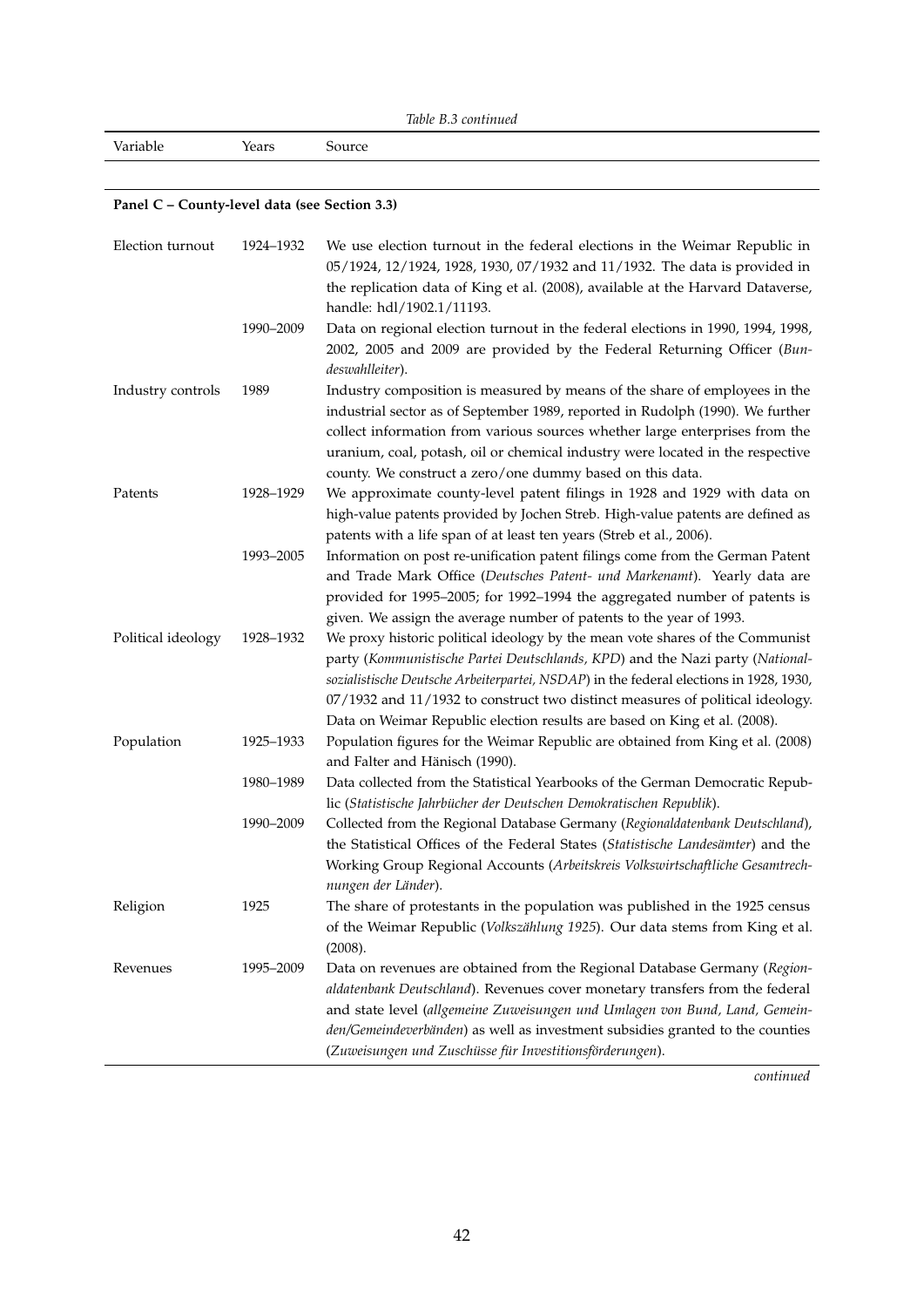|                 |            | Table B.3 continued                                                                                                                                                                                                                                                                                                                                                                                                                                                                                                                                                                                                                                                                               |
|-----------------|------------|---------------------------------------------------------------------------------------------------------------------------------------------------------------------------------------------------------------------------------------------------------------------------------------------------------------------------------------------------------------------------------------------------------------------------------------------------------------------------------------------------------------------------------------------------------------------------------------------------------------------------------------------------------------------------------------------------|
| Variable        | Years      | Source                                                                                                                                                                                                                                                                                                                                                                                                                                                                                                                                                                                                                                                                                            |
| Self-employment | 1925, 1933 | County-level self-employment rates from the 1925 and 1933 censuses of the<br>Weimar Republic (Volks- und Berufszählung 1925 und 1933). Data for 1925 are<br>obtained from Falter and Hänisch (1990); data for 1933 from King et al. (2008).<br>Note that numbers for 1925 refer to households and should be considered as<br>an approximation of the self-employment rate.                                                                                                                                                                                                                                                                                                                        |
|                 | 1996-2009  | County-level data on the share of self-employed is available in the INKAR data<br>base of the Federal Institute for Research on Building, Urban Affairs and Spatial<br>Development (Bundesinstitut für Bau-, Stadt- und Raumforschung, BBSR).                                                                                                                                                                                                                                                                                                                                                                                                                                                     |
| Unemployment    | 1933       | County-level unemployment rates are based on the 1933 census of the Weimar<br>Republic (Volks- und Berufszählung 1933), provided in King et al. (2008).                                                                                                                                                                                                                                                                                                                                                                                                                                                                                                                                           |
|                 | 1996-2009  | Monthly county-level unemployment rates are made available from March 1996<br>to December 2009 by the Federal Employment Agency (Bundesagentur für Arbeit).<br>We calculate yearly means from this data.                                                                                                                                                                                                                                                                                                                                                                                                                                                                                          |
| Uprising        | 1953       | We use cartographic statistics published by the former West German Federal<br>Ministry of Intra-German Relations (Bundesministerium für gesamtdeutsche Fragen)<br>to create two dummy variables indicating whether the regime declared a state of<br>emergency and whether the Soviet military intervened in the particular county.<br>In addition, the data provides an ordinal, additive measure of strike intensity<br>("none", "strike", "demonstration", "riot", "liberation of prisoners"). The map<br>is available in the archives of the Federal Foundation for the Reappraisal of the<br>SED Dictatorship (Bundesstiftung zur Aufarbeitung der SED-Diktatur), signature:<br>EA 111 1889. |

#### <span id="page-44-0"></span>**B.2 Redrawn county borders and data harmonization**

We combine county-level data from various sources and decades in this study. Since 1925, the first year in our data set, county borders have been redrawn multiple times. To account for these territorial changes, we harmonize all county-level data to borders as of October 1990.

The Federal Institute for Research on Building, Urban Affairs and Spatial Development (*BBSR*) provides population and area weighting factors for all county border reforms from 1991 onwards to harmonize the data. We rely on population weights because population shares yield the most accurate harmonization of different border definitions with regard to our outcomes, which are mainly driven by people, not space. The outlined procedure is important as the number of East German counties was gradually reduced from 216 at the time of the German reunification to 87 in 2009 (the boroughs of East Berlin counting as one single county). Of course, this harmonization is only valid when looking at county-level aggregates and not individual data. The panel dimension of the SOEP, however, allows us to identify individuals' county of residence prior to the fall of the Berlin Wall.

Unfortunately, there are no administrative weighting factors available for the harmonization of county borders prior to reunification. However, there were only minor territorial reforms between 1953 and 1990, the period we cover with our GDR data. In ten cases, neighboring counties were merged together. In five cases, bigger cities became independent from the surrounding county (*Stadtkreise*). We manually account for these administrative changes using detailed maps and other historical sources. When merging two counties, we always use the maximum for each of the three